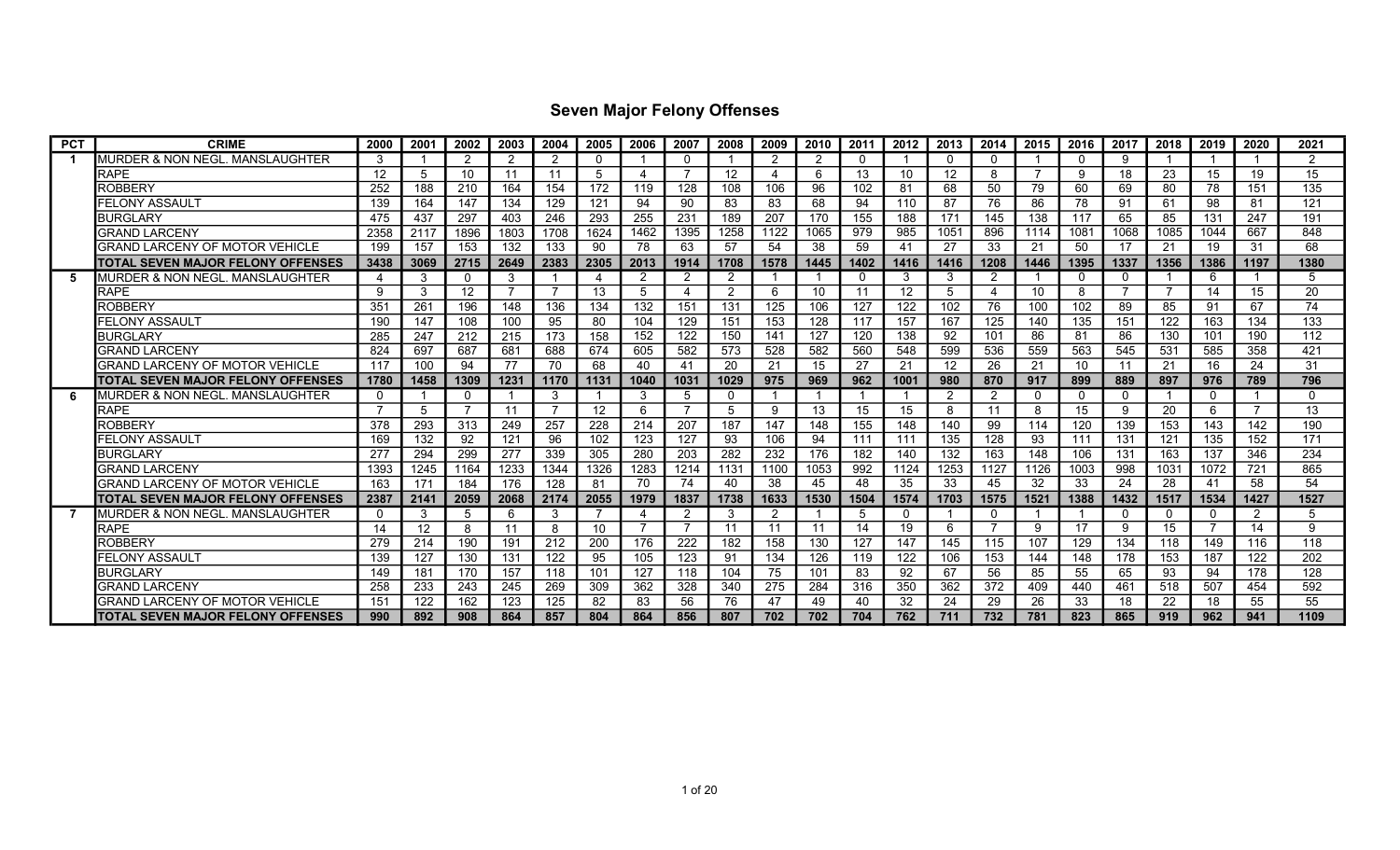| <b>PCT</b> | <b>CRIME</b>                               | 2000 | 2001           | 2002              | 2003       | 2004 | 2005 | 2006           | 2007 | 2008           | 2009 | 2010 | 2011 | 2012 | 2013 | 2014     | 2015 | 2016           | 2017 | 2018           | 2019              | 2020 | 2021 |
|------------|--------------------------------------------|------|----------------|-------------------|------------|------|------|----------------|------|----------------|------|------|------|------|------|----------|------|----------------|------|----------------|-------------------|------|------|
| 9          | MURDER & NON NEGL. MANSLAUGHTER            | 3    | 2              |                   | 3          | 4    | -2   |                |      | 3              | Δ    | 4    |      |      | -2   | -2       |      | 5              | 3    | $\Omega$       | 3                 | -2   | 3    |
|            | <b>RAPE</b>                                | 12   | 11             | 18                | 15         | 22   | 20   | 14             | 15   | 9              | 16   | 14   | 13   | 15   | 18   | 22       | 19   | 10             | 16   | 40             | 15                | 10   | 20   |
|            | <b>ROBBERY</b>                             | 332  | 251            | 263               | 264        | 210  | 264  | 252            | 207  | 224            | 197  | 189  | 186  | 177  | 137  | 110      | 134  | 152            | 120  | 85             | 119               | 94   | 182  |
|            | FELONY ASSAULT                             | 249  | 203            | 203               | 173        | 156  | 173  | 165            | 179  | 152            | 157  | 151  | 141  | 172  | 152  | 152      | 126  | 180            | 148  | 149            | 173               | 188  | 206  |
|            | <b>BURGLARY</b>                            | 347  | 317            | 340               | 354        | 382  | 286  | 297            | 210  | 225            | 284  | 220  | 209  | 193  | 165  | 138      | 135  | 112            | 131  | 161            | 123               | 270  | 298  |
|            | <b>GRAND LARCENY</b>                       | 1012 | 742            | 811               | 839        | 835  | 797  | 775            | 819  | 797            | 807  | 759  | 750  | 802  | 904  | 876      | 878  | 961            | 841  | 835            | 764               | 577  | 815  |
|            | <b>GRAND LARCENY OF MOTOR VEHICLE</b>      | 160  | 146            | 173               | 153        | 138  | 122  | 75             | 89   | 85             | 58   | 50   | 50   | 59   | 46   | 31       | 44   | 43             | 41   | 32             | 37                | 61   | 94   |
|            | ITOTAL SEVEN MAJOR FELONY OFFENSES         | 2115 | 1672           | 1809              | 1801       | 1747 | 1664 | 1579           | 1519 | 1495           | 1523 | 1387 | 1350 | 1419 | 1424 | 1331     | 1337 | 1463           | 1300 | 1302           | 1234              | 1202 | 1618 |
| 10         | IMURDER & NON NEGL. MANSLAUGHTER           | 2    | 3              | $\overline{2}$    | 2          | 5    |      | $\overline{4}$ |      | 4              |      | 2    | 3    | 3    |      | 0        |      | $\mathbf 0$    | 0    |                | $\Omega$          | 3    |      |
|            | <b>RAPE</b>                                | 10   | 7              | $\overline{2}$    | 20         | 18   | 16   | 10             |      | 9              | 6    | 10   | 13   | 10   | 12   |          | 11   | 9              | 18   | 19             | 15                | 6    | 12   |
|            | <b>ROBBERY</b>                             | 191  | 136            | 156               | 207        | 175  | 180  | 174            | 149  | 159            | 131  | 114  | 137  | 114  | 110  | 89       | 105  | 94             | 90   | 81             | 123               | 126  | 141  |
|            | FELONY ASSAULT                             | 140  | 97             | 89                | 137        | 152  | 119  | 151            | 161  | 170            | 121  | 131  | 93   | 81   | 98   | 110      | 106  | 95             | 105  | 97             | 105               | 109  | 130  |
|            | <b>BURGLARY</b>                            | 184  | 106            | 144               | 225        | 195  | 178  | 179            | 110  | 131            | 98   | 99   | 118  | 89   | 101  | 72       | 71   | 77             | 80   | 78             | 83                | 172  | 135  |
|            | <b>GRAND LARCENY</b>                       | 680  | 401            | 306               | 698        | 799  | 827  | 860            | 833  | 789            | 728  | 651  | 627  | 764  | 762  | 709      | 736  | 726            | 653  | 744            | 804               | 530  | 529  |
|            | GRAND LARCENY OF MOTOR VEHICLE             | 191  | 127            | 132               | 147        | 122  | 94   | 91             | 65   | 59             | 48   | 42   | 46   | 27   | 39   | 35       | 31   | 31             | 35   | 26             | 23                | 49   | 64   |
|            | ITOTAL SEVEN MAJOR FELONY OFFENSES         | 1398 | 877            | 831               | 1436       | 1466 | 1418 | 1469           | 1326 | 1321           | 1133 | 1049 | 1037 | 1088 | 1123 | 1022     | 1061 | 1032           | 981  | 1046           | 1153              | 995  | 1012 |
| 13         | IMURDER & NON NEGL. MANSLAUGHTER           | 2    | $\overline{2}$ | $\overline{2}$    | -4         | 3    | -3   | 2              | 3    |                |      | 3    |      |      |      | $\Omega$ | 2    | 2              | 3    | $\overline{2}$ | $\Omega$          | 3    |      |
|            | <b>RAPE</b>                                | 8    | 13             | 26                | 20         | 21   | 11   | 9              |      | 11             | 9    | 13   | 17   | 17   | 11   | 12       | 19   | 23             | 18   | 18             | 17                | 13   | 23   |
|            | <b>ROBBERY</b>                             | 341  | 312            | 332               | 308        | 301  | 299  | 311            | 247  | 234            | 199  | 192  | 187  | 183  | 124  | 144      | 147  | 116            | 96   | 152            | 167               | 166  | 190  |
|            | FELONY ASSAULT                             | 233  | 177            | 199               | 150        | 192  | 173  | 149            | 206  | 188            | 163  | 140  | 126  | 129  | 135  | 174      | 198  | 163            | 149  | 174            | 184               | 204  | 216  |
|            | <b>BURGLARY</b>                            | 587  | 560            | 636               | 559        | 431  | 416  | 443            | 354  | 359            | 354  | 252  | 245  | 188  | 214  | 245      | 234  | 178            | 144  | 195            | 208               | 381  | 232  |
|            | <b>GRAND LARCENY</b>                       | 1848 | 1758           | 1779              | 1800       | 1963 | 1787 | 1708           | 1644 | 1642           | 1595 | 1481 | 1424 | 1467 | 1615 | 1433     | 1397 | 137'           | 1254 | 1376           | 1395              | 910  | 828  |
|            | GRAND LARCENY OF MOTOR VEHICLE             | 298  | 232            | 171               | <b>190</b> | 160  | 123  | 94             | 80   | 83             | 68   | 55   | 43   | 37   | 52   | 53       | 59   | 26             | 30   | 37             | 43                | 83   | 59   |
|            | TOTAL SEVEN MAJOR FELONY OFFENSES          | 3317 | 3054           | 3145              | 3031       | 3071 | 2812 | 2716           | 2540 | 2518           | 2389 | 2136 | 2044 | 2022 | 2152 | 2061     | 2056 | 1879           | 1694 | 1954           | 2014              | 1760 | 1549 |
| 14         | <b>MURDER &amp; NON NEGL. MANSLAUGHTER</b> |      | $\Delta$       | 8                 |            | 2    |      |                | 2    |                | 2    | 0    |      |      |      | 0        |      | $\overline{2}$ | 3    | $\mathbf 0$    |                   | 3    | 5    |
|            | <b>RAPE</b>                                | 12   | 11             | $12 \overline{ }$ | 14         | 24   | 17   | 3              | 16   | $\overline{7}$ | 6    | 17   | 15   | 9    | 10   | 12       | 13   | 18             | 21   | 19             | 17                | 25   | 19   |
|            | ROBBERY                                    | 629  | 527            | 468               | 394        | 329  | 338  | 289            | 245  | 238            | 220  | 168  | 177  | 185  | 174  | 177      | 221  | 201            | 177  | 150            | 142               | 174  | 427  |
|            | FELONY ASSAUL1                             | 393  | 314            | 313               | 265        | 229  | 197  | 182            | 195  | 172            | 163  | 182  | 178  | 191  | 172  | 165      | 180  | 179            | 233  | 199            | 213               | 223  | 439  |
|            | <b>BURGLARY</b>                            | 838  | 876            | 744               | 815        | 638  | 615  | 609            | 535  | 473            | 437  | 354  | 327  | 316  | 345  | 275      | 301  | 253            | 226  | 210            | 178               | 353  | 464  |
|            | <b>GRAND LARCENY</b>                       | 4870 | 4257           | 3628              | 3545       | 3449 | 3198 | 3056           | 2948 | 2793           | 2473 | 2325 | 2171 | 2176 | 2138 | 2090     | 2059 | 212'           | 1962 | 2005           | 1989              | 1163 | 1458 |
|            | GRAND LARCENY OF MOTOR VEHICLE             | 108  | 99             | 92                | 68         | 59   | 57   | 33             | 30   | 24             | 29   | 23   | 26   | 18   | 22   | 25       | 28   | 23             | 23   | 23             | $12 \overline{ }$ | 49   | 57   |
|            | ITOTAL SEVEN MAJOR FELONY OFFENSES         | 6857 | 6088           | 5265              | 5105       | 4730 | 4423 | 4173           | 3971 | 3708           | 3330 | 3069 | 2896 | 2896 | 2863 | 2744     | 2809 | 2797           | 2645 | 2606           | 2552              | 1990 | 2869 |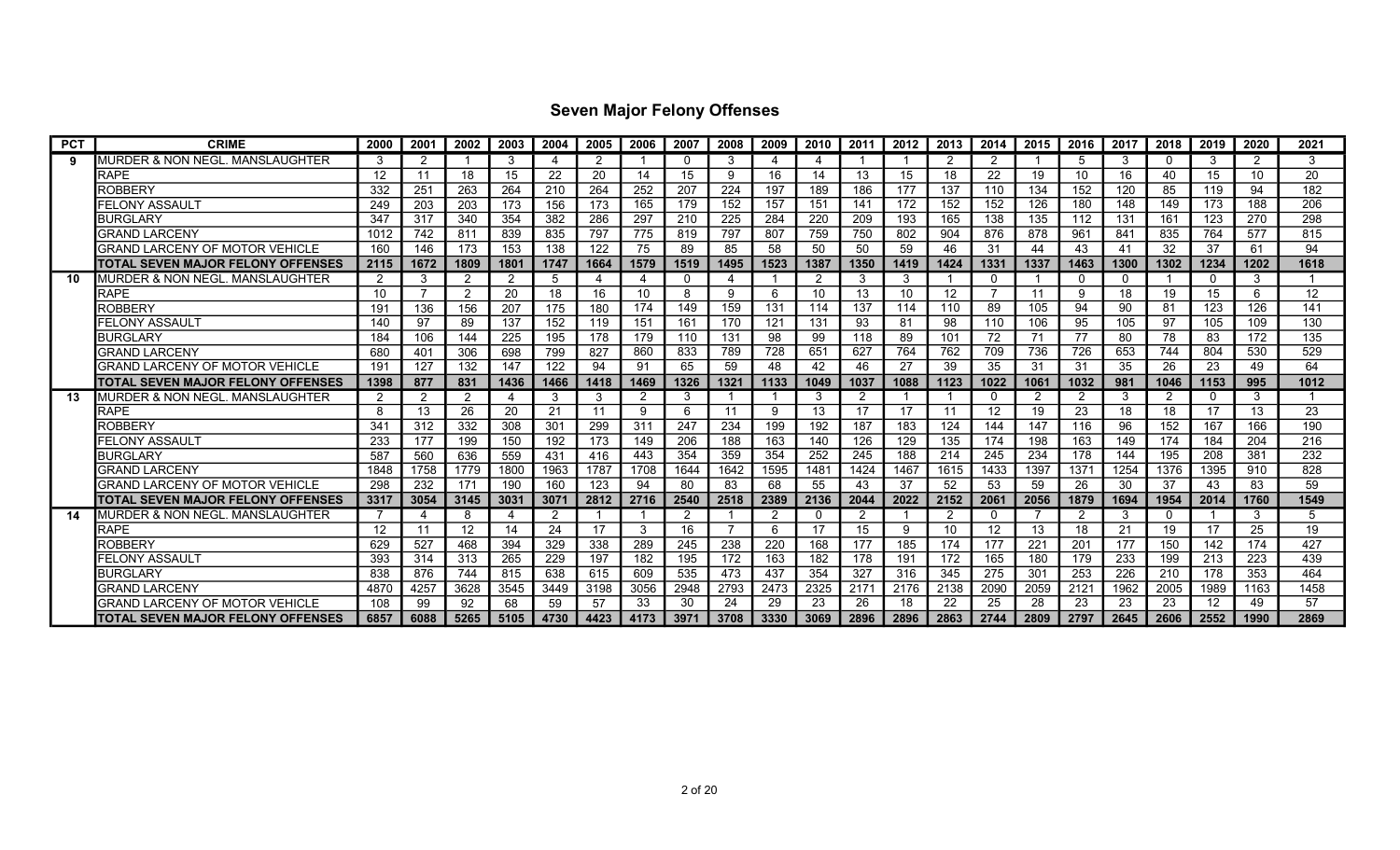| <b>PCT</b> | <b>CRIME</b>                             | 2000 | 2001 | 2002           | 2003 | 2004           | 2005 | 2006           | 2007                     | 2008 | 2009     | 2010        | 2011 | 2012 | 2013     | 2014        | 2015 | 2016           | 2017 | 2018 | 2019     | 2020     | 2021         |
|------------|------------------------------------------|------|------|----------------|------|----------------|------|----------------|--------------------------|------|----------|-------------|------|------|----------|-------------|------|----------------|------|------|----------|----------|--------------|
| 17         | MURDER & NON NEGL. MANSLAUGHTER          |      | 0    |                |      |                | റ    | 2              |                          |      | $\Omega$ | $\mathbf 0$ |      | 2    | $\Omega$ | 0           |      |                | 2    | 0    | $\Omega$ | $\Omega$ | 0            |
|            | RAPE                                     | 9    |      | 14             | 8    | 10             | 12   | 11             | 6                        | 8    | -11      | 8           | 10   | 10   | 6        | 11          | 3    | 10             | 6    | 13   | 10       | 13       | 8            |
|            | <b>ROBBERY</b>                           | 169  | 147  | 129            | 108  | 107            | 125  | 98             | 94                       | 83   | 67       | 56          | 63   | 47   | 61       | 64          | 49   | 65             | 72   | 63   | 60       | 64       | 93           |
|            | FELONY ASSAULT                           | 79   | 103  | 73             | 94   | 85             | 79   | 72             | 72                       | 75   | 47       | 54          | 53   | 80   | 64       | 46          | 74   | 72             | 83   | 91   | 96       | 66       | 125          |
|            | <b>BURGLARY</b>                          | 276  | 270  | 272            | 225  | 231            | 198  | 215            | 139                      | 166  | 123      | 96          | 96   | 135  | 107      | 124         | 98   | 84             | 83   | 80   | 100      | 185      | 149          |
|            | <b>GRAND LARCENY</b>                     | 1363 | 1338 | 1220           | 1287 | 1175           | 933  | 957            | 920                      | 891  | 741      | 745         | 694  | 721  | 766      | 634         | 721  | 742            | 755  | 748  | 834      | 577      | 548          |
|            | GRAND LARCENY OF MOTOR VEHICLE           | 131  | 125  | 92             | 73   | 59             | 50   | 36             | 45                       | 45   | 29       | 31          | 21   | 25   | 20       | 30          | 40   | 26             | 22   | 26   | 16       | 48       | 48           |
|            | TOTAL SEVEN MAJOR FELONY OFFENSES        | 2028 | 1990 | 1801           | 1796 | 1667           | 1397 | 1391           | 1277                     | 1269 | 1018     | 990         | 937  | 1020 | 1024     | 909         | 986  | 1000           | 1023 | 1021 | 1116     | 953      | 971          |
| 18         | IMURDER & NON NEGL. MANSLAUGHTER         |      | 5    | $\overline{2}$ | 4    | 3              | 3    | 4              |                          | 3    | 2        | 3           |      | 4    | $\Omega$ | -2          | 0    | $\mathbf 0$    |      | 3    |          | 4        | 3            |
|            | <b>RAPE</b>                              | 14   | 14   | 15             | 19   | 26             | 20   | 6              | 12                       | 8    |          | 15          |      | 14   | 14       | 10          | 15   | 13             | 26   | 21   | 29       | 14       | 18           |
|            | <b>ROBBERY</b>                           | 430  | 397  | 325            | 267  | 257            | 270  | 227            | 166                      | 165  | 124      | 137         | 137  | 123  | 125      | 129         | 159  | 163            | 135  | 130  | 171      | 136      | 131          |
|            | FELONY ASSAULT                           | 243  | 236  | 237            | 183  | 168            | 179  | 161            | 144                      | 145  | 111      | 131         | 110  | 127  | 168      | 172         | 157  | 190            | 166  | 190  | 162      | 126      | 149          |
|            | <b>BURGLARY</b>                          | 678  | 483  | 479            | 465  | 387            | 399  | 296            | 266                      | 247  | 232      | 188         | 183  | 171  | 175      | 213         | 220  | 208            | 203  | 175  | 165      | 269      | 200          |
|            | <b>GRAND LARCENY</b>                     | 4015 | 3926 | 3260           | 3042 | 3031           | 2680 | 2185           | 2105                     | 2091 | 1967     | 1809        | 1758 | 1830 | 1753     | 1831        | 1773 | 1862           | 1838 | 1875 | 1846     | 1081     | 1349         |
|            | GRAND LARCENY OF MOTOR VEHICLE           | 226  | 202  | 190            | 164  | 120            | 101  | 66             | 67                       | 59   | 36       | 48          | 29   | 44   | 36       | 37          | 37   | 31             | 42   | 31   | 49       | 71       | 76           |
|            | TOTAL SEVEN MAJOR FELONY OFFENSES        | 5607 | 5263 | 4508           | 4144 | 3992           | 3652 | 2945           | 2761                     | 2718 | 2479     | 2331        | 2228 | 2313 | 2271     | 2394        | 2361 | 2467           | 2411 | 2425 | 2423     | 1701     | 1926         |
| 19         | MURDER & NON NEGL. MANSLAUGHTER          | 3    |      | 3              | 2    | $\Omega$       | 4    |                | 5                        |      | 2        |             | 3    | 0    | $\Omega$ | $\mathbf 0$ |      | $\overline{2}$ | 0    |      | $\Omega$ |          | っ            |
|            | <b>RAPE</b>                              | 14   | -9   | 12             | 12   | 19             | 8    | 12             | 10                       | 14   | 10       | 16          | 15   | 16   | 6        | 12          | 9    | 5              | 16   | 14   | 18       | 12       | 13           |
|            | ROBBERY                                  | 390  | 367  | 349            | 267  | 307            | 313  | 252            | 220                      | 192  | 149      | 144         | 137  | 129  | 104      | 96          | 107  | 99             | 125  | 138  | 171      | 237      | 174          |
|            | FELONY ASSAULT                           | 200  | 130  | 116            | 136  | 94             | 96   | 106            | 111                      | 75   | 68       | 96          | 108  | 120  | 97       | 103         | 124  | 129            | 126  | 147  | 138      | 113      | 152          |
|            | <b>BURGLARY</b>                          | 712  | 710  | 713            | 551  | 553            | 454  | 488            | 376                      | 419  | 322      | 234         | 250  | 241  | 252      | 218         | 174  | 216            | 203  | 227  | 223      | 384      | 253          |
|            | <b>GRAND LARCENY</b>                     | 2326 | 2263 | 2112           | 2116 | 2138           | 1834 | 1848           | 1715                     | 1580 | 1304     | 1291        | 1232 | 1452 | 1548     | 1402        | 1414 | 1435           | 1444 | 1465 | 1658     | 1348     | 1215         |
|            | GRAND LARCENY OF MOTOR VEHICLE           | 543  | 304  | 301            | 226  | 215            | 183  | 135            | 145                      | 90   | 85       | 89          | 83   | 78   | 57       | 82          | 75   | 73             | 58   | 71   | 65       | 121      | 169          |
|            | TOTAL SEVEN MAJOR FELONY OFFENSES        | 4188 | 3784 | 3606           | 3310 | 3326           | 2892 | 2842           | 2582                     | 2371 | 1940     | 1871        | 1828 | 2036 | 2064     | 1913        | 1904 | 1959           | 1972 | 2063 | 2273     | 2216     | 1978         |
| 20         | MURDER & NON NEGL. MANSLAUGHTER          |      |      |                | 2    |                | 0    |                |                          |      | 5        |             |      | 2    | 2        | $\mathbf 0$ |      | 0              | 2    | 0    |          |          | <sup>0</sup> |
|            | <b>RAPE</b>                              | 6    | 8    | 7              | 14   | $\overline{7}$ | -6   | $\overline{7}$ | $\overline{\phantom{a}}$ | 7    |          | 11          | 11   | 12   | 10       | -8          | 6    | 4              | 8    | 13   | 10       | .5       |              |
|            | ROBBERY                                  | 177  | 174  | 187            | 154  | 167            | 156  | 148            | 118                      | 123  | 99       | 90          | 76   | 96   | 81       | 53          | 68   | 57             | 71   | 61   | 85       | 90       | 115          |
|            | FELONY ASSAULT                           | 126  | 120  | 104            | 86   | 78             | 81   | 84             | 82                       | 60   | 59       | 56          | 49   | 51   | 57       | 45          | 58   | 65             | 60   | 83   | 80       | 52       | 86           |
|            | <b>BURGLARY</b>                          | 228  | 170  | 242            | 247  | 207            | 194  | 145            | 126                      | 150  | 120      | 101         | 74   | 105  | 85       | 88          | 66   | 59             | 78   | 82   | 81       | 152      | 81           |
|            | <b>GRAND LARCENY</b>                     | 998  | 891  | 797            | 885  | 1072           | 994  | 883            | 880                      | 776  | 729      | 678         | 629  | 721  | 712      | 674         | 645  | 641            | 712  | 656  | 605      | 491      | 744          |
|            | <b>GRAND LARCENY OF MOTOR VEHICLE</b>    | 206  | 145  | 161            | 122  | 128            | 88   | 59             | 46                       | 48   | 40       | 33          | 19   | 41   | 22       | 31          | 30   | 28             | 21   | 28   | 38       | 44       | 87           |
|            | <b>TOTAL SEVEN MAJOR FELONY OFFENSES</b> | 1742 | 1509 | 1499           | 1510 | 1660           | 1519 | 1327           | 1259                     | 1165 | 1056     | 970         | 858  | 1028 | 969      | 899         | 873  | 854            | 952  | 923  | 900      | 835      | 1120         |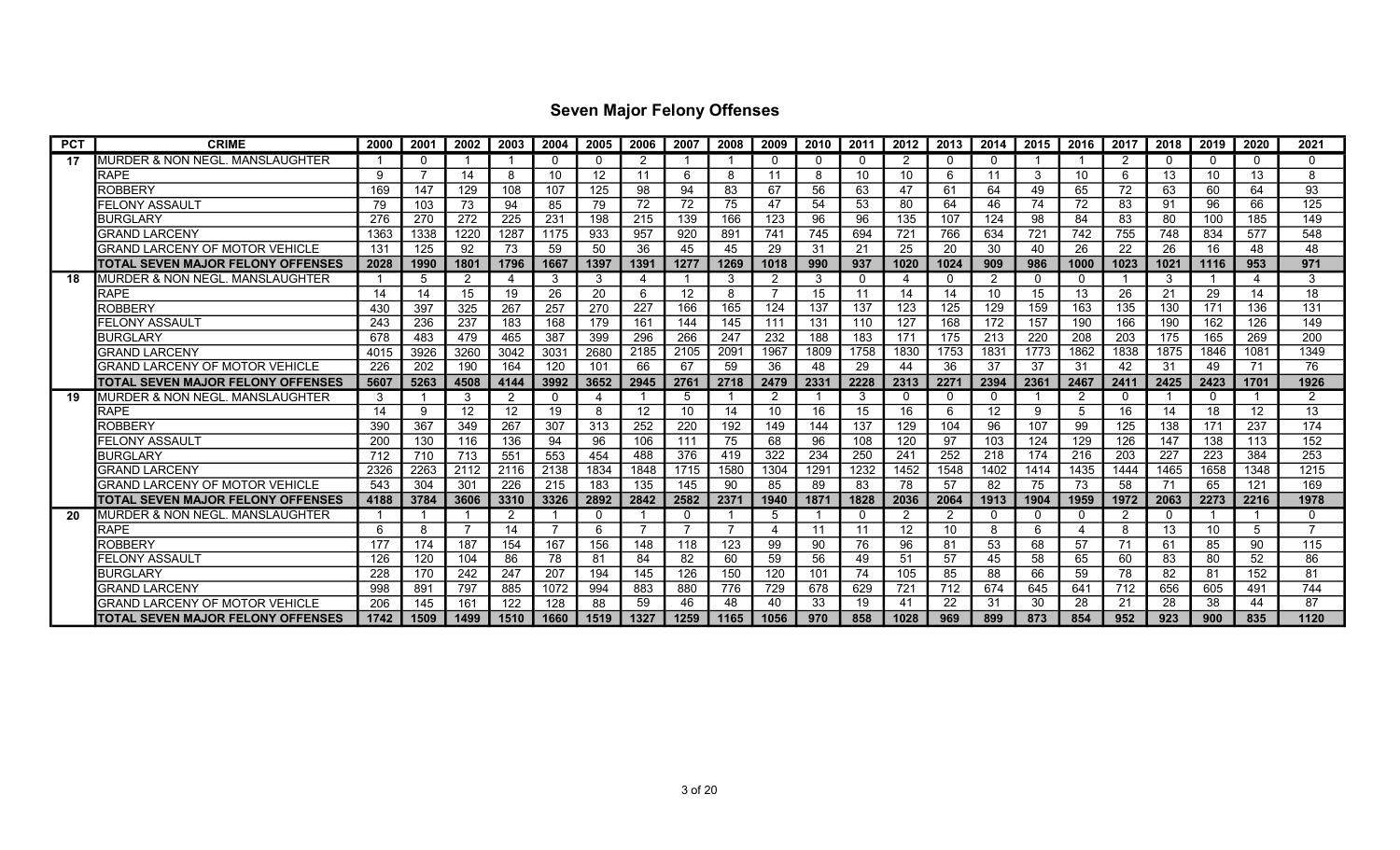| <b>PCT</b> | <b>CRIME</b>                             | 2000 | 2001     | 2002 | 2003     | 2004           | 2005     | 2006     | 2007 | 2008     | 2009         | 2010     | 2011            | 2012           | 2013     | 2014           | 2015         | 2016           | 2017 | 2018         | 2019           | 2020          | 2021         |
|------------|------------------------------------------|------|----------|------|----------|----------------|----------|----------|------|----------|--------------|----------|-----------------|----------------|----------|----------------|--------------|----------------|------|--------------|----------------|---------------|--------------|
| 22         | MURDER & NON NEGL. MANSLAUGHTER          |      |          |      | $\Omega$ |                | $\Omega$ | $\Omega$ |      | $\Omega$ | <sup>0</sup> | $\Omega$ |                 | $\Omega$       | $\Omega$ | $\Omega$       |              | $\Omega$       |      | $\Omega$     |                | $\Omega$      | <sup>0</sup> |
|            | <b>RAPE</b>                              | 3    | 3        | 5    | 4        | $\overline{ }$ | 2        | $\Omega$ |      |          | <sup>0</sup> |          | $\mathcal{P}$   |                |          |                | 3            |                | 5    | 3            |                | $\mathcal{P}$ | 6            |
|            | <b>ROBBERY</b>                           | 53   | 37       | 38   | 32       | 23             | 38       | 26       | 34   | 25       | 20           | 23       | 18              | 15             | 16       | 20             | 27           | 23             | 17   | 13           | 21             | 10            | 17           |
|            | FELONY ASSAULT                           | g    | 13       | 15   | 5        | 11             | 10       | 2        | 10   | 3        | 6            | 6        | 10              | -7             | 5        | 11             | 3            | 6              | 5    | 4            | $\overline{7}$ | 6             | 10           |
|            | <b>BURGLARY</b>                          | 5    | Δ        | Δ    | 5        | .5             | 3        | 4        |      | 3        | 3            | 2        |                 | 2              | 6        | $\overline{2}$ | 3            | 3              |      | $\mathbf{0}$ |                | 6             | C            |
|            | <b>GRAND LARCENY</b>                     | 54   | 75       | 77   | 50       | 55             | 54       | 75       | 57   | 65       | 40           | 63       | 70              | 76             | 73       | 48             | 50           | 46             | 36   | 27           | 37             | 32            | 27           |
|            | <b>GRAND LARCENY OF MOTOR VEHICLE</b>    |      | $\Omega$ |      | $\Omega$ | $\Omega$       | $\Omega$ | $\Omega$ |      | $\Omega$ |              | $\Omega$ |                 | $\Omega$       | $\Omega$ |                | <sup>n</sup> | $\Omega$       |      | $\Omega$     |                | $\Omega$      | $\Omega$     |
|            | <b>TOTAL SEVEN MAJOR FELONY OFFENSES</b> | 125  | 133      | 141  | 96       | 101            | 107      | 107      | 104  | 97       | 70           | 101      | 101             | 101            | 104      | 83             | 86           | 79             | 66   | 47           | 69             | 56            | 62           |
| 23         | IMURDER & NON NEGL. MANSLAUGHTER         | 9    | 10       | 8    | 8        | 5              | 11       | 10       | 10   | 3        | 9            | 5        | 5               | $\overline{2}$ |          | -4             |              | $\overline{2}$ | 3    | Δ            | 2              | 9             | 8            |
|            | <b>RAPE</b>                              | 18   | 32       | 31   | 34       | 33             | 44       | 22       | 21   | 15       | 22           | 26       | 28              | 29             | 17       | 15             | 24           | 21             | 14   | 9            | 20             | 17            | 16           |
|            | ROBBERY                                  | 453  | 383      | 401  | 348      | 321            | 309      | 331      | 297  | 326      | 239          | 248      | 207             | 271            | 266      | 255            | 221          | 192            | 142  | 145          | 168            | 168           | 189          |
|            | FELONY ASSAULT                           | 419  | 344      | 288  | 302      | 242            | 245      | 215      | 203  | 202      | 210          | 217      | 242             | 263            | 256      | 254            | 301          | 330            | 321  | 316          | 330            | 318           | 366          |
|            | <b>BURGLARY</b>                          | 219  | 187      | 161  | 110      | 114            | 94       | 92       | 109  | 95       | 93           | 94       | 95              | 103            | 99       | 107            | 109          | 96             | 95   | 72           | 79             | 154           | 109          |
|            | <b>GRAND LARCENY</b>                     | 236  | 258      | 254  | 293      | 293            | 331      | 282      | 274  | 272      | 267          | 252      | 261             | 320            | 383      | 342            | 330          | 315            | 315  | 296          | 297            | 346           | 383          |
|            | <b>GRAND LARCENY OF MOTOR VEHICLE</b>    | 155  | 127      | 115  | 123      | 102            | 96       | 56       | 70   | 87       | 42           | 36       | 32              | 26             | 37       | 24             | 33           | 29             | 19   | 21           | 21             | 66            | 60           |
|            | TOTAL SEVEN MAJOR FELONY OFFENSES        | 1509 | 1341     | 1258 | 1218     | 1110           | 1130     | 1008     | 984  | 1000     | 882          | 878      | 870             | 1014           | 1062     | 1001           | 1025         | 985            | 909  | 863          | 917            | 1078          | 1131         |
| 24         | IMURDER & NON NEGL. MANSLAUGHTER         | 3    | 3        | 2    | 5        | $\Omega$       | 2        | 5        | 2    | 4        | 3            | 2        | 5               | 4              | -2       |                |              |                | 2    | 3            | 2              | 8             |              |
|            | <b>RAPE</b>                              | 14   | 15       | 15   | 16       | 18             | 21       | 10       | 13   | 12       | 9            | 11       | 12 <sup>°</sup> | 10             | 10       | 13             | 10           | 8              | 14   | 15           | 10             | 3             | 14           |
|            | ROBBERY                                  | 372  | 339      | 315  | 354      | 298            | 282      | 258      | 250  | 277      | 177          | 192      | 187             | 178            | 160      | 132            | 141          | 129            | 140  | 139          | 172            | 136           | 146          |
|            | FELONY ASSAULT                           | 199  | 187      | 145  | 167      | 141            | 141      | 131      | 110  | 116      | 136          | 102      | 126             | 131            | 152      | 121            | 106          | 130            | 128  | 122          | 147            | 150           | 184          |
|            | <b>BURGLARY</b>                          | 242  | 255      | 235  | 217      | 174            | 227      | 155      | 149  | 119      | 144          | 124      | 89              | 135            | 109      | 146            | 109          | 132            | 149  | 141          | 110            | 202           | 136          |
|            | <b>GRAND LARCENY</b>                     | 483  | 492      | 584  | 536      | 665            | 721      | 647      | 584  | 551      | 464          | 528      | 449             | 576            | 547      | 563            | 597          | 671            | 617  | 598          | 537            | 346           | 475          |
|            | GRAND LARCENY OF MOTOR VEHICLE           | 241  | 184      | 157  | 155      | 112            | 105      | 107      | 69   | 69       | 53           | 45       | 43              | 46             | 42       | 44             | 54           | 29             | 41   | 56           | 39             | 77            | 89           |
|            | TOTAL SEVEN MAJOR FELONY OFFENSES        | 1554 | 1475     | 1453 | 1450     | 1408           | 1499     | 1313     | 1177 | 1148     | 986          | 1004     | 911             | 1080           | 1022     | 1020           | 1018         | 1100           | 1091 | 1074         | 1017           | 922           | 1045         |
| 25         | MURDER & NON NEGL. MANSLAUGHTER          | 10   |          |      | 6        | 8              | -8       | 9        | 10   | 4        | 3            | 13       |                 | 10             | 3        | 5              | 5            | 4              | 2    | 3            | 3              | $12 \,$       | 16           |
|            | <b>RAPE</b>                              | 21   | 22       | 20   | 28       | 36             | 23       | 24       | 19   | 17       | 14           | 17       | 23              | 29             | 22       | 28             | 24           | 22             | 25   | 43           | 23             | 12            | 12           |
|            | ROBBERY                                  | 314  | 283      | 319  | 337      | 262            | 304      | 284      | 282  | 321      | 233          | 228      | 231             | 245            | 258      | 220            | 226          | 180            | 170  | 191          | 172            | 216           | 242          |
|            | FELONY ASSAULT                           | 351  | 298      | 278  | 253      | 275            | 234      | 254      | 232  | 211      | 219          | 234      | 227             | 286            | 286      | 335            | 351          | 335            | 326  | 357          | 329            | 317           | 382          |
|            | <b>BURGLARY</b>                          | 156  | 174      | 123  | 157      | 198            | 175      | 161      | 127  | 121      | 121          | 105      | 116             | 133            | 132      | 107            | 113          | 79             | 93   | 115          | 108            | 172           | 108          |
|            | <b>GRAND LARCENY</b>                     | 176  | 163      | 207  | 245      | 266            | 290      | 286      | 315  | 334      | 276          | 230      | 239             | 319            | 365      | 319            | 366          | 391            | 465  | 478          | 461            | 417           | 401          |
|            | GRAND LARCENY OF MOTOR VEHICLE           | 123  | 110      | 134  | 89       | 86             | 68       | 83       | 73   | 55       | 48           | 72       | 35              | 34             | 45       | 32             | 40           | 42             | 30   | 32           | 21             | 51            | 66           |
|            | <b>TOTAL SEVEN MAJOR FELONY OFFENSES</b> | 1151 | 1057     | 1088 | 1115     | 1131           | 1102     | 1101     | 1058 | 1063     | 914          | 899      | 880             | 1056           | 1111     | 1046           | 1125         | 1053           | 1111 | 1219         | 1117           | 1197          | 1227         |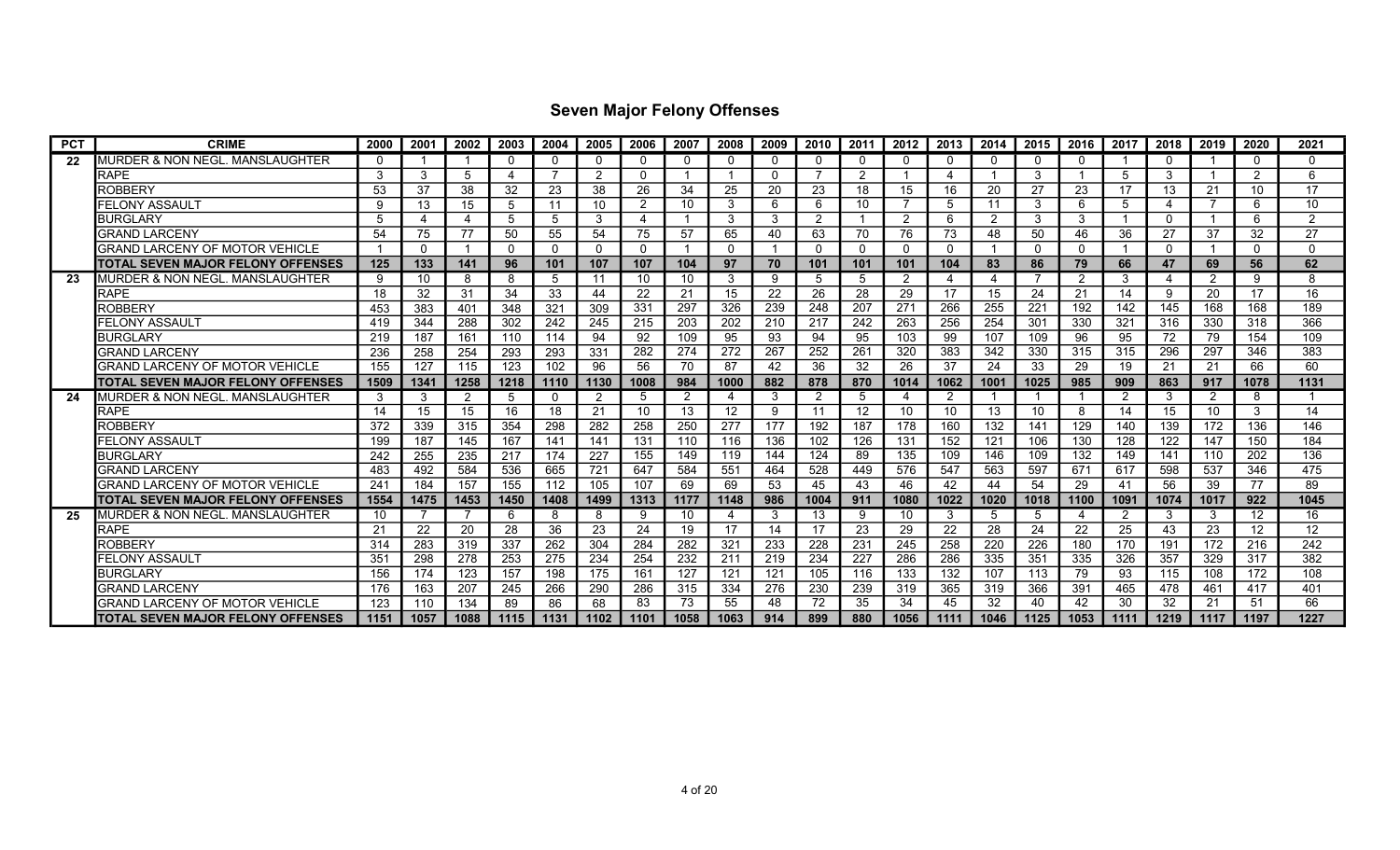| <b>PCT</b> | <b>CRIME</b>                             | 2000 | 2001 | 2002              | 2003 | 2004 | 2005 | 2006              | 2007 | 2008 | 2009 | 2010 | 2011 | 2012           | 2013           | 2014 | 2015 | 2016        | 2017 | 2018 | 2019           | 2020 | 2021          |
|------------|------------------------------------------|------|------|-------------------|------|------|------|-------------------|------|------|------|------|------|----------------|----------------|------|------|-------------|------|------|----------------|------|---------------|
| 26         | MURDER & NON NEGL. MANSLAUGHTER          | Δ    |      | 2                 | Δ    | .5   | .5   | 0                 | 2    | 4    | 2    | 2    |      | 3              |                | -2   |      | $\mathbf 0$ |      |      | -2             | 2    | $\mathcal{P}$ |
|            | <b>RAPE</b>                              | 6    | 9    | $12 \overline{ }$ | 12   | 25   | 19   | 12                | 8    | 16   | 10   | 13   |      | 10             | ٩              | 16   | 6    | 10          | 11   | 11   | 8              | 10   | 5             |
|            | <b>ROBBERY</b>                           | 225  | 218  | 232               | 213  | 230  | 270  | 250               | 206  | 201  | 197  | 175  | 154  | 145            | 135            | 125  | 123  | 107         | 96   | 107  | 128            | 93   | 74            |
|            | FELONY ASSAULT                           | 159  | 122  | 150               | 116  | 125  | 82   | 102               | 93   | 79   | 77   | 107  | 100  | 113            | 122            | 84   | 78   | 94          | 87   | 100  | 94             | 115  | 158           |
|            | <b>BURGLARY</b>                          | 201  | 124  | 123               | 127  | 111  | 108  | 102               | 71   | 78   | 58   | 79   | 57   | 60             | 59             | 59   | 64   | 55          | 56   | 61   | 71             | 113  | 77            |
|            | GRAND LARCENY                            | 380  | 333  | 292               | 363  | 343  | 365  | 367               | 347  | 331  | 272  | 268  | 269  | 324            | 343            | 311  | 302  | 309         | 329  | 381  | 334            | 241  | 273           |
|            | <b>GRAND LARCENY OF MOTOR VEHICLE</b>    | 117  | 123  | 111               | 94   | 70   | 64   | 56                | 53   | 49   | 34   | 26   | 27   | 23             | 20             | 20   | 24   | 22          | 16   | 22   | 21             | 47   | 47            |
|            | TOTAL SEVEN MAJOR FELONY OFFENSES        | 1092 | 930  | 922               | 929  | 909  | 913  | 889               | 780  | 758  | 650  | 670  | 616  | 678            | 689            | 617  | 597  | 597         | 596  | 683  | 658            | 621  | 636           |
| 28         | IMURDER & NON NEGL. MANSLAUGHTER         | 5    | 8    | 3                 | 5    | 8    | 5    | $12 \overline{ }$ | 4    | 5    | 2    | 6    | 6    | 5              | $\overline{2}$ |      | 3    | 3           | 4    | 0    | 5              |      | $\mathcal{P}$ |
|            | <b>RAPE</b>                              | 24   | 19   | 24                | 25   | 16   | 20   | 18                | 12   | 14   | 9    | 13   | 18   | 17             | 12             | 14   | 13   | 11          | 8    | 18   | 11             | 15   | g             |
|            | ROBBERY                                  | 315  | 252  | 246               | 282  | 234  | 334  | 308               | 278  | 255  | 240  | 254  | 223  | 210            | 211            | 176  | 189  | 209         | 202  | 156  | 163            | 143  | 172           |
|            | FELONY ASSAULT                           | 314  | 291  | 226               | 186  | 217  | 187  | 196               | 167  | 189  | 208  | 187  | 213  | 241            | 222            | 202  | 233  | 243         | 203  | 204  | 235            | 207  | 245           |
|            | <b>BURGLARY</b>                          | 210  | 141  | 137               | 155  | 153  | 119  | 173               | 97   | 127  | 111  | 111  | 126  | 102            | 82             | 79   | 102  | 114         | 91   | 102  | 90             | 147  | 153           |
|            | <b>GRAND LARCENY</b>                     | 252  | 152  | 167               | 172  | 200  | 288  | 344               | 286  | 363  | 300  | 301  | 308  | 350            | 352            | 329  | 378  | 426         | 440  | 445  | 348            | 317  | 384           |
|            | GRAND LARCENY OF MOTOR VEHICLE           | 77   | 105  | 92                | 89   | 84   | 52   | 54                | 42   | 50   | 27   | 20   | 17   | 20             | 39             | 22   | 27   | 27          | 18   | 22   | 28             | 47   | 52            |
|            | TOTAL SEVEN MAJOR FELONY OFFENSES        | 1197 | 968  | 895               | 914  | 912  | 1005 | 1105              | 886  | 1003 | 897  | 892  | 911  | 945            | 920            | 823  | 945  | 1033        | 966  | 947  | 880            | 883  | 1017          |
| 30         | MURDER & NON NEGL. MANSLAUGHTER          | 9    | 11   | 9                 | 5    | 9    | 6    | 12                | 5    | 3    |      |      |      | $\overline{2}$ | 3              |      | 2    | 4           |      | 3    | $\overline{4}$ | 4    | 3             |
|            | <b>RAPE</b>                              | 27   | 30   | 23                | 30   | 33   | 32   | 24                | 18   | 12   | 19   | 35   | 21   | 11             | 21             | 18   | 20   | 22          | 9    | 19   | 20             | 13   |               |
|            | <b>ROBBERY</b>                           | 394  | 296  | 310               | 333  | 299  | 316  | 300               | 324  | 293  | 205  | 253  | 246  | 257            | 218            | 150  | 168  | 174         | 153  | 159  | 190            | 164  | 106           |
|            | FELONY ASSAULT                           | 353  | 390  | 306               | 272  | 285  | 250  | 228               | 235  | 172  | 193  | 178  | 189  | 189            | 181            | 202  | 172  | 180         | 135  | 193  | 178            | 167  | 187           |
|            | <b>BURGLARY</b>                          | 344  | 213  | 184               | 179  | 218  | 137  | 145               | 119  | 123  | 100  | 101  | 134  | 151            | 130            | 100  | 99   | 71          | 85   | 85   | 69             | 103  | 111           |
|            | <b>GRAND LARCENY</b>                     | 189  | 151  | 165               | 225  | 255  | 280  | 275               | 219  | 223  | 172  | 144  | 180  | 230            | 244            | 250  | 247  | 240         | 291  | 321  | 289            | 264  | 334           |
|            | GRAND LARCENY OF MOTOR VEHICLE           | 167  | 120  | 99                | 110  | 87   | 80   | 69                | 55   | 62   | 47   | 49   | 25   | 28             | 35             | 22   | 25   | 31          | 22   | 27   | 27             | 59   | 59            |
|            | TOTAL SEVEN MAJOR FELONY OFFENSES        | 1483 | 1211 | 1096              | 1154 | 1186 | 1101 | 1053              | 975  | 888  | 737  | 767  | 797  | 868            | 832            | 749  | 733  | 722         | 696  | 807  | 777            | 774  | 807           |
| 32         | MURDER & NON NEGL. MANSLAUGHTER          | 17   | 22   | 14                | 13   | 18   | -9   | 17                |      | 13   | -11  | 8    | 10   | 11             |                | 6    | 3    |             | 4    | 5    | 10             | 9    | 16            |
|            | <b>RAPE</b>                              | 45   | 34   | 34                | 45   | 34   | 43   | 32                | 30   | 35   | 24   | 31   | 27   | 33             | 27             | 17   | 35   | 32          | 17   | 20   | 25             | 21   | 18            |
|            | <b>ROBBERY</b>                           | 432  | 442  | 362               | 372  | 387  | 407  | 411               | 351  | 280  | 265  | 292  | 244  | 243            | 261            | 254  | 278  | 197         | 199  | 193  | 219            | 167  | 183           |
|            | FELONY ASSAULT                           | 510  | 487  | 444               | 411  | 407  | 356  | 361               | 305  | 329  | 302  | 305  | 321  | 279            | 295            | 299  | 349  | 354         | 335  | 314  | 375            | 387  | 519           |
|            | <b>BURGLARY</b>                          | 292  | 245  | 232               | 217  | 196  | 161  | 208               | 189  | 174  | 155  | 121  | 152  | 108            | 82             | 94   | 113  | 132         | 97   | 124  | 110            | 128  | 168           |
|            | <b>GRAND LARCENY</b>                     | 253  | 217  | 229               | 240  | 301  | 289  | 354               | 309  | 315  | 280  | 293  | 302  | 315            | 297            | 297  | 305  | 282         | 267  | 329  | 315            | 321  | 320           |
|            | GRAND LARCENY OF MOTOR VEHICLE           | 148  | 155  | 131               | 112  | 112  | 99   | 92                | 85   | 58   | 68   | 53   | 52   | 40             | 31             | 29   | 37   | 48          | 31   | 41   | 34             | 67   | 54            |
|            | <b>TOTAL SEVEN MAJOR FELONY OFFENSES</b> | 1697 | 1602 | 1446              | 1410 | 1455 | 1364 | 1475              | 1278 | 1204 | 1105 | 1103 | 1108 | 1029           | 1000           | 996  | 1120 | 1052        | 950  | 1026 | 1088           | 1100 | 1278          |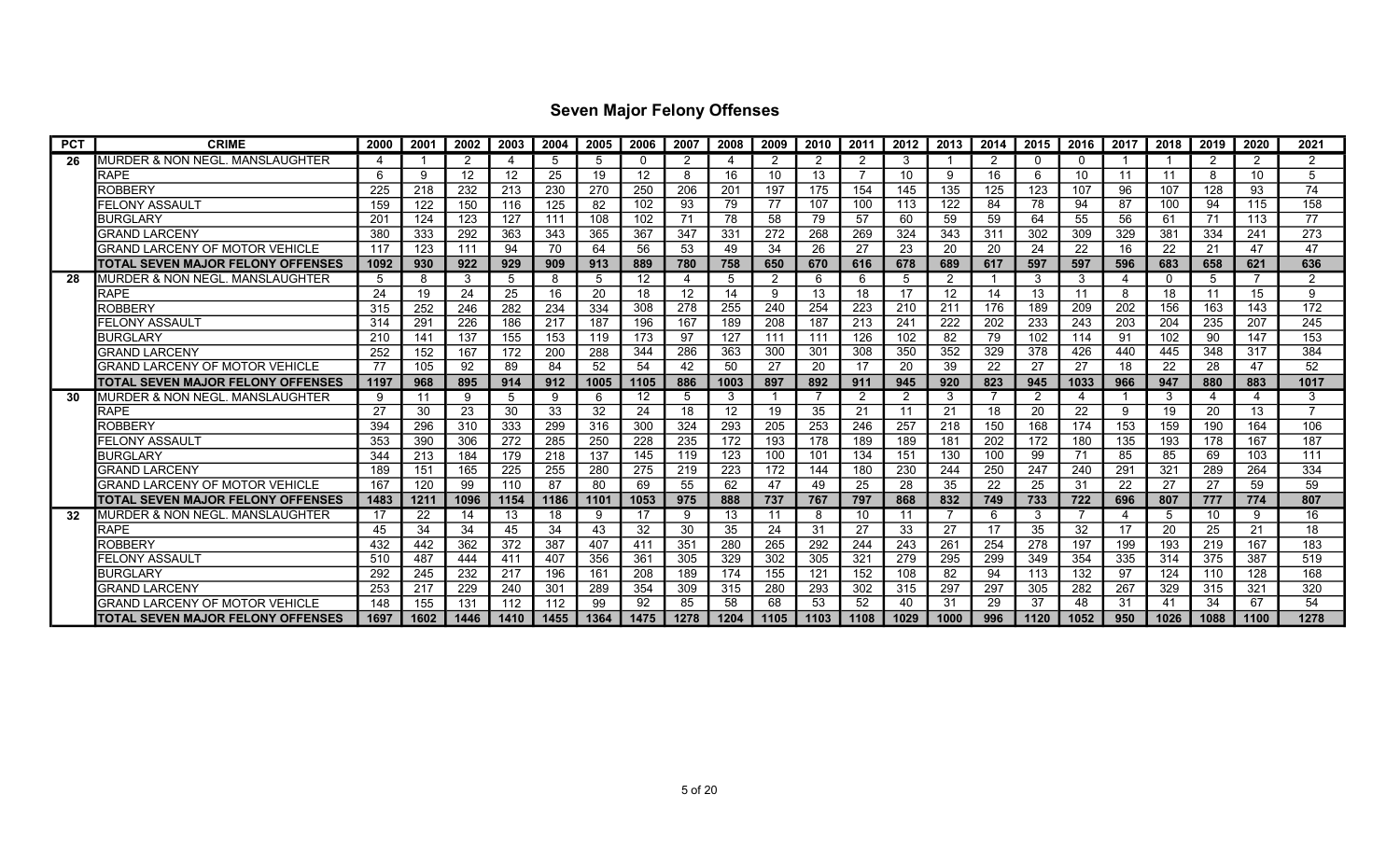| <b>PCT</b> | <b>CRIME</b>                               | 2000 | 2001 | 2002 | 2003 | 2004 | 2005            | 2006 | 2007 | 2008 | 2009 | 2010 | 2011 | 2012 | 2013 | 2014 | 2015 | 2016 | 2017 | 2018 | 2019 | 2020                      | 2021 |
|------------|--------------------------------------------|------|------|------|------|------|-----------------|------|------|------|------|------|------|------|------|------|------|------|------|------|------|---------------------------|------|
| 33         | <b>MURDER &amp; NON NEGL. MANSLAUGHTER</b> | 12   | 8    | 5    | 6    | 5    | -6              | 10   | 5    | 2    | 3    | 4    |      | 2    | 2    | -2   |      | 3    | 2    |      | Δ    | $\boldsymbol{\varLambda}$ | 5    |
|            | RAPE                                       | 19   | 21   | 28   | 25   | 16   | -27             | 30   | 13   | 18   | 15   | 21   | 27   | 19   | 19   | 19   | 21   | 14   | 9    | -17  | 11   | 12                        | 15   |
|            | ROBBERY                                    | 295  | 280  | 290  | 314  | 284  | 269             | 245  | 227  | 247  | 225  | 246  | 230  | 214  | 202  | 145  | 137  | 121  | 107  | 111  | 146  | 167                       | 232  |
|            | <b>FELONY ASSAULT</b>                      | 302  | 318  | 301  | 252  | 230  | 209             | 199  | 196  | 184  | 199  | 174  | 181  | 177  | 200  | 173  | 199  | 191  | 189  | 204  | 202  | 205                       | 301  |
|            | <b>BURGLARY</b>                            | 295  | 199  | 168  | 173  | 180  | 148             | 142  | 140  | 136  | 134  | 102  | 129  | 163  | 118  | 111  | 103  | 53   | 77   | 67   | 114  | 228                       | 130  |
|            | <b>GRAND LARCENY</b>                       | 185  | 193  | 251  | 252  | 292  | 228             | 219  | 244  | 258  | 231  | 271  | 242  | 276  | 357  | 327  | 305  | 302  | 262  | 271  | 264  | 256                       | 363  |
|            | GRAND LARCENY OF MOTOR VEHICLE             | 201  | 195  | 189  | 179  | 116  | 113             | 103  | 93   | 76   | 69   | 66   | 61   | 43   | 29   | 34   | 41   | 28   | 35   | 37   | 38   | 87                        | 80   |
|            | <b>TOTAL SEVEN MAJOR FELONY OFFENSES</b>   | 1309 | 1214 | 1232 | 1201 | 1123 | 1000            | 948  | 918  | 921  | 876  | 884  | 877  | 894  | 927  | 811  | 807  | 712  | 681  | 708  | 779  | 959                       | 1126 |
| 34         | <b>I</b> MURDER & NON NEGL. MANSLAUGHTER   | 8    |      |      | -9   | 5    | 10              | 10   |      | 3    | 2    | 4    |      | 5    |      |      | 3    | 4    | 3    |      | 6    |                           | 12   |
|            | <b>RAPE</b>                                | 40   | 27   | 38   | 37   | 40   | 27              | 23   | 24   | 19   | 17   | 22   | 18   | 20   | 25   | 13   | 23   | 10   | 14   | 27   | 22   | 16                        | 13   |
|            | ROBBERY                                    | 357  | 332  | 334  | 311  | 338  | 323             | 326  | 281  | 271  | 250  | 282  | 286  | 246  | 239  | 224  | 246  | 229  | 201  | 200  | 226  | 205                       | 211  |
|            | FELONY ASSAULT                             | 275  | 280  | 275  | 260  | 242  | 24 <sup>°</sup> | 202  | 231  | 216  | 198  | 220  | 236  | 207  | 178  | 204  | 246  | 308  | 290  | 315  | 283  | 213                       | 275  |
|            | <b>BURGLARY</b>                            | 610  | 420  | 373  | 311  | 390  | 28 <sup>2</sup> | 272  | 294  | 242  | 254  | 190  | 272  | 261  | 208  | 177  | 193  | 139  | 172  | 155  | 122  | 226                       | 139  |
|            | <b>GRAND LARCENY</b>                       | 299  | 274  | 316  | 322  | 351  | 387             | 367  | 375  | 433  | 379  | 385  | 374  | 339  | 433  | 456  | 516  | 563  | 631  | 592  | 557  | 444                       | 589  |
|            | GRAND LARCENY OF MOTOR VEHICLE             | 388  | 350  | 375  | 336  | 290  | 233             | 203  | 153  | 143  | 138  | 97   | 89   | 79   | 76   | 76   | 88   | 70   | 71   | 87   | 62   | 166                       | 215  |
|            | TOTAL SEVEN MAJOR FELONY OFFENSES          | 1977 | 1690 | 1718 | 1586 | 1656 | 1502            | 1403 | 1359 | 1327 | 1238 | 1200 | 1283 | 1157 | 1160 | 1151 | 1315 | 1323 | 1382 | 1377 | 1278 | 1277                      | 1454 |
| 40         | MURDER & NON NEGL. MANSLAUGHTER            | 13   | 27   | 16   | 16   | 8    | 10              | 14   | 14   | 15   | 14   | 14   | 21   | 12   | 8    |      | 9    | 14   | 6    | -8   | 10   | 13                        | 17   |
|            | <b>RAPE</b>                                | 36   | 50   | 47   | 44   | 36   | 28              | 39   | 24   | 29   | 24   | 23   | 23   | 26   | 25   | 29   | 37   | 38   | 44   | 37   | 26   | 30                        | 29   |
|            | ROBBERY                                    | 611  | 591  | 585  | 634  | 600  | 571             | 478  | 451  | 545  | 408  | 444  | 396  | 480  | 454  | 407  | 514  | 531  | 479  | 462  | 474  | 440                       | 438  |
|            | FELONY ASSAULT                             | 592  | 505  | 489  | 498  | 484  | 418             | 446  | 438  | 389  | 422  | 435  | 453  | 392  | 511  | 469  | 579  | 744  | 804  | 720  | 719  | 722                       | 701  |
|            | <b>BURGLARY</b>                            | 465  | 326  | 285  | 271  | 295  | 258             | 234  | 240  | 275  | 252  | 200  | 238  | 158  | 213  | 144  | 236  | 266  | 236  | 251  | 255  | 279                       | 197  |
|            | <b>GRAND LARCENY</b>                       | 413  | 378  | 416  | 449  | 448  | 460             | 442  | 485  | 435  | 369  | 430  | 405  | 482  | 586  | 488  | 645  | 746  | 802  | 774  | 722  | 730                       | 737  |
|            | GRAND LARCENY OF MOTOR VEHICLE             | 319  | 285  | 277  | 234  | 232  | 205             | 221  | 175  | 177  | 156  | 126  | 131  | 78   | 105  | 102  | 98   | 91   | 105  | 92   | 118  | 177                       | 201  |
|            | TOTAL SEVEN MAJOR FELONY OFFENSES          | 2449 | 2162 | 2115 | 2146 | 2103 | 1950            | 1874 | 1827 | 1865 | 1645 | 1672 | 1667 | 1628 | 1902 | 1646 | 2118 | 2430 | 2476 | 2344 | 2324 | 2391                      | 2320 |
| 41         | MURDER & NON NEGL. MANSLAUGHTER            | 5    | 12   |      | 6    | 4    | 10              | 14   | 8    | 3    | 6    | 5    |      | 8    |      | -4   | 3    | -8   | 3    | 4    | 5    | -5                        | 11   |
|            | RAPE                                       | 34   | 19   | 18   | 31   | 21   | 21              | 18   | 18   | 16   | 12   | 20   | 18   | 12   | 17   | 18   | 22   | 22   | 20   | 43   | 30   | 32                        | -31  |
|            | ROBBERY                                    | 287  | 247  | 246  | 264  | 248  | 259             | 286  | 312  | 296  | 224  | 283  | 299  | 329  | 328  | 252  | 226  | 242  | 132  | 153  | 164  | 197                       | 208  |
|            | FELONY ASSAULT                             | 716  | 561  | 435  | 401  | 388  | 386             | 348  | 339  | 371  | 405  | 399  | 431  | 556  | 732  | 353  | 347  | 293  | 270  | 252  | 265  | 266                       | 308  |
|            | <b>BURGLARY</b>                            | 392  | 228  | 252  | 257  | 252  | 232             | 213  | 207  | 215  | 215  | 210  | 204  | 205  | 202  | 206  | 165  | 166  | 131  | 114  | 119  | 149                       | 117  |
|            | GRAND LARCENY                              | 184  | 180  | 210  | 197  | 236  | 238             | 237  | 245  | 243  | 292  | 274  | 292  | 321  | 403  | 378  | 334  | 336  | 288  | 343  | 311  | 294                       | 335  |
|            | GRAND LARCENY OF MOTOR VEHICLE             | 216  | 193  | 237  | 216  | 171  | 176             | 161  | 147  | 135  | 89   | 80   | 93   | 57   | 76   | 80   | 67   | 75   | 64   | 67   | 54   | 109                       | 146  |
|            | ITOTAL SEVEN MAJOR FELONY OFFENSES         | 1834 | 1440 | 1405 | 1372 | 1320 | 1322            | 1277 | 1276 | 1279 | 1243 | 1271 | 1342 | 1488 | 1760 | 1291 | 1164 | 1142 | 908  | 976  | 948  | 1052                      | 1156 |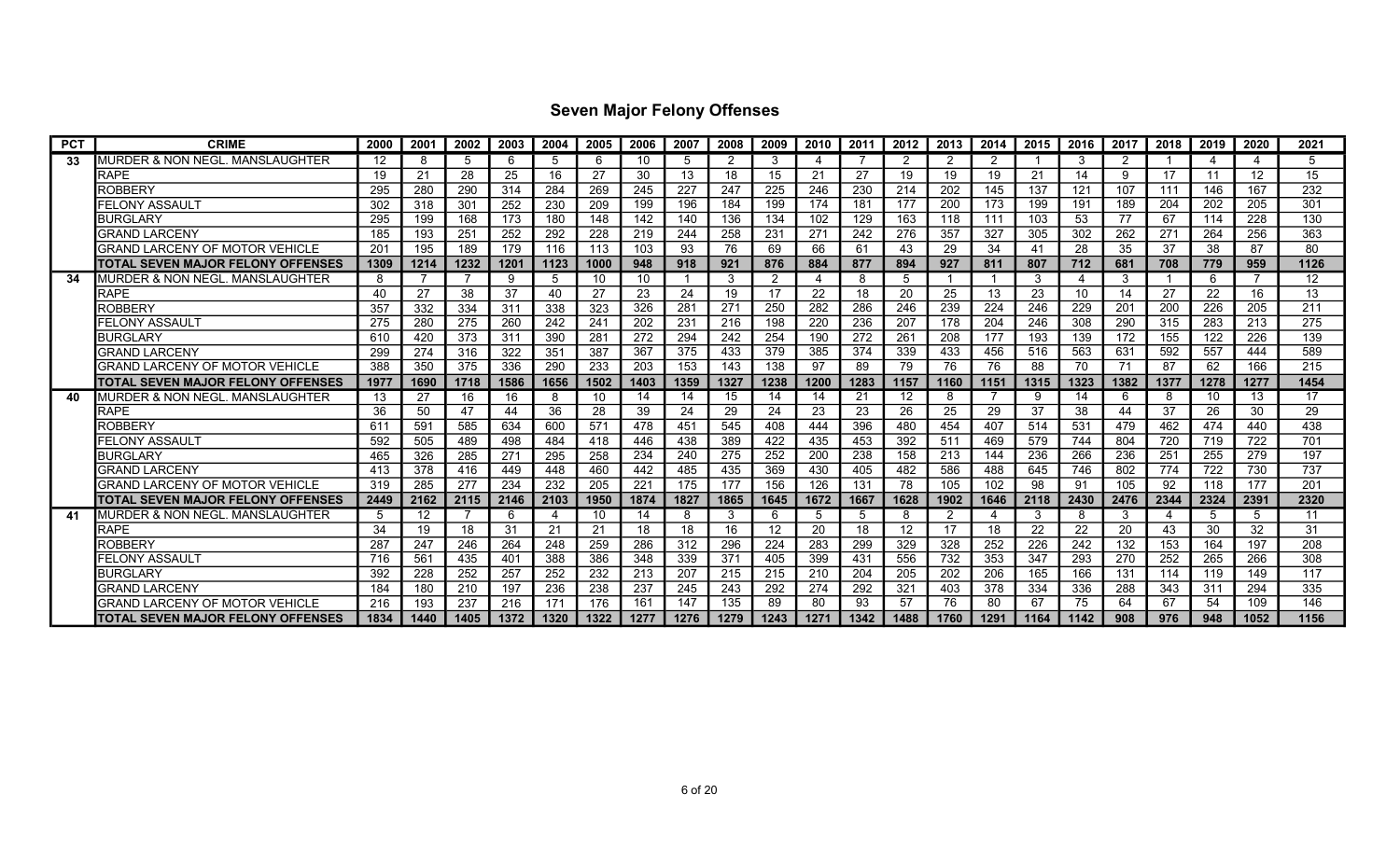| <b>PCT</b> | <b>CRIME</b>                               | 2000 | 2001            | 2002 | 2003 | 2004 | 2005 | 2006 | 2007 | 2008 | 2009 | 2010 | 2011 | 2012           | 2013 | 2014        | 2015 | 2016 | 2017 | 2018     | 2019 | 2020 | 2021 |
|------------|--------------------------------------------|------|-----------------|------|------|------|------|------|------|------|------|------|------|----------------|------|-------------|------|------|------|----------|------|------|------|
| 42         | MURDER & NON NEGL. MANSLAUGHTER            | 12   | 18              | 18   | 10   | 10   |      | 17   | 8    | 14   | 15   | 13   | 10   | 8              | 12   | 5           | 6    | 8    | 8    | 8        | 13   | 14   | 19   |
|            | RAPE                                       | 40   | 44              | 47   | 32   | 37   | 33   | 20   | 23   | 23   | 24   | 20   | 28   | 30             | 24   | 30          | 33   | 37   | 31   | 33       | 24   | 28   | 39   |
|            | ROBBERY                                    | 424  | 345             | 387  | 409  | 373  | 456  | 396  | 380  | 348  | 267  | 324  | 325  | 334            | 320  | 307         | 329  | 321  | 244  | 239      | 286  | 332  | 342  |
|            | <b>FELONY ASSAULT</b>                      | 491  | 469             | 373  | 340  | 386  | 381  | 354  | 321  | 291  | 303  | 318  | 316  | 340            | 405  | 424         | 379  | 489  | 437  | 512      | 513  | 549  | 628  |
|            | <b>BURGLARY</b>                            | 412  | 355             | 345  | 367  | 333  | 327  | 334  | 319  | 190  | 164  | 150  | 178  | 165            | 177  | 163         | 185  | 174  | 187  | 225      | 205  | 243  | 209  |
|            | GRAND LARCENY                              | 207  | 22C             | 204  | 231  | 226  | 254  | 339  | 354  | 322  | 251  | 230  | 247  | 288            | 320  | 305         | 299  | 300  | 410  | 356      | 391  | 400  | 488  |
|            | <b>GRAND LARCENY OF MOTOR VEHICLE</b>      | 252  | 235             | 258  | 250  | 227  | 226  | 208  | 158  | 163  | 118  | 123  | 139  | 112            | 77   | 100         | 112  | 85   | 95   | 100      | 108  | 155  | 232  |
|            | TOTAL SEVEN MAJOR FELONY OFFENSES          | 1838 | 1686            | 1632 | 1639 | 1592 | 1684 | 1668 | 1563 | 1351 | 1142 | 1178 | 1243 | 1277           | 1335 | 1334        | 1343 | 1414 | 1412 | 1473     | 1540 | 1721 | 1957 |
| 43         | IMURDER & NON NEGL. MANSLAUGHTER           | 16   | 14              | 28   | 10   | 15   | 14   | 12   | 6    | 13   | 13   | 14   | 19   | 18             | 9    | 9           | 8    | 8    | 10   | 14       | 5    | 9    | 16   |
|            | <b>RAPE</b>                                | 67   | 67              | 79   | 61   | 49   | 36   | 37   | 37   | 32   | 47   | 35   | 22   | 38             | 26   | 36          | 44   | 43   | 33   | 45       | 46   | 36   | 44   |
|            | ROBBERY                                    | 730  | 602             | 609  | 620  | 592  | 577  | 521  | 514  | 584  | 503  | 537  | 534  | 584            | 586  | 546         | 560  | 547  | 393  | 299      | 359  | 399  | 527  |
|            | FELONY ASSAULT                             | 639  | 633             | 606  | 509  | 521  | 533  | 535  | 525  | 475  | 491  | 509  | 537  | 541            | 600  | 667         | 632  | 566  | 587  | 589      | 559  | 671  | 711  |
|            | <b>BURGLARY</b>                            | 767  | 727             | 613  | 547  | 499  | 459  | 441  | 402  | 390  | 418  | 384  | 385  | 348            | 361  | 327         | 322  | 312  | 185  | 179      | 140  | 244  | 255  |
|            | <b>GRAND LARCENY</b>                       | 514  | 533             | 574  | 638  | 624  | 705  | 699  | 706  | 688  | 631  | 574  | 601  | 687            | 708  | 693         | 710  | 692  | 680  | 663      | 612  | 680  | 814  |
|            | GRAND LARCENY OF MOTOR VEHICLE             | 843  | 753             | 711  | 699  | 657  | 516  | 464  | 402  | 392  | 320  | 253  | 284  | 221            | 190  | 174         | 215  | 174  | 172  | 151      | 143  | 233  | 446  |
|            | <b>TOTAL SEVEN MAJOR FELONY OFFENSES</b>   | 3576 | 3329            | 3220 | 3084 | 2957 | 2840 | 2709 | 2592 | 2574 | 2423 | 2306 | 2382 | 2437           | 2480 | 2452        | 2491 | 2342 | 2060 | 1940     | 1864 | 2272 | 2813 |
| 44         | <b>MURDER &amp; NON NEGL. MANSLAUGHTER</b> | 25   | 30              | 26   | 23   | 17   | 16   | 13   | 21   | 20   |      | 14   | 19   | 8              | 9    | 15          | 11   | 13   | 9    | 11       | 8    | 14   | 22   |
|            | <b>RAPE</b>                                | 62   | 65              | 89   | 82   | 50   | 40   | 31   | 40   | 49   | 32   | 33   | 34   | 33             | 30   | 33          | 34   | 29   | 32   | 44       | 42   | 35   | 37   |
|            | ROBBERY                                    | 866  | 720             | 669  | 528  | 543  | 571  | 501  | 474  | 520  | 408  | 515  | 473  | 452            | 420  | 415         | 556  | 483  | 377  | 382      | 430  | 414  | 534  |
|            | <b>FELONY ASSAULT</b>                      | 789  | 70 <sup>1</sup> | 670  | 583  | 605  | 525  | 586  | 530  | 491  | 585  | 558  | 557  | 670            | 709  | 687         | 703  | 649  | 583  | 613      | 793  | 749  | 858  |
|            | <b>BURGLARY</b>                            | 829  | 506             | 494  | 462  | 382  | 352  | 349  | 355  | 291  | 308  | 276  | 342  | 291            | 255  | 270         | 287  | 218  | 221  | 215      | 173  | 253  | 273  |
|            | <b>GRAND LARCENY</b>                       | 534  | 420             | 344  | 376  | 430  | 417  | 485  | 531  | 529  | 501  | 396  | 446  | 598            | 642  | 712         | 730  | 744  | 774  | 668      | 729  | 671  | 827  |
|            | GRAND LARCENY OF MOTOR VEHICLE             | 580  | 453             | 472  | 451  | 413  | 429  | 324  | 266  | 267  | 201  | 202  | 201  | 152            | 126  | 174         | 148  | 124  | 116  | 120      | 111  | 182  | 175  |
|            | TOTAL SEVEN MAJOR FELONY OFFENSES          | 3685 | 2895            | 2764 | 2505 | 2440 | 2350 | 2289 | 2217 | 2167 | 2046 | 1994 | 2072 | 2204           | 2191 | 2306        | 2469 | 2260 | 2112 | 2053     | 2286 | 2318 | 2726 |
| 45         | MURDER & NON NEGL. MANSLAUGHTER            |      | -5              | 3    | 4    |      | 4    | 4    | 6    | 4    |      |      | -6   | $\overline{2}$ | 5    | $\mathbf 0$ | 3    |      | 2    | $\Omega$ | 3    | 2    | 5    |
|            | <b>RAPE</b>                                | 22   | 17              | 20   | 22   | 12   | 18   | 13   | 12   | 14   | 15   | 19   | 13   | 17             | 9    | 11          |      | 17   | 10   | 13       | 19   | 16   | 14   |
|            | ROBBERY                                    | 224  | 212             | 200  | 195  | 237  | 233  | 245  | 195  | 222  | 200  | 239  | 213  | 190            | 162  | 165         | 160  | 142  | 144  | 127      | 143  | 125  | 170  |
|            | FELONY ASSAULT                             | 206  | 194             | 162  | 161  | 166  | 183  | 157  | 194  | 125  | 168  | 180  | 162  | 187            | 163  | 165         | 187  | 175  | 196  | 239      | 243  | 231  | 234  |
|            | <b>BURGLARY</b>                            | 381  | 363             | 302  | 308  | 288  | 229  | 275  | 255  | 270  | 303  | 308  | 286  | 228            | 172  | 156         | 144  | 137  | 135  | 138      | 99   | 101  | 117  |
|            | <b>GRAND LARCENY</b>                       | 412  | 473             | 580  | 552  | 515  | 496  | 459  | 444  | 458  | 463  | 480  | 403  | 402            | 439  | 519         | 599  | 514  | 503  | 555      | 543  | 427  | 500  |
|            | GRAND LARCENY OF MOTOR VEHICLE             | 783  | 626             | 578  | 521  | 531  | 387  | 355  | 328  | 318  | 293  | 207  | 193  | 151            | 160  | 133         | 144  | 134  | 112  | 106      | 125  | 150  | 310  |
|            | <b>TOTAL SEVEN MAJOR FELONY OFFENSES</b>   | 2035 | 1890            | 1845 | 1763 | 1756 | 1550 | 1508 | 1434 | 1411 | 1443 | 1434 | 1276 | 1177           | 1110 | 1149        | 1244 | 1126 | 1102 | 1178     | 1175 | 1052 | 1350 |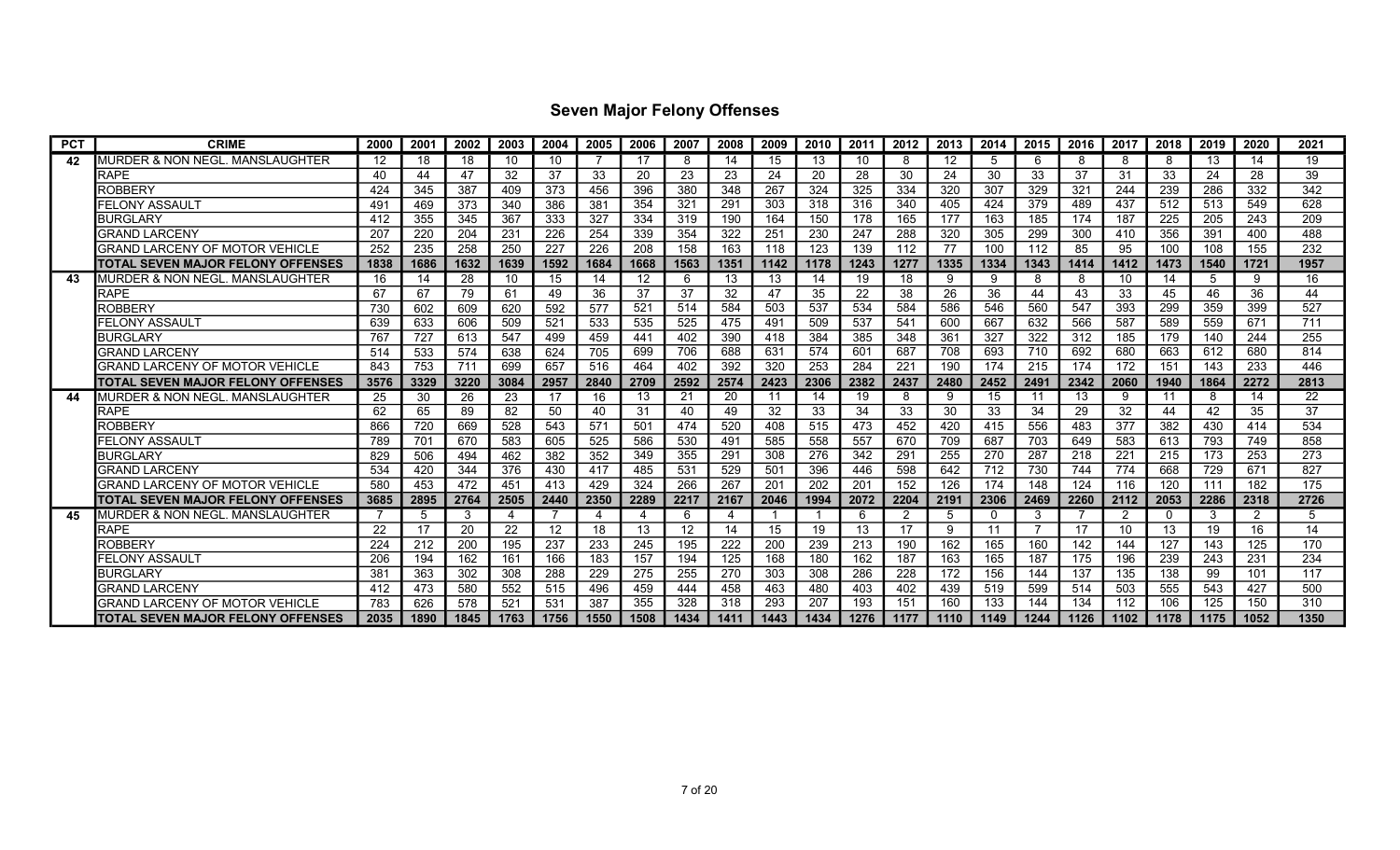| <b>PCT</b> | <b>CRIME</b>                               | 2000 | 2001 | 2002 | 2003 | 2004 | 2005 | 2006 | 2007 | 2008 | 2009 | 2010 | 2011 | 2012 | 2013           | 2014 | 2015 | 2016 | 2017 | 2018 | 2019 | 2020 | 2021 |
|------------|--------------------------------------------|------|------|------|------|------|------|------|------|------|------|------|------|------|----------------|------|------|------|------|------|------|------|------|
| 46         | MURDER & NON NEGL. MANSLAUGHTER            | 23   | 19   | 16   | 8    | 18   | 22   | 18   | 18   | 15   | 13   | 12   | 20   | 13   | 9              | 14   | 14   | 14   | 10   | 9    | 10   |      | 12   |
|            | RAPE                                       | 48   | 71   | 71   | 70   | 56   | 45   | 46   | 43   | 29   | 24   | 23   | 32   | 30   | 28             | 32   | 25   | 31   | 39   | 28   | 40   | 23   | 26   |
|            | ROBBERY                                    | 666  | 581  | 661  | 627  | 628  | 584  | 593  | 544  | 463  | 396  | 437  | 406  | 390  | 449            | 334  | 418  | 442  | 402  | 315  | 359  | 359  | 384  |
|            | <b>FELONY ASSAULT</b>                      | 641  | 690  | 663  | 621  | 524  | 515  | 492  | 481  | 399  | 432  | 410  | 401  | 451  | 475            | 517  | 558  | 578  | 587  | 586  | 602  | 600  | 591  |
|            | <b>BURGLARY</b>                            | 821  | 667  | 523  | 608  | 578  | 463  | 326  | 289  | 261  | 215  | 208  | 247  | 226  | 188            | 208  | 268  | 243  | 191  | 190  | 199  | 379  | 181  |
|            | GRAND LARCENY                              | 364  | 430  | 450  | 378  | 433  | 532  | 449  | 459  | 450  | 349  | 295  | 381  | 410  | 441            | 431  | 446  | 525  | 509  | 478  | 504  | 570  | 640  |
|            | <b>GRAND LARCENY OF MOTOR VEHICLE</b>      | 410  | 435  | 406  | 334  | 323  | 363  | 230  | 194  | 203  | 139  | 131  | 127  | 92   | 91             | 109  | 99   | 93   | 81   | 86   | 63   | 126  | 168  |
|            | <b>ITOTAL SEVEN MAJOR FELONY OFFENSES</b>  | 2973 | 2893 | 2790 | 2646 | 2560 | 2524 | 2154 | 2028 | 1820 | 1568 | 1516 | 1614 | 1612 | 1681           | 1645 | 1828 | 1926 | 1819 | 1692 | 1777 | 2064 | 2002 |
| 47         | <b>I</b> MURDER & NON NEGL. MANSLAUGHTER   | 29   | 17   | 24   | 27   | 18   | 11   | 17   | 18   | 15   | 18   | 23   | 21   | 16   | 9              | 17   | 11   | 8    | 8    | 5    | 8    | 12   | 16   |
|            | <b>RAPE</b>                                | 57   | 47   | 64   | 54   | 39   | 49   | 42   | 35   | 30   | 23   | 37   | 36   | 30   | 36             | 35   | 34   | 39   | 48   | 44   | 59   | 44   | 41   |
|            | ROBBERY                                    | 541  | 472  | 381  | 402  | 369  | 390  | 408  | 338  | 439  | 429  | 437  | 434  | 506  | 469            | 420  | 415  | 434  | 440  | 337  | 347  | 321  | 376  |
|            | FELONY ASSAULT                             | 509  | 423  | 405  | 380  | 378  | 373  | 437  | 423  | 441  | 436  | 427  | 487  | 517  | 561            | 548  | 586  | 620  | 671  | 726  | 682  | 678  | 731  |
|            | <b>BURGLARY</b>                            | 689  | 536  | 438  | 455  | 383  | 355  | 349  | 383  | 367  | 379  | 373  | 407  | 397  | 391            | 377  | 284  | 325  | 317  | 294  | 245  | 241  | 247  |
|            | <b>GRAND LARCENY</b>                       | 328  | 225  | 259  | 298  | 393  | 446  | 367  | 351  | 314  | 294  | 309  | 295  | 408  | 491            | 433  | 517  | 659  | 717  | 520  | 513  | 433  | 543  |
|            | GRAND LARCENY OF MOTOR VEHICLE             | 799  | 586  | 510  | 484  | 481  | 425  | 378  | 356  | 354  | 309  | 359  | 295  | 253  | 202            | 205  | 215  | 187  | 247  | 205  | 183  | 285  | 576  |
|            | <b>TOTAL SEVEN MAJOR FELONY OFFENSES</b>   | 2952 | 2306 | 2081 | 2100 | 2061 | 2049 | 1998 | 1904 | 1960 | 1888 | 1965 | 1975 | 2127 | 2159           | 2035 | 2062 | 2272 | 2448 | 2131 | 2037 | 2014 | 2530 |
|            | <b>MURDER &amp; NON NEGL. MANSLAUGHTER</b> | 17   | 13   |      | 8    | 13   | -9   | 17   | 8    | 13   |      | 5    | 12   | 9    |                | 10   | 6    |      | 8    | 11   | 10   | 15   | 13   |
|            | <b>RAPE</b>                                | 53   | 40   | 39   | 40   | 31   | 31   | 27   | 28   | 30   | 25   | 20   | 19   | 21   | 24             | 22   | 38   | 22   | 26   | 29   | 39   | 29   | 36   |
|            | ROBBERY                                    | 437  | 432  | 418  | 390  | 396  | 398  | 471  | 409  | 411  | 382  | 400  | 415  | 442  | 422            | 386  | 365  | 332  | 284  | 276  | 309  | 300  | 356  |
|            | <b>FELONY ASSAULT</b>                      | 513  | 432  | 439  | 343  | 309  | 287  | 242  | 337  | 323  | 362  | 368  | 342  | 385  | 460            | 499  | 556  | 453  | 442  | 396  | 376  | 461  | 475  |
|            | <b>BURGLARY</b>                            | 620  | 406  | 375  | 424  | 390  | 301  | 324  | 325  | 290  | 286  | 254  | 200  | 208  | 250            | 271  | 222  | 190  | 183  | 182  | 150  | 237  | 222  |
|            | <b>GRAND LARCENY</b>                       | 277  | 286  | 333  | 330  | 334  | 343  | 388  | 343  | 355  | 327  | 321  | 353  | 473  | 506            | 508  | 485  | 485  | 487  | 424  | 401  | 421  | 477  |
|            | GRAND LARCENY OF MOTOR VEHICLE             | 322  | 308  | 310  | 274  | 259  | 234  | 183  | 175  | 158  | 130  | 122  | 141  | 95   | 102            | 76   | 117  | 73   | 76   | 76   | 86   | 150  | 201  |
|            | TOTAL SEVEN MAJOR FELONY OFFENSES          | 2239 | 1917 | 1921 | 1809 | 1732 | 1603 | 1652 | 1625 | 1580 | 1519 | 1490 | 1482 | 1633 | 1768           | 1772 | 1789 | 1562 | 1506 | 1394 | 1371 | 1613 | 1780 |
| 49         | MURDER & NON NEGL. MANSLAUGHTER            | 13   | -5   | 5    | 8    | 4    | 4    | 8    | 6    |      |      | 10   | 3    | 8    | $\overline{2}$ | 6    | 6    | -4   | 3    |      | 3    | 6    | g    |
|            | <b>RAPE</b>                                | 18   | 19   | 26   | 25   | 18   | 21   | 19   | 19   | 19   |      | 23   | 18   | 17   | 15             | 18   | 30   | 24   | 13   | 25   | 22   | 17   | 22   |
|            | ROBBERY                                    | 392  | 279  | 245  | 245  | 324  | 299  | 310  | 308  | 355  | 266  | 317  | 372  | 331  | 210            | 179  | 228  | 228  | 221  | 176  | 190  | 181  | 220  |
|            | FELONY ASSAULT                             | 297  | 246  | 216  | 183  | 157  | 182  | 197  | 213  | 205  | 214  | 262  | 259  | 268  | 218            | 183  | 191  | 282  | 253  | 307  | 288  | 253  | 286  |
|            | <b>BURGLARY</b>                            | 584  | 581  | 503  | 430  | 474  | 389  | 411  | 395  | 356  | 404  | 379  | 391  | 344  | 232            | 190  | 185  | 180  | 180  | 171  | 133  | 167  | 154  |
|            | <b>GRAND LARCENY</b>                       | 476  | 364  | 564  | 541  | 445  | 499  | 503  | 481  | 447  | 450  | 454  | 454  | 421  | 360            | 364  | 440  | 435  | 493  | 439  | 421  | 397  | 439  |
|            | GRAND LARCENY OF MOTOR VEHICLE             | 791  | 578  | 550  | 501  | 497  | 452  | 345  | 327  | 326  | 240  | 236  | 231  | 183  | 111            | 133  | 164  | 138  | 98   | 95   | 98   | 191  | 270  |
|            | <b>TOTAL SEVEN MAJOR FELONY OFFENSES</b>   | 2571 | 2072 | 2109 | 1933 | 1919 | 1846 | 1793 | 1749 | 1715 | 1592 | 1681 | 1728 | 1572 | 1148           | 1073 | 1244 | 1291 | 1261 | 1220 | 1155 | 1212 | 1400 |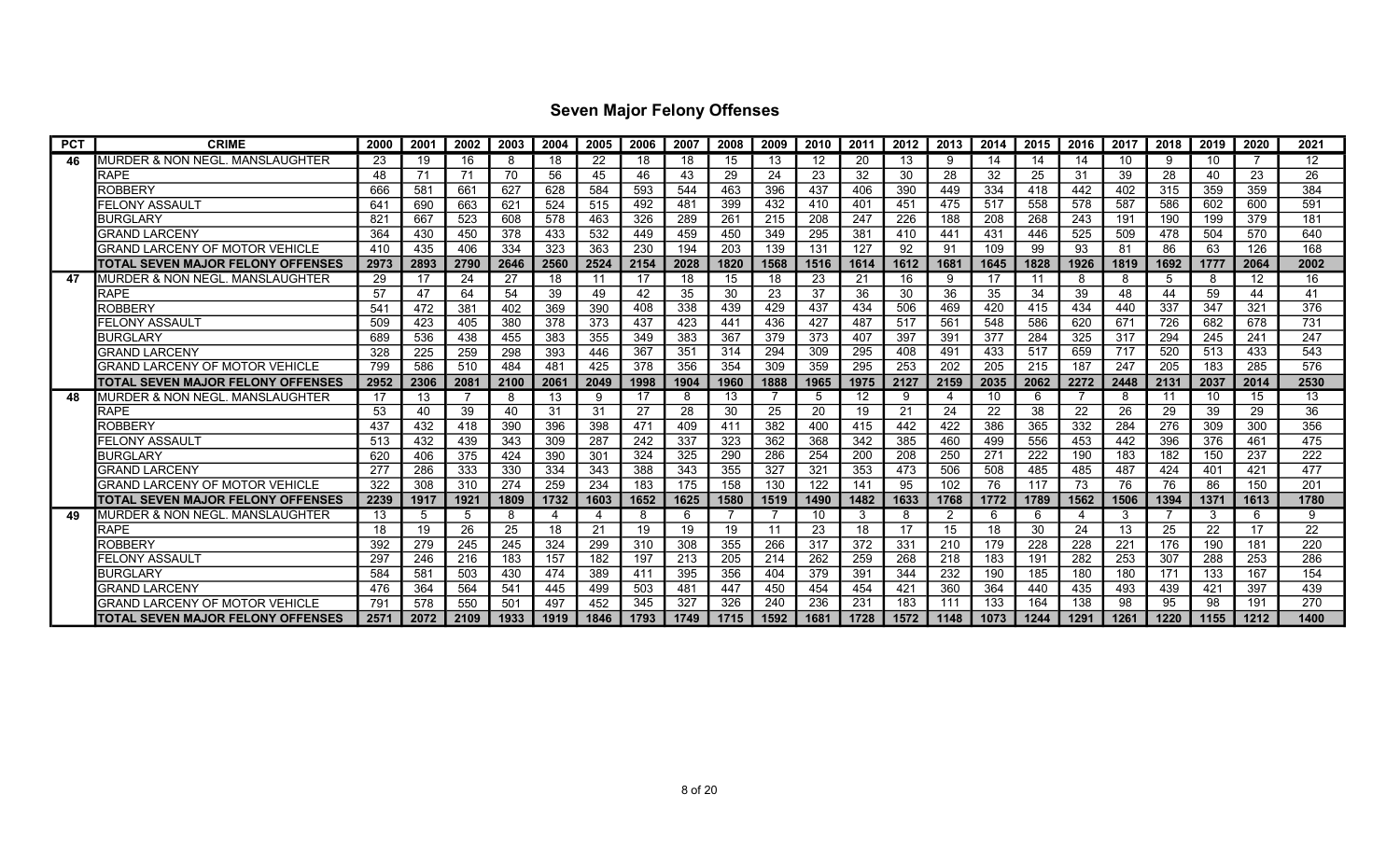| <b>PCT</b> | <b>CRIME</b>                             | 2000 | 2001 | 2002 | 2003 | 2004 | 2005 | 2006 | 2007           | 2008 | 2009 | 2010 | 2011 | 2012 | 2013 | 2014           | 2015 | 2016           | 2017 | 2018        | 2019 | 2020 | 2021 |
|------------|------------------------------------------|------|------|------|------|------|------|------|----------------|------|------|------|------|------|------|----------------|------|----------------|------|-------------|------|------|------|
| 50         | MURDER & NON NEGL. MANSLAUGHTER          | 5    | 8    | 5    | 3    | Δ    | .5   | 8    | $\Delta$       | 2    |      | 5    |      | 6    | 2    |                | 2    | 4              | 3    |             |      | 3    |      |
|            | <b>RAPE</b>                              | 19   | 23   | 20   | 23   | 24   | 16   | 16   |                | 9    | 8    | 8    | Q    | 10   | 2    | 18             | 17   | 9              | 8    | 15          | 15   | 12   | 17   |
|            | <b>ROBBERY</b>                           | 204  | 200  | 204  | 201  | 191  | 197  | 177  | 145            | 149  | 133  | 166  | 192  | 146  | 150  | 140            | 154  | 136            | 102  | 110         | 107  | 88   | 106  |
|            | FELONY ASSAULT                           | 182  | 156  | 122  | 153  | 148  | 147  | 144  | 152            | 142  | 112  | 118  | 115  | 131  | 149  | 137            | 104  | 154            | 140  | 147         | 144  | 158  | 155  |
|            | <b>BURGLARY</b>                          | 409  | 355  | 285  | 286  | 263  | 221  | 185  | 214            | 204  | 191  | 167  | 207  | 178  | 154  | 175            | 108  | 115            | 118  | 105         | 102  | 150  | 96   |
|            | <b>GRAND LARCENY</b>                     | 370  | 278  | 316  | 317  | 356  | 383  | 375  | 379            | 400  | 373  | 363  | 386  | 421  | 415  | 417            | 471  | 469            | 522  | 458         | 500  | 461  | 496  |
|            | GRAND LARCENY OF MOTOR VEHICLE           | 557  | 445  | 404  | 310  | 253  | 250  | 220  | 202            | 179  | 195  | 135  | 107  | 103  | 87   | 85             | 95   | 89             | 78   | 97          | 90   | 152  | 156  |
|            | TOTAL SEVEN MAJOR FELONY OFFENSES        | 1746 | 1465 | 1356 | 1293 | 1239 | 1219 | 1125 | 1103           | 1085 | 1013 | 962  | 1020 | 995  | 959  | 973            | 951  | 976            | 971  | 939         | 959  | 1024 | 1027 |
| 52         | IMURDER & NON NEGL. MANSLAUGHTER         | 25   | 23   | 16   | 13   | 8    | -17  | 13   | 13             | 11   |      | 11   |      | 6    | 12   |                | 12   | 3              | 2    |             | 8    | -11  |      |
|            | <b>RAPE</b>                              | 51   | 56   | 50   | 47   | 29   | 36   | 28   | 32             | 28   | 24   | 27   | 22   | 24   | 26   | 27             | 30   | 28             | 27   | 30          | 34   | 25   | 32   |
|            | <b>ROBBERY</b>                           | 741  | 608  | 610  | 655  | 575  | 522  | 547  | 539            | 513  | 513  | 511  | 519  | 546  | 473  | 439            | 457  | 454            | 332  | 334         | 363  | 345  | 376  |
|            | FELONY ASSAULT                           | 621  | 555  | 563  | 47'  | 475  | 436  | 469  | 455            | 453  | 403  | 455  | 396  | 398  | 484  | 541            | 556  | 593            | 519  | 553         | 564  | 489  | 551  |
|            | <b>BURGLARY</b>                          | 107  | 772  | 778  | 721  | 735  | 632  | 500  | 505            | 448  | 502  | 433  | 448  | 415  | 354  | 371            | 275  | 272            | 170  | 208         | 184  | 236  | 183  |
|            | <b>GRAND LARCENY</b>                     | 505  | 547  | 548  | 474  | 612  | 600  | 571  | 609            | 641  | 547  | 556  | 635  | 634  | 737  | 706            | 668  | 636            | 640  | 679         | 726  | 611  | 727  |
|            | GRAND LARCENY OF MOTOR VEHICLE           | 645  | 560  | 497  | 496  | 472  | 454  | 310  | 272            | 271  | 223  | 188  | 146  | 139  | 120  | 103            | 111  | 109            | 104  | 106         | 78   | 186  | 216  |
|            | TOTAL SEVEN MAJOR FELONY OFFENSES        | 3659 | 3121 | 3062 | 2877 | 2906 | 2697 | 2438 | 2425           | 2365 | 2219 | 2181 | 2174 | 2162 | 2206 | 2194           | 2109 | 2095           | 1794 | 1917        | 1957 | 1903 | 2092 |
| 60         | MURDER & NON NEGL. MANSLAUGHTER          | 8    | 11   | 5    | 10   | 18   | -8   | 5    | $\Delta$       | 8    | 9    | 10   | 6    | 4    | 8    | 10             |      | -3             | 8    | $\mathbf 0$ | 6    | 10   | 10   |
|            | <b>RAPE</b>                              | 26   | 28   | 29   | 14   | 12   | 26   | 13   | 8              | 15   | 10   | 18   | 12   | 23   | 18   | 21             | 25   | 16             | 16   | 20          | 18   | 22   | 11   |
|            | ROBBERY                                  | 536  | 458  | 431  | 446  | 350  | 366  | 365  | 316            | 328  | 240  | 263  | 251  | 299  | 309  | 267            | 273  | 155            | 142  | 138         | 121  | 123  | 106  |
|            | FELONY ASSAULT                           | 400  | 319  | 298  | 263  | 231  | 264  | 257  | 266            | 253  | 213  | 211  | 281  | 211  | 283  | 314            | 315  | 254            | 235  | 232         | 252  | 219  | 350  |
|            | <b>BURGLARY</b>                          | 445  | 299  | 294  | 278  | 279  | 277  | 231  | 198            | 174  | 149  | 163  | 200  | 257  | 214  | 193            | 165  | 104            | 61   | 89          | 85   | 140  | 169  |
|            | <b>GRAND LARCENY</b>                     | 575  | 434  | 497  | 443  | 443  | 574  | 605  | 567            | 568  | 533  | 542  | 483  | 562  | 523  | 592            | 535  | 361            | 382  | 422         | 425  | 322  | 443  |
|            | GRAND LARCENY OF MOTOR VEHICLE           | 393  | 262  | 277  | 256  | 175  | 171  | 148  | 133            | 107  | 96   | 116  | 89   | 79   | 66   | 68             | 87   | 56             | 49   | 46          | 39   | 68   | 72   |
|            | TOTAL SEVEN MAJOR FELONY OFFENSES        | 2383 | 1811 | 1831 | 1710 | 1508 | 1686 | 1624 | 1492           | 1453 | 1250 | 1323 | 1322 | 1435 | 1421 | 1465           | 1404 | 949            | 893  | 947         | 946  | 904  | 1161 |
| 61         | MURDER & NON NEGL. MANSLAUGHTER          | 6    | 4    | 9    | 10   | 2    |      | 6    | $\overline{4}$ | 6    | 3    | 6    | 14   | 3    |      | $\overline{2}$ | 5    | $\overline{2}$ | 2    |             | 3    | 3    |      |
|            | <b>RAPE</b>                              | 19   | 17   | 24   | 19   | 9    | 20   | 12   | 10             | 5    | 10   | 5    | 11   | 10   | 19   | 12             | 12   | 11             | 11   | 17          | 19   | 16   | 8    |
|            | ROBBERY                                  | 521  | 363  | 356  | 365  | 289  | 279  | 264  | 241            | 290  | 191  | 152  | 190  | 259  | 248  | 227            | 214  | 133            | 152  | 150         | 141  | 138  | 114  |
|            | FELONY ASSAULT                           | 302  | 172  | 179  | 154  | 152  | 163  | 129  | 154            | 138  | 142  | 112  | 151  | 146  | 199  | 187            | 184  | 185            | 193  | 170         | 192  | 215  | 237  |
|            | <b>BURGLARY</b>                          | 959  | 701  | 625  | 643  | 607  | 465  | 375  | 386            | 416  | 310  | 248  | 255  | 369  | 346  | 342            | 338  | 184            | 222  | 169         | 144  | 215  | 152  |
|            | <b>GRAND LARCENY</b>                     | 882  | 641  | 745  | 794  | 895  | 835  | 698  | 595            | 669  | 484  | 397  | 435  | 752  | 726  | 797            | 620  | 566            | 592  | 584         | 562  | 469  | 482  |
|            | GRAND LARCENY OF MOTOR VEHICLE           | 896  | 616  | 592  | 524  | 396  | 385  | 318  | 228            | 228  | 162  | 187  | 146  | 129  | 126  | 131            | 120  | 93             | 96   | 72          | 60   | 146  | 93   |
|            | <b>TOTAL SEVEN MAJOR FELONY OFFENSES</b> | 3585 | 2514 | 2530 | 2509 | 2350 | 2154 | 1802 | 1618           | 1752 | 1302 | 1107 | 1202 | 1668 | 1666 | 1698           | 1493 | 1174           | 1268 | 1163        | 1121 | 1202 | 1087 |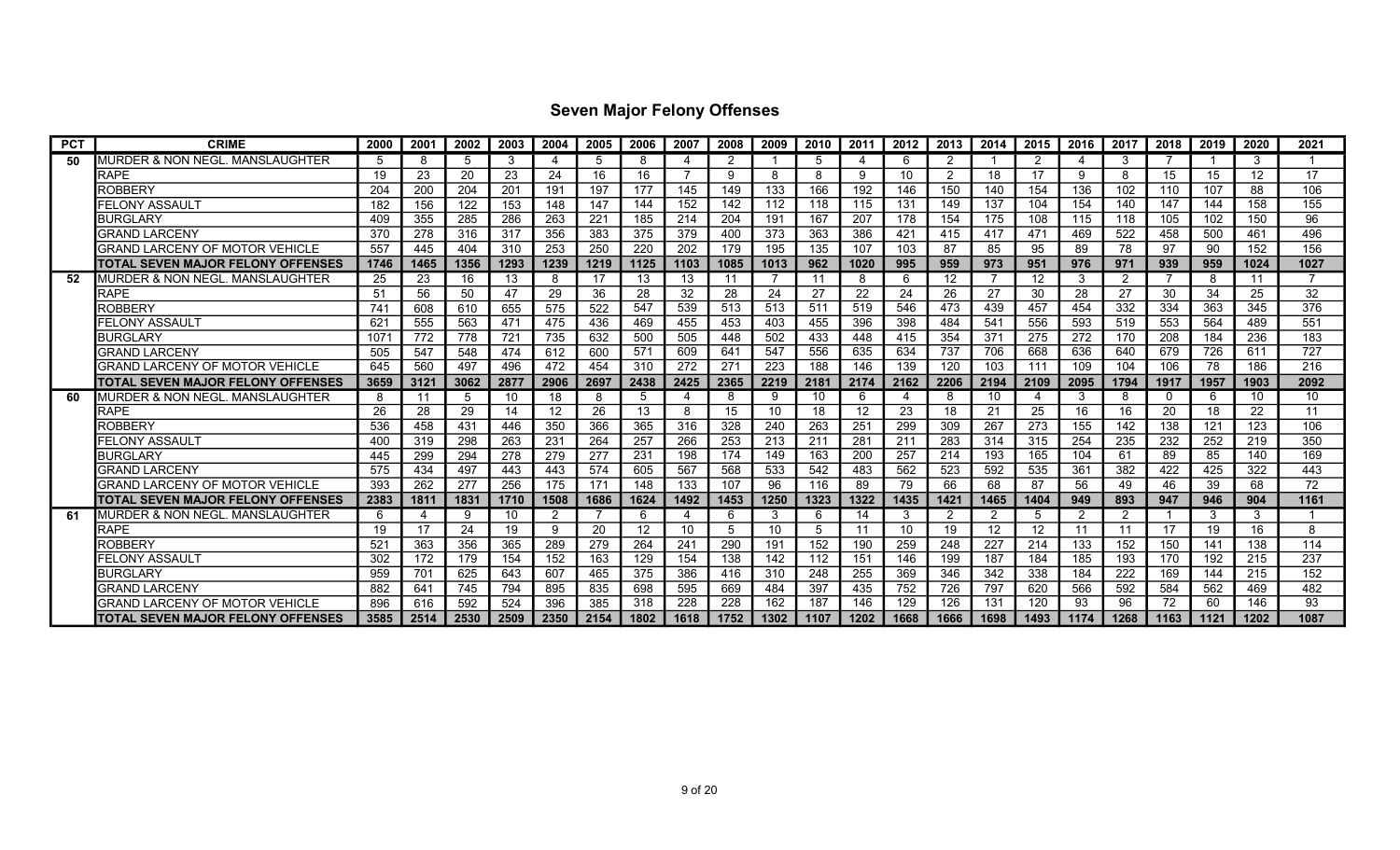| <b>PCT</b> | <b>CRIME</b>                               | 2000 | 2001 | 2002 | 2003            | 2004 | 2005 | 2006 | 2007 | 2008 | 2009 | 2010     | 2011            | 2012 | 2013 | 2014 | 2015 | 2016        | 2017     | 2018     | 2019 | 2020 | 2021 |
|------------|--------------------------------------------|------|------|------|-----------------|------|------|------|------|------|------|----------|-----------------|------|------|------|------|-------------|----------|----------|------|------|------|
| 62         | MURDER & NON NEGL. MANSLAUGHTER            | 5    | Δ    |      | 3               |      |      | 4    | ≘    | 5    |      |          |                 | Δ    | 3    | -0   |      | $\mathbf 0$ |          | 2        |      | 3    | 3    |
|            | <b>RAPE</b>                                | 22   | 17   | 14   | 10              | 21   | 11   |      | 12   | 10   | 6    | 13       | 12 <sup>2</sup> | 8    | 16   | 11   | 10   | 12          | 14       | 20       | 20   | 13   | 20   |
|            | <b>ROBBERY</b>                             | 352  | 298  | 284  | 226             | 305  | 250  | 252  | 211  | 277  | 205  | 175      | 172             | 214  | 235  | 159  | 172  | 170         | 166      | 120      | 132  | 110  | 114  |
|            | FELONY ASSAULT                             | 253  | 183  | 174  | 163             | 205  | 186  | 155  | 177  | 145  | 150  | 137      | 162             | 183  | 181  | 201  | 210  | 197         | 182      | 148      | 125  | 146  | 170  |
|            | <b>BURGLARY</b>                            | 769  | 642  | 623  | 540             | 496  | 579  | 458  | 396  | 345  | 330  | 301      | 250             | 255  | 308  | 303  | 232  | 168         | 200      | 178      | 162  | 150  | 147  |
|            | <b>GRAND LARCENY</b>                       | 504  | 482  | 561  | 654             | 640  | 647  | 656  | 568  | 527  | 474  | 457      | 456             | 503  | 552  | 513  | 505  | 473         | 489      | 482      | 568  | 459  | 606  |
|            | <b>GRAND LARCENY OF MOTOR VEHICLE</b>      | 612  | 485  | 442  | 380             | 283  | 31'  | 266  | 217  | 165  | 160  | 159      | 158             | 131  | 110  | 99   | 112  | 104         | 77       | 67       | 50   | 95   | 119  |
|            | ITOTAL SEVEN MAJOR FELONY OFFENSES         | 2517 | 2111 | 2099 | 1976            | 1957 | 1985 | 1798 | 1583 | 1474 | 1332 | 1249     | 1212            | 1298 | 1405 | 1286 | 1242 | 1124        | 1129     | 1017     | 1057 | 976  | 1179 |
| 63         | IMURDER & NON NEGL. MANSLAUGHTER           | 3    | 3    | 3    | 10              | 2    |      | 9    | 3    | 9    | 6    | 2        |                 | 8    | 8    | 3    | 5    | 5           | 3        | 5        | 2    | 2    |      |
|            | <b>RAPE</b>                                | 12   | 19   | 15   | 19              | 12   | 20   | 13   |      | 7    | 12   | 17       | 16              | 15   | 13   | 6    | 2    | 8           | 12       | 14       | 16   | 11   | 16   |
|            | ROBBERY                                    | 353  | 263  | 248  | 325             | 267  | 284  | 269  | 235  | 292  | 257  | 225      | 234             | 238  | 165  | 192  | 146  | 122         | 117      | 88       | 75   | 102  | 81   |
|            | FELONY ASSAULT                             | 177  | 172  | 146  | 135             | 111  | 142  | 120  | 128  | 128  | 154  | 130      | 187             | 237  | 186  | 160  | 161  | 137         | 148      | 131      | 153  | 152  | 163  |
|            | <b>BURGLARY</b>                            | 399  | 304  | 283  | 258             | 236  | 219  | 237  | 315  | 278  | 241  | 273      | 257             | 251  | 196  | 176  | 186  | 128         | 103      | 92       | 88   | 97   | 103  |
|            | <b>GRAND LARCENY</b>                       | 545  | 492  | 546  | 583             | 680  | 671  | 726  | 682  | 687  | 596  | 529      | 517             | 534  | 636  | 567  | 535  | 560         | 529      | 495      | 454  | 401  | 420  |
|            | <b>GRAND LARCENY OF MOTOR VEHICLE</b>      | 704  | 490  | 460  | 390             | 326  | 312  | 271  | 207  | 188  | 174  | 159      | 126             | 106  | 92   | 107  | 101  | 74          | 66       | 62       | 66   | 110  | 84   |
|            | ITOTAL SEVEN MAJOR FELONY OFFENSES         | 2193 | 1743 | 1701 | 1720            | 1634 | 1652 | 1645 | 1577 | 1589 | 1440 | 1335     | 1339            | 1389 | 1296 | 1211 | 1136 | 1034        | 978      | 887      | 854  | 875  | 868  |
| 66         | MURDER & NON NEGL. MANSLAUGHTER            | 3    |      | 6    | -6              |      | -6   | 3    |      | 3    | 8    | $\Omega$ |                 |      | 6    |      |      |             | $\Omega$ | $\Omega$ |      | -5   |      |
|            | <b>RAPE</b>                                | 19   | 19   | 20   | 9               | 13   | 17   | 8    | 10   | 10   | 14   | 11       |                 | 7    |      | -8   | 20   | 15          | 11       | 20       | 23   | 16   | 8    |
|            | <b>ROBBERY</b>                             | 349  | 285  | 266  | 222             | 215  | 259  | 230  | 210  | 220  | 180  | 178      | 190             | 183  | 137  | 142  | 133  | 123         | 103      | 101      | 116  | 114  | 78   |
|            | FELONY ASSAULT                             | 211  | 218  | 163  | 171             | 133  | 169  | 144  | 147  | 154  | 171  | 170      | 161             | 163  | 150  | 123  | 159  | 178         | 152      | 141      | 146  | 160  | 166  |
|            | <b>BURGLARY</b>                            | 663  | 548  | 536  | 443             | 448  | 362  | 382  | 354  | 367  | 394  | 383      | 335             | 324  | 277  | 285  | 258  | 166         | 159      | 186      | 164  | 171  | 163  |
|            | <b>GRAND LARCENY</b>                       | 396  | 343  | 360  | 460             | 479  | 484  | 504  | 543  | 487  | 442  | 387      | 447             | 464  | 474  | 498  | 473  | 468         | 406      | 447      | 478  | 394  | 490  |
|            | GRAND LARCENY OF MOTOR VEHICLE             | 560  | 459  | 378  | 325             | 294  | 273  | 206  | 158  | 146  | 154  | 135      | 130             | 102  | 140  | 97   | 90   | 89          | 81       | 79       | 69   | 125  | 84   |
|            | TOTAL SEVEN MAJOR FELONY OFFENSES          | 2201 | 1873 | 1729 | 1636            | 1583 | 1570 | 1477 | 1422 | 1387 | 1363 | 1264     | 1273            | 1244 | 1191 | 1154 | 1137 | 1040        | 912      | 974      | 997  | 985  | 990  |
| 67         | <b>MURDER &amp; NON NEGL. MANSLAUGHTER</b> | 26   | 21   | 25   | 28              | 25   | 19   | 19   | 19   | 18   | 18   | 26       | 22              | 15   |      | 12   | 17   | 14          | 17       | -6       |      | 14   | 13   |
|            | <b>RAPE</b>                                | 71   | 53   | 60   | 48              | 49   | 44   | 28   | 22   | 21   | 24   | 31       | 45              | 32   | 50   | 41   | 41   | 44          | 39       | 43       | 51   | 40   | 28   |
|            | ROBBERY                                    | 743  | 685  | 676  | 528             | 492  | 523  | 508  | 412  | 494  | 408  | 417      | 521             | 496  | 519  | 478  | 429  | 414         | 334      | 246      | 235  | 263  | 251  |
|            | FELONY ASSAUL1                             | 905  | 743  | 649  | 61 <sub>C</sub> | 497  | 481  | 477  | 437  | 411  | 475  | 445      | 619             | 589  | 569  | 587  | 499  | 612         | 609      | 601      | 485  | 552  | 646  |
|            | <b>BURGLARY</b>                            | 851  | 848  | 712  | 603             | 537  | 540  | 533  | 472  | 445  | 432  | 405      | 458             | 452  | 388  | 351  | 298  | 267         | 225      | 225      | 156  | 195  | 165  |
|            | <b>GRAND LARCENY</b>                       | 561  | 603  | 628  | 596             | 644  | 663  | 665  | 617  | 616  | 499  | 522      | 513             | 647  | 677  | 687  | 667  | 620         | 654      | 586      | 569  | 426  | 496  |
|            | GRAND LARCENY OF MOTOR VEHICLE             | 829  | 702  | 594  | 522             | 538  | 466  | 389  | 383  | 305  | 272  | 274      | 277             | 209  | 169  | 166  | 164  | 119         | 129      | 98       | 127  | 179  | 233  |
|            | ITOTAL SEVEN MAJOR FELONY OFFENSES         | 3986 | 3655 | 3344 | 2935            | 2782 | 2736 | 2619 | 2362 | 2310 | 2128 | 2120     | 2455            | 2440 | 2383 | 2322 | 2115 | 2090        | 2007     | 1805     | 1630 | 1669 | 1832 |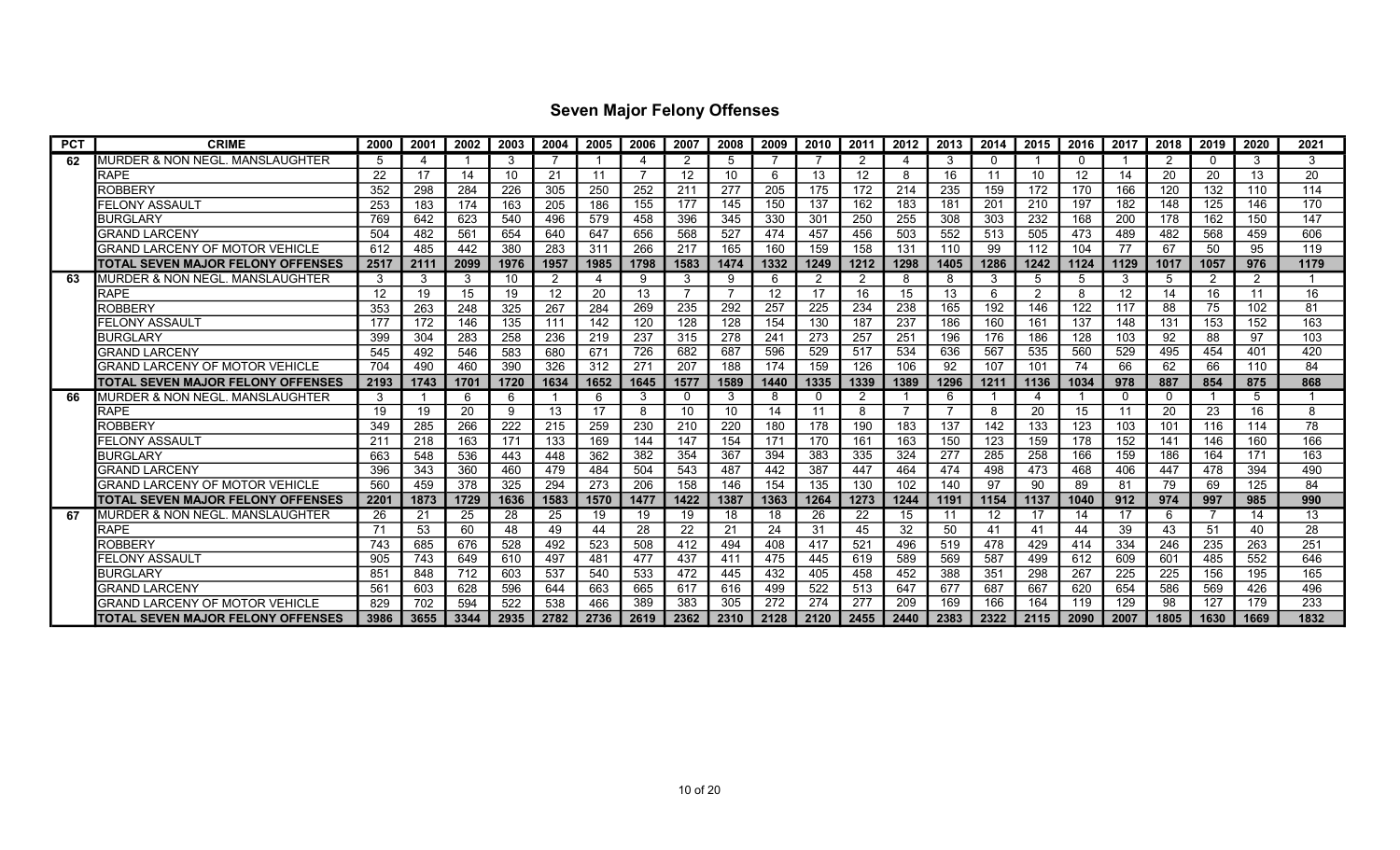| <b>PCT</b> | <b>CRIME</b>                          | 2000 | 2001     | 2002 | 2003 | 2004 | 2005 | 2006 | 2007 | 2008 | 2009 | 2010 | 2011 | 2012 | 2013     | 2014 | 2015 | 2016 | 2017 | 2018 | 2019 | 2020 | 2021 |
|------------|---------------------------------------|------|----------|------|------|------|------|------|------|------|------|------|------|------|----------|------|------|------|------|------|------|------|------|
| 68         | MURDER & NON NEGL. MANSLAUGHTER       | 2    | $\Omega$ | 2    |      | 4    |      | 2    | 5    | 0    |      |      |      |      | $\Omega$ |      |      | 3    | 3    | 2    |      | 3    |      |
|            | <b>RAPE</b>                           | 13   | 18       | 11   | ٩    | 11   | 11   | 8    |      | 9    | 6    | 6    |      | 16   |          | 13   | 6    | 9    | 13   | 16   | 14   | 16   | 14   |
|            | <b>ROBBERY</b>                        | 233  | 197      | 155  | 148  | 153  | 144  | 142  | 133  | 154  | 118  | 103  | 101  | 112  | 98       | 93   | 97   | 87   | 81   | 59   | 73   | 73   | 50   |
|            | FELONY ASSAULT                        | 218  | 173      | 140  | 153  | 127  | 133  | 131  | 132  | 105  | 79   | 100  | 145  | 110  | 102      | 124  | 129  | 132  | 114  | 129  | 122  | 130  | 88   |
|            | <b>BURGLARY</b>                       | 479  | 461      | 538  | 454  | 408  | 380  | 368  | 309  | 340  | 219  | 240  | 206  | 200  | 236      | 195  | 227  | 133  | 123  | 96   | 104  | 141  | 125  |
|            | <b>GRAND LARCENY</b>                  | 333  | 429      | 466  | 473  | 468  | 496  | 524  | 435  | 382  | 407  | 317  | 366  | 393  | 388      | 408  | 390  | 402  | 424  | 387  | 385  | 326  | 384  |
|            | <b>GRAND LARCENY OF MOTOR VEHICLE</b> | 523  | 409      | 358  | 333  | 317  | 294  | 261  | 194  | 184  | 156  | 147  | 122  | 113  | 119      | 111  | 109  | 101  | 94   | 86   | 78   | 135  | 90   |
|            | ITOTAL SEVEN MAJOR FELONY OFFENSES    | 1801 | 1687     | 1670 | 1571 | 1488 | 1459 | 1436 | 1215 | 1174 | 986  | 914  | 950  | 945  | 947      | 945  | 958  | 867  | 852  | 775  | 777  | 824  | 752  |
|            | IMURDER & NON NEGL. MANSLAUGHTER      | 8    |          | 9    | -8   | 9    |      |      | 9    |      | 6    | 9    | 6    | 4    | 3        | 3    |      | 6    |      | 5    | 2    | 4    | -11  |
|            | <b>RAPE</b>                           | 28   | 36       | 39   | 28   | 19   | 25   | 9    | 16   | 18   | 16   | 15   | 16   | 8    | 13       | 14   | 20   | 17   | 17   | 19   | 25   | 26   | 16   |
|            | ROBBERY                               | 481  | 355      | 401  | 433  | 346  | 286  | 314  | 215  | 238  | 254  | 229  | 233  | 220  | 241      | 202  | 188  | 164  | 139  | 115  | 91   | 84   | 60   |
|            | FELONY ASSAULT                        | 332  | 277      | 212  | 216  | 220  | 202  | 206  | 153  | 162  | 129  | 160  | 197  | 205  | 223      | 257  | 253  | 244  | 221  | 187  | 146  | 208  | 216  |
|            | <b>BURGLARY</b>                       | 431  | 293      | 247  | 235  | 234  | 208  | 198  | 189  | 208  | 172  | 253  | 231  | 308  | 255      | 225  | 124  | 99   | 89   | 90   | 63   | 110  | 76   |
|            | <b>GRAND LARCENY</b>                  | 394  | 339      | 343  | 411  | 396  | 456  | 475  | 388  | 355  | 305  | 244  | 273  | 314  | 363      | 354  | 367  | 336  | 306  | 292  | 286  | 215  | 186  |
|            | <b>GRAND LARCENY OF MOTOR VEHICLE</b> | 577  | 438      | 457  | 418  | 333  | 294  | 206  | 189  | 205  | 201  | 113  | 127  | 78   | 88       | 98   | 101  | 95   | 75   | 61   | 72   | 96   | 96   |
|            | ITOTAL SEVEN MAJOR FELONY OFFENSES    | 2251 | 1745     | 1708 | 1749 | 1557 | 1475 | 1415 | 1159 | 1193 | 1083 | 1023 | 1083 | 1137 | 1186     | 1153 | 1057 | 961  | 854  | 769  | 685  | 743  | 661  |
| 70         | MURDER & NON NEGL. MANSLAUGHTER       | 13   | 13       | 19   | 17   | 9    | -11  | 11   |      |      | 9    |      | 10   | 11   | 8        | 3    | 17   | 5    | 6    | 6    |      | 10   |      |
|            | <b>RAPE</b>                           | 51   | 62       | 48   | 51   | 42   | 27   | 38   | 27   | 33   | 11   | 24   | 21   | 15   | 25       | 22   | 18   | 25   | 24   | 27   | 32   | 32   | 24   |
|            | <b>ROBBERY</b>                        | 1004 | 878      | 861  | 795  | 805  | 803  | 615  | 480  | 515  | 382  | 400  | 381  | 386  | 373      | 325  | 350  | 237  | 221  | 162  | 157  | 190  | 180  |
|            | FELONY ASSAULT                        | 593  | 537      | 456  | 449  | 376  | 390  | 369  | 468  | 346  | 337  | 362  | 336  | 266  | 276      | 315  | 263  | 261  | 257  | 273  | 238  | 324  | 354  |
|            | <b>BURGLARY</b>                       | 1005 | 908      | 889  | 794  | 682  | 543  | 524  | 478  | 408  | 370  | 322  | 338  | 354  | 321      | 294  | 283  | 180  | 180  | 173  | 133  | 217  | 208  |
|            | <b>GRAND LARCENY</b>                  | 877  | 670      | 783  | 842  | 851  | 888  | 936  | 793  | 864  | 759  | 672  | 703  | 739  | 720      | 674  | 646  | 646  | 521  | 527  | 587  | 472  | 510  |
|            | GRAND LARCENY OF MOTOR VEHICLE        | 882  | 621      | 534  | 518  | 460  | 323  | 267  | 213  | 202  | 209  | 184  | 123  | 118  | 109      | 92   | 97   | 83   | 79   | 75   | 56   | 155  | 129  |
|            | ITOTAL SEVEN MAJOR FELONY OFFENSES    | 4425 | 3689     | 3590 | 3466 | 3225 | 2985 | 2760 | 2466 | 2375 | 2077 | 1971 | 1912 | 1889 | 1832     | 1725 | 1674 | 1437 | 1288 | 1243 | 1210 | 1400 | 1410 |
| -71        | IMURDER & NON NEGL. MANSLAUGHTER      | 12   | 14       | 11   | 11   | 9    | 21   | 18   | -11  | 16   | 10   | 10   |      | 3    | 6        | 5    |      | 5    | 3    | 8    |      | 8    | 2    |
|            | <b>RAPE</b>                           | 30   | 38       | 43   | 32   | 26   | 26   | 18   | 17   | 13   | 23   | 13   | 20   | 16   | 17       | 19   | 21   | 13   | 22   | 26   | 20   | 20   | 24   |
|            | ROBBERY                               | 674  | 581      | 501  | 492  | 393  | 444  | 425  | 386  | 421  | 308  | 273  | 300  | 321  | 328      | 294  | 297  | 225  | 228  | 166  | 169  | 132  | 120  |
|            | FELONY ASSAUL1                        | 589  | 506      | 455  | 421  | 377  | 369  | 344  | 324  | 312  | 299  | 293  | 385  | 347  | 372      | 389  | 373  | 371  | 303  | 349  | 307  | 316  | 310  |
|            | <b>BURGLARY</b>                       | 690  | 491      | 619  | 494  | 454  | 378  | 322  | 316  | 304  | 251  | 307  | 236  | 213  | 195      | 179  | 209  | 164  | 132  | 143  | 126  | 143  | 103  |
|            | <b>GRAND LARCENY</b>                  | 589  | 525      | 449  | 500  | 454  | 471  | 464  | 452  | 429  | 429  | 423  | 380  | 616  | 639      | 533  | 497  | 482  | 505  | 464  | 415  | 269  | 275  |
|            | GRAND LARCENY OF MOTOR VEHICLE        | 457  | 444      | 343  | 273  | 312  | 306  | 272  | 223  | 159  | 154  | 150  | 122  | 126  | 80       | 81   | 96   | 78   | 77   | 68   | 89   | 122  | 120  |
|            | ITOTAL SEVEN MAJOR FELONY OFFENSES    | 3041 | 2599     | 2421 | 2223 | 2025 | 2015 | 1863 | 1729 | 1654 | 1474 | 1469 | 1452 | 1642 | 1637     | 1500 | 1497 | 1338 | 1270 | 1224 | 1130 | 1010 | 954  |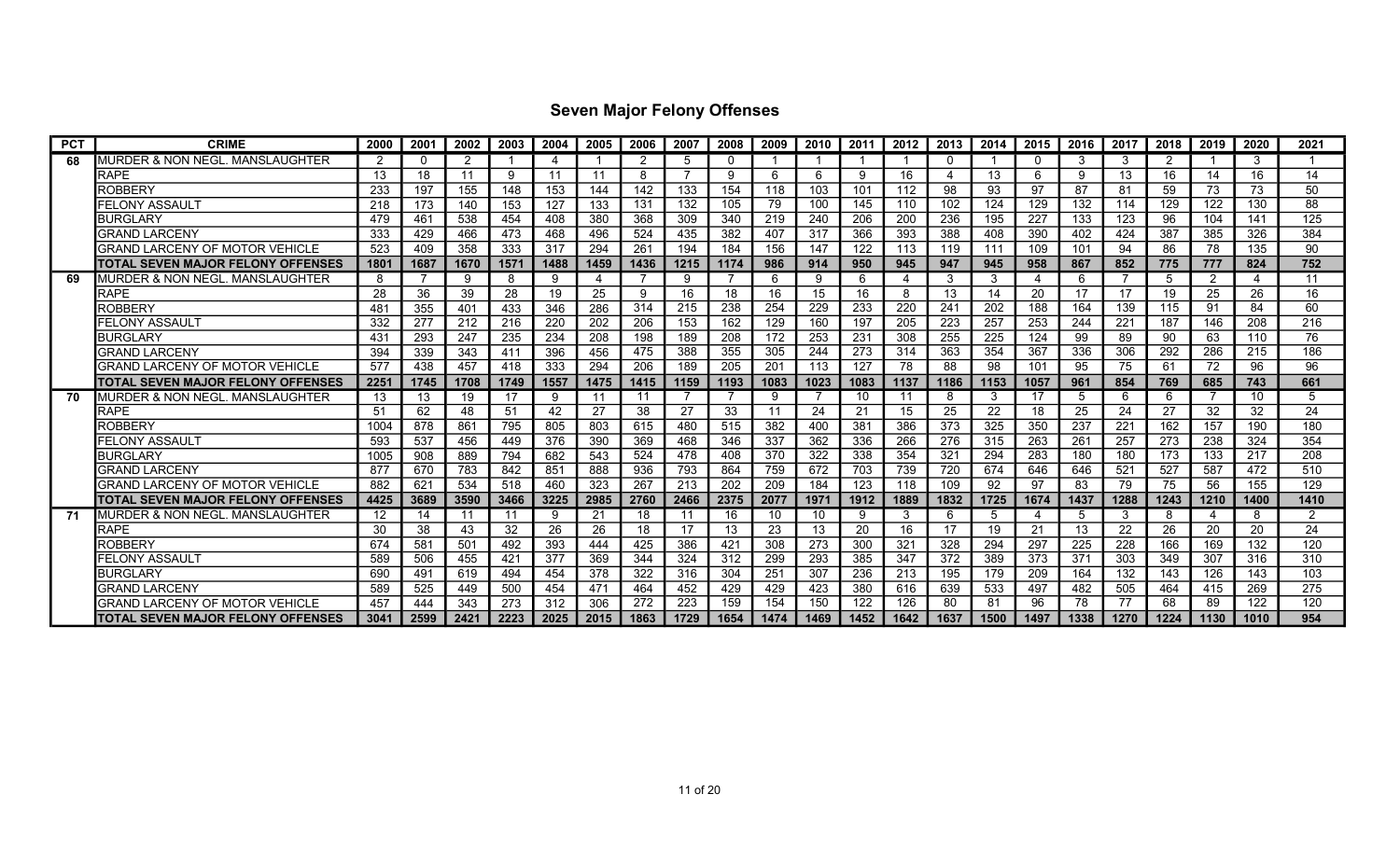| <b>PCT</b> | <b>CRIME</b>                               | 2000 | 2001            | 2002 | 2003     | 2004 | 2005 | 2006 | 2007 | 2008 | 2009 | 2010          | 2011 | 2012 | 2013 | 2014 | 2015 | 2016 | 2017 | 2018 | 2019 | 2020     | 2021          |
|------------|--------------------------------------------|------|-----------------|------|----------|------|------|------|------|------|------|---------------|------|------|------|------|------|------|------|------|------|----------|---------------|
| 72         | <b>MURDER &amp; NON NEGL. MANSLAUGHTER</b> | 8    | 6               |      | 5        | 5    | -6   | 4    | 3    | 8    | 8    |               |      | 2    | 5    |      | 3    | 4    | 2    | 2    |      | $\Omega$ | $\mathcal{P}$ |
|            | RAPE                                       | 28   | 33              | 27   | 22       | 26   | 24   | 21   | 10   | 7    | -11  | 20            | 25   | 23   | 22   | 15   | 20   | 24   | 21   | 32   | 30   | 17       | 28            |
|            | ROBBERY                                    | 500  | 413             | 338  | 339      | 331  | 311  | 272  | 281  | 300  | 226  | 251           | 242  | 209  | 232  | 199  | 212  | 194  | 170  | 185  | 181  | 168      | 173           |
|            | <b>FELONY ASSAULT</b>                      | 328  | 27 <sup>′</sup> | 262  | 260      | 208  | 237  | 208  | 209  | 203  | 198  | 188           | 255  | 230  | 206  | 260  | 225  | 240  | 225  | 209  | 249  | 210      | 217           |
|            | <b>BURGLARY</b>                            | 561  | 554             | 433  | 498      | 424  | 375  | 359  | 263  | 244  | 243  | 245           | 204  | 178  | 177  | 188  | 212  | 141  | 144  | 153  | 159  | 181      | 168           |
|            | GRAND LARCENY                              | 328  | 297             | 347  | 438      | 456  | 430  | 402  | 382  | 357  | 339  | 372           | 388  | 397  | 437  | 420  | 388  | 424  | 420  | 468  | 512  | 418      | 569           |
|            | <b>GRAND LARCENY OF MOTOR VEHICLE</b>      | 404  | 402             | 390  | 386      | 318  | 288  | 223  | 166  | 194  | 147  | 119           | 99   | 113  | 127  | 102  | 106  | 112  | 108  | 77   | 77   | 98       | 90            |
|            | TOTAL SEVEN MAJOR FELONY OFFENSES          | 2157 | 1976            | 1804 | 1948     | 1768 | 1671 | 1489 | 1314 | 1313 | 1172 | 1202          | 1218 | 1152 | 1206 | 1185 | 1166 | 1139 | 1090 | 1126 | 1209 | 1092     | 1247          |
| 73         | IMURDER & NON NEGL. MANSLAUGHTER           | 13   | 26              | 16   | 12       | 28   | 16   | 22   | 28   | 31   | 21   | 28            | 26   | 16   | 15   | 18   | 14   | 14   | 9    | 13   | 11   | 25       | 23            |
|            | <b>RAPE</b>                                | 56   | 56              | 33   | 47       | 40   | 43   | 35   | 33   | 29   | 37   | 35            | 31   | 35   | 42   | 34   | 34   | 33   | 32   | 48   | 48   | 30       | 33            |
|            | ROBBERY                                    | 700  | 636             | 657  | 554      | 531  | 559  | 605  | 569  | 597  | 541  | 501           | 542  | 579  | 470  | 421  | 376  | 335  | 354  | 371  | 293  | 250      | 231           |
|            | FELONY ASSAULT                             | 711  | 655             | 633  | 583      | 544  | 568  | 565  | 550  | 520  | 570  | 570           | 626  | 663  | 680  | 608  | 591  | 576  | 578  | 588  | 592  | 580      | 638           |
|            | <b>BURGLARY</b>                            | 468  | 538             | 459  | 411      | 389  | 337  | 301  | 280  | 312  | 266  | 281           | 338  | 316  | 291  | 275  | 168  | 190  | 202  | 176  | 166  | 195      | 154           |
|            | <b>GRAND LARCENY</b>                       | 404  | 413             | 397  | 411      | 419  | 467  | 445  | 469  | 502  | 449  | 446           | 443  | 485  | 465  | 423  | 446  | 356  | 351  | 413  | 363  | 290      | 325           |
|            | GRAND LARCENY OF MOTOR VEHICLE             | 362  | 292             | 264  | 262      | 262  | 184  | 176  | 198  | 163  | 127  | 148           | 129  | 155  | 131  | 100  | 106  | 99   | 84   | 77   | 75   | 99       | 176           |
|            | <b>ITOTAL SEVEN MAJOR FELONY OFFENSES</b>  | 2714 | 2616            | 2459 | 2280     | 2213 | 2174 | 2149 | 2127 | 2154 | 2011 | 2009          | 2135 | 2249 | 2094 | 1879 | 1735 | 1603 | 1610 | 1686 | 1548 | 1469     | 1580          |
| 75.        | MURDER & NON NEGL. MANSLAUGHTER            | 40   | 36              | 25   | 32       | 29   | 29   | 29   | 33   | 17   | 24   | 33            | 29   | 18   | 18   | 21   | 18   | 23   | 11   |      | 10   | 26       | 25            |
|            | <b>RAPE</b>                                | 102  | 92              | 106  | 100      | 86   | 66   | 58   | 44   | 57   | 50   | 61            | 54   | 75   | 61   | 70   | 56   | 56   | 65   | 70   | 93   | 62       | 54            |
|            | ROBBERY                                    | 1169 | 1158            | 1099 | 983      | 900  | 767  | 805  | 841  | 822  | 682  | 763           | 780  | 846  | 909  | 817  | 732  | 636  | 664  | 603  | 683  | 620      | 627           |
|            | <b>FELONY ASSAULT</b>                      | 1061 | 1040            | 874  | 798      | 778  | 707  | 706  | 674  | 657  | 805  | 746           | 877  | 915  | 944  | 920  | 864  | 928  | 825  | 940  | 941  | 858      | 947           |
|            | <b>BURGLARY</b>                            | 763  | 618             | 482  | 574      | 609  | 527  | 464  | 461  | 443  | 449  | 471           | 512  | 657  | 638  | 530  | 439  | 374  | 396  | 441  | 468  | 433      | 406           |
|            | <b>GRAND LARCENY</b>                       | 688  | 730             | 801  | 809      | 893  | 861  | 769  | 821  | 837  | 698  | 707           | 821  | 986  | 1041 | 1081 | 1133 | 1045 | 1051 | 1030 | 1034 | 958      | 1078          |
|            | GRAND LARCENY OF MOTOR VEHICLE             | 952  | 838             | 713  | 752      | 662  | 557  | 488  | 388  | 406  | 336  | 322           | 320  | 283  | 291  | 312  | 264  | 225  | 219  | 207  | 296  | 426      | 524           |
|            | TOTAL SEVEN MAJOR FELONY OFFENSES          | 4775 | 4512            | 4100 | 4048     | 3957 | 3514 | 3319 | 3262 | 3239 | 3044 | 3103          | 3393 | 3780 | 3902 | 3751 | 3506 | 3287 | 3231 | 3298 | 3525 | 3383     | 3661          |
| 76.        | MURDER & NON NEGL. MANSLAUGHTER            |      | Δ               | 2    | $\Omega$ |      |      | 0    | 3    | 5    | 5    | 2             | 3    | -0   |      |      |      | 3    | 2    | 4    | 0    | 6        | 5             |
|            | <b>RAPE</b>                                | 13   | -5              | 10   | 9        | 9    |      | 9    |      | 3    |      | $\mathcal{P}$ |      | 8    |      | -5   |      | -7   | 6    | 9    | 2    | 5        | 3             |
|            | ROBBERY                                    | 181  | 133             | 135  | 180      | 145  | 146  | 135  | 127  | 96   | 75   | 99            | 126  | 114  | 104  | 85   | 81   | 68   | 48   | 53   | 42   | 42       | 35            |
|            | FELONY ASSAULT                             | 158  | 136             | 119  | 100      | 114  | 102  | 90   | 71   | 89   | 81   | 90            | 96   | 119  | 103  | 101  | 102  | 80   | 88   | 91   | 76   | 87       | 93            |
|            | <b>BURGLARY</b>                            | 192  | 205             | 195  | 148      | 164  | 159  | 118  | 91   | 115  | 114  | 105           | 97   | 101  | 92   | 96   | 132  | 75   | 74   | 65   | 64   | 94       | 80            |
|            | <b>GRAND LARCENY</b>                       | 181  | 157             | 163  | 161      | 238  | 252  | 220  | 219  | 220  | 222  | 228           | 264  | 240  | 282  | 293  | 276  | 215  | 237  | 210  | 187  | 146      | 126           |
|            | GRAND LARCENY OF MOTOR VEHICLE             | 149  | 108             | 94   | 119      | 113  | 110  | 94   | 52   | 61   | 60   | 59            | 38   | 48   | 48   | 51   | 32   | 32   | 21   | 28   | 23   | 45       | 64            |
|            | <b>TOTAL SEVEN MAJOR FELONY OFFENSES</b>   | 878  | 748             | 718  | 717      | 784  | 777  | 666  | 570  | 589  | 558  | 585           | 631  | 630  | 637  | 632  | 628  | 480  | 476  | 460  | 394  | 425      | 406           |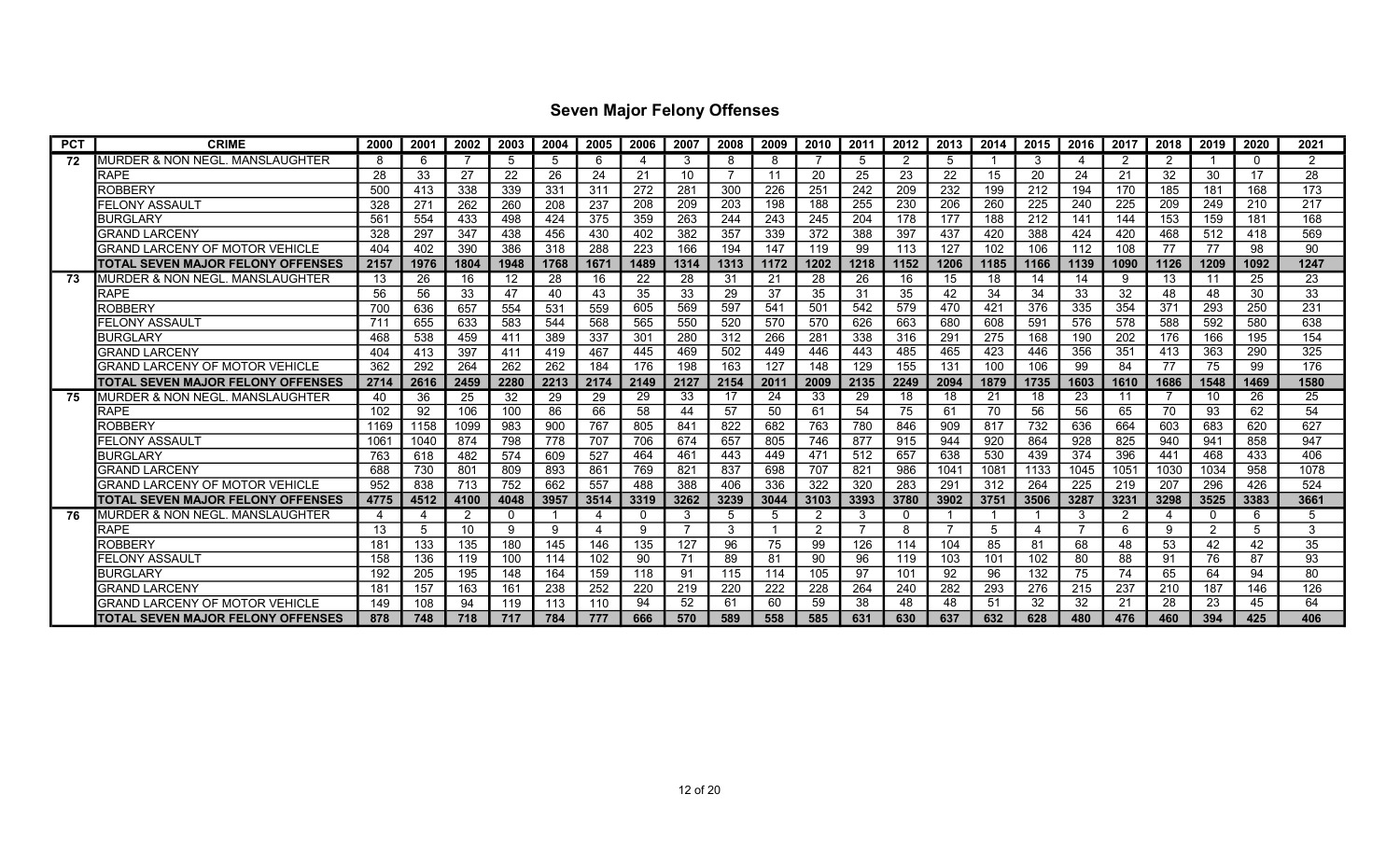| <b>PCT</b> | <b>CRIME</b>                             | 2000 | 2001            | 2002 | 2003 | 2004 | 2005 | 2006 | 2007 | 2008 | 2009 | 2010 | 2011 | 2012 | 2013 | 2014        | 2015 | 2016        | 2017 | 2018        | 2019     | 2020 | 2021              |
|------------|------------------------------------------|------|-----------------|------|------|------|------|------|------|------|------|------|------|------|------|-------------|------|-------------|------|-------------|----------|------|-------------------|
| 77         | MURDER & NON NEGL. MANSLAUGHTER          | 18   | 19              | 15   | 15   | 15   | -12  | 23   | 15   | 19   | 13   | 20   | 10   | 10   | 12   | -8          | 12   | 10          | 6    | 2           | 14       | 20   | 11                |
|            | RAPE                                     | 58   | 46              | 53   | 47   | 39   | 20   | 21   | 17   | 19   | 15   | 23   | 23   | 19   | 24   | 22          | 21   | 22          | 24   | 32          | 20       | 19   | 29                |
|            | ROBBERY                                  | 658  | 496             | 529  | 510  | 397  | 408  | 359  | 392  | 312  | 237  | 295  | 355  | 363  | 395  | 299         | 298  | 256         | 209  | 180         | 196      | 179  | 155               |
|            | <b>FELONY ASSAULT</b>                    | 539  | 498             | 474  | 397  | 421  | 351  | 300  | 332  | 241  | 220  | 301  | 355  | 342  | 392  | 388         | 353  | 370         | 296  | 297         | 255      | 263  | 309               |
|            | <b>BURGLARY</b>                          | 585  | 598             | 486  | 408  | 405  | 317  | 264  | 306  | 272  | 253  | 317  | 370  | 323  | 307  | 298         | 255  | 196         | 181  | 158         | 127      | 193  | 146               |
|            | <b>GRAND LARCENY</b>                     | 373  | 385             | 387  | 442  | 380  | 388  | 367  | 367  | 341  | 284  | 281  | 381  | 425  | 551  | 511         | 454  | 455         | 373  | 397         | 344      | 292  | 283               |
|            | GRAND LARCENY OF MOTOR VEHICLE           | 300  | 345             | 268  | 241  | 196  | 153  | 165  | 173  | 143  | 142  | 129  | 105  | 119  | 111  | 138         | 102  | 84          | 64   | 72          | 69       | 103  | 104               |
|            | <b>TOTAL SEVEN MAJOR FELONY OFFENSES</b> | 2531 | 2387            | 2212 | 2060 | 1853 | 1649 | 1499 | 1602 | 1347 | 1164 | 1366 | 1599 | 1601 | 1792 | 1664        | 1495 | 1393        | 1153 | 1138        | 1025     | 1069 | 1037              |
| 78         | MURDER & NON NEGL. MANSLAUGHTER          |      | $\mathbf 0$     | 4    |      | 3    | 3    | 3    |      | 3    |      |      |      |      |      | $\mathbf 0$ | 0    | $\mathbf 0$ | 0    | $\mathbf 0$ | $\Omega$ | 2    |                   |
|            | <b>RAPE</b>                              | 11   | 10              | 14   | 14   | 6    |      | 3    |      | 5    | 6    | 5    |      | 3    |      | -5          | 11   | 10          | 9    | 12          | 11       | 9    | 11                |
|            | ROBBERY                                  | 369  | 259             | 233  | 219  | 227  | 240  | 190  | 170  | 149  | 133  | 126  | 172  | 162  | 156  | 98          | 122  | 127         | 83   | 93          | 79       | 106  | 93                |
|            | FELONY ASSAULT                           | 157  | 112             | 85   | 62   | 80   | 77   | 96   | 86   | 70   | 60   | 45   | 70   | 77   | 81   | 82          | 100  | 81          | 93   | 81          | 99       | 95   | 107               |
|            | <b>BURGLARY</b>                          | 442  | 332             | 308  | 265  | 287  | 187  | 193  | 204  | 211  | 208  | 172  | 132  | 165  | 167  | 132         | 166  | 127         | 131  | 106         | 104      | 116  | 149               |
|            | <b>GRAND LARCENY</b>                     | 406  | 369             | 409  | 396  | 374  | 442  | 467  | 405  | 441  | 381  | 404  | 406  | 471  | 530  | 569         | 511  | 532         | 471  | 504         | 497      | 372  | 479               |
|            | GRAND LARCENY OF MOTOR VEHICLE           | 335  | 230             | 206  | 235  | 196  | 175  | 133  | 100  | 86   | 99   | 92   | 75   | 49   | 67   | 70          | 60   | 51          | 72   | 68          | 40       | 74   | 71                |
|            | TOTAL SEVEN MAJOR FELONY OFFENSES        | 1721 | 1312            | 1259 | 1192 | 1173 | 1131 | 1085 | 973  | 965  | 888  | 845  | 863  | 928  | 1009 | 956         | 970  | 928         | 859  | 864         | 830      | 774  | 911               |
| 79         | MURDER & NON NEGL. MANSLAUGHTER          | 12   | 25              | 17   | 17   | 18   | 24   | 23   | 18   | 13   | 15   | 12   | 13   | 11   | 13   | 11          |      | - 7         | 5    | -9          | 10       | 10   | 9                 |
|            | RAPE                                     | 53   | 43              | 50   | 42   | 57   | 39   | 35   | 29   | 23   | 24   | 29   | 34   | 18   | 26   | 26          | 27   | 22          | 28   | 27          | 15       | 23   | 14                |
|            | ROBBERY                                  | 693  | 649             | 596  | 615  | 607  | 593  | 536  | 554  | 552  | 375  | 433  | 512  | 476  | 394  | 316         | 281  | 307         | 278  | 309         | 261      | 199  | 216               |
|            | FELONY ASSAULT                           | 617  | 610             | 557  | 511  | 528  | 471  | 431  | 469  | 390  | 463  | 422  | 439  | 515  | 473  | 375         | 363  | 384         | 325  | 343         | 365      | 368  | 385               |
|            | <b>BURGLARY</b>                          | 461  | 463             | 323  | 343  | 313  | 409  | 373  | 421  | 422  | 374  | 408  | 352  | 328  | 244  | 362         | 312  | 327         | 289  | 301         | 259      | 333  | 245               |
|            | <b>GRAND LARCENY</b>                     | 313  | 307             | 387  | 394  | 389  | 409  | 430  | 446  | 472  | 402  | 405  | 406  | 468  | 482  | 446         | 456  | 479         | 521  | 484         | 556      | 398  | 381               |
|            | GRAND LARCENY OF MOTOR VEHICLE           | 328  | 34 <sup>′</sup> | 298  | 27'  | 256  | 172  | 168  | 194  | 168  | 116  | 120  | 91   | 100  | 106  | 132         | 95   | 98          | 84   | 72          | 77       | 85   | 93                |
|            | TOTAL SEVEN MAJOR FELONY OFFENSES        | 2477 | 2438            | 2228 | 2193 | 2168 | 2117 | 1996 | 2131 | 2040 | 1769 | 1829 | 1847 | 1916 | 1738 | 1668        | 1541 | 1624        | 1530 | 1545        | 1543     | 1416 | 1343              |
| 81         | MURDER & NON NEGL. MANSLAUGHTER          | 17   | 18              | 13   | 14   | 15   | 12   | 12   | 20   | 16   | 13   | 17   | 12   | 16   | 6    |             | 5    | 10          | 8    | 10          | 3        | 8    | 10                |
|            | RAPE                                     | 32   | 29              | 38   | 35   | 29   | 18   | 23   | 24   | 10   | 11   | 24   | 16   | 21   | 17   | 29          | 12   | 20          | 22   | 15          | 24       | 21   | $12 \overline{ }$ |
|            | ROBBERY                                  | 433  | 420             | 409  | 426  | 410  | 425  | 423  | 392  | 375  | 327  | 353  | 336  | 352  | 338  | 318         | 334  | 235         | 214  | 234         | 213      | 179  | 181               |
|            | FELONY ASSAULT                           | 431  | 438             | 385  | 331  | 350  | 348  | 348  | 313  | 288  | 247  | 327  | 288  | 317  | 370  | 327         | 332  | 299         | 282  | 274         | 294      | 282  | 337               |
|            | <b>BURGLARY</b>                          | 447  | 380             | 388  | 349  | 329  | 266  | 286  | 297  | 291  | 261  | 245  | 298  | 335  | 252  | 310         | 247  | 233         | 178  | 218         | 215      | 242  | 181               |
|            | GRAND LARCENY                            | 207  | 227             | 252  | 247  | 273  | 300  | 322  | 372  | 310  | 311  | 360  | 423  | 434  | 433  | 445         | 417  | 399         | 396  | 399         | 463      | 385  | 378               |
|            | GRAND LARCENY OF MOTOR VEHICLE           | 242  | 20 <sup>1</sup> | 187  | 196  | 143  | 139  | 152  | 121  | 106  | 116  | 83   | 85   | 96   | 79   | 115         | 78   | 60          | 55   | 48          | 74       | 115  | 100               |
|            | ITOTAL SEVEN MAJOR FELONY OFFENSES       | 1809 | 1713            | 1672 | 1598 | 1549 | 1508 | 1566 | 1539 | 1396 | 1286 | 1409 | 1458 | 1571 | 1495 | 1551        | 1425 | 1256        | 1155 | 1198        | 1286     | 1232 | 1199              |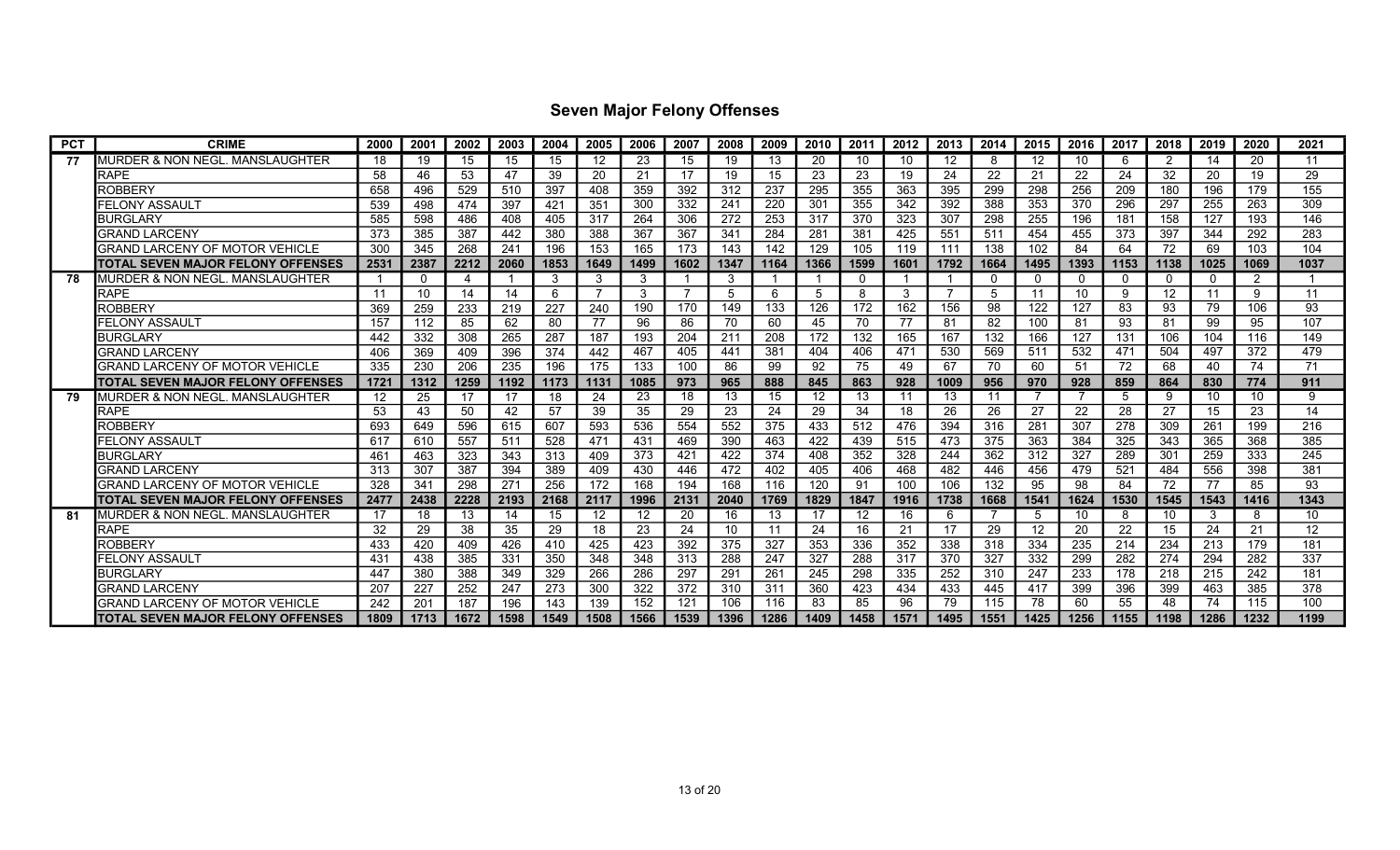| <b>PCT</b> | <b>CRIME</b>                             | 2000            | 2001    | 2002 | 2003 | 2004 | 2005 | 2006 | 2007           | 2008           | 2009 | 2010           | 2011 | 2012 | 2013 | 2014           | 2015 | 2016 | 2017 | 2018           | 2019 | 2020                      | 2021 |
|------------|------------------------------------------|-----------------|---------|------|------|------|------|------|----------------|----------------|------|----------------|------|------|------|----------------|------|------|------|----------------|------|---------------------------|------|
| 83         | MURDER & NON NEGL. MANSLAUGHTER          | 18              | 11      | 13   | 16   | 20   | 15   | 6    | 13             | 10             | 10   | 13             |      | 9    |      | -9             |      | -4   | Δ    | 8              | 9    | $\boldsymbol{\varLambda}$ |      |
|            | <b>RAPE</b>                              | 48              | 56      | 42   | 44   | 48   | 45   | 35   | 34             | 29             | 36   | 36             | 29   | 40   | 29   | 24             | 33   | 29   | 28   | 24             | 31   | 23                        | 29   |
|            | <b>ROBBERY</b>                           | 597             | 562     | 519  | 515  | 465  | 468  | 520  | 434            | 449            | 375  | 460            | 446  | 473  | 392  | 343            | 330  | 337  | 277  | 265            | 237  | 251                       | 251  |
|            | FELONY ASSAULT                           | 548             | 533     | 440  | 356  | 444  | 412  | 403  | 382            | 372            | 367  | 376            | 357  | 383  | 373  | 308            | 279  | 311  | 301  | 297            | 351  | 313                       | 317  |
|            | <b>BURGLARY</b>                          | 699             | 530     | 608  | 644  | 553  | 469  | 539  | 483            | 456            | 483  | 477            | 481  | 520  | 397  | 496            | 472  | 323  | 334  | 303            | 247  | 350                       | 275  |
|            | GRAND LARCENY                            | 25 <sup>′</sup> | 289     | 321  | 298  | 312  | 369  | 306  | 341            | 351            | 308  | 298            | 375  | 430  | 553  | 482            | 426  | 487  | 466  | 471            | 531  | 550                       | 586  |
|            | GRAND LARCENY OF MOTOR VEHICLE           | 392             | 327     | 317  | 319  | 267  | 27'  | 263  | 201            | 211            | 157  | 176            | 118  | 180  | 152  | 134            | 131  | 115  | 110  | 92             | 113  | 176                       | 173  |
|            | TOTAL SEVEN MAJOR FELONY OFFENSES        | 2553            | 2308    | 2260 | 2192 | 2109 | 2049 | 2072 | 1888           | 1878           | 1736 | 1836           | 1823 | 2035 | 1903 | 1796           | 1678 | 1606 | 1520 | 1460           | 1519 | 1667                      | 1638 |
| 84         | MURDER & NON NEGL. MANSLAUGHTER          |                 | -3      | 3    |      | 0    | -0   | 2    | $\overline{2}$ |                |      | 3              |      | 3    |      |                | 2    | 3    | 4    | 2              |      | 3                         |      |
|            | <b>RAPE</b>                              |                 | 6       | 18   | 4    | 5    | 12   | 6    | 5              | 4              | 3    | $\overline{2}$ |      | .5   |      | 6              | 10   |      |      | 18             | 3    | .5                        | 10   |
|            | ROBBERY                                  | 360             | 284     | 287  | 308  | 230  | 244  | 217  | 228            | 247            | 153  | 184            | 171  | 181  | 156  | 142            | 121  | 127  | 127  | 147            | 138  | 108                       | 141  |
|            | FELONY ASSAULT                           | 202             | 205     | 170  | 155  | 155  | 145  | 147  | 166            | 150            | 120  | 114            | 126  | 133  | 121  | 128            | 134  | 121  | 146  | 177            | 136  | 156                       | 169  |
|            | <b>BURGLARY</b>                          | 309             | 306     | 259  | 174  | 181  | 150  | 156  | 159            | 146            | 112  | 119            | 145  | 141  | 101  | 115            | 92   | 80   | 117  | 126            | 111  | 181                       | 163  |
|            | <b>GRAND LARCENY</b>                     | 744             | 767     | 792  | 690  | 695  | 713  | 684  | 647            | 593            | 549  | 513            | 561  | 552  | 653  | 604            | 684  | 593  | 649  | 650            | 668  | 414                       | 534  |
|            | GRAND LARCENY OF MOTOR VEHICLE           | 190             | 155     | 138  | 114  | 100  | 106  | 71   | 53             | 58             | 55   | 52             | 45   | 23   | 38   | 42             | 51   | 34   | 29   | 31             | 28   | 51                        | 45   |
|            | TOTAL SEVEN MAJOR FELONY OFFENSES        | 1813            | 1726    | 1667 | 1446 | 1366 | 1370 | 1283 | 1260           | 1199           | 993  | 987            | 1052 | 1038 | 1074 | 1038           | 1094 | 962  | 1079 | 1151           | 1085 | 918                       | 1063 |
| 88         | MURDER & NON NEGL. MANSLAUGHTER          | 9               | 11      | 6    | 6    | 5    |      | 11   | 10             | 4              | 3    | 6              | 2    | 4    | 6    | $\overline{2}$ | 8    | 2    |      |                |      | 6                         | 3    |
|            | <b>RAPE</b>                              | 20              | 14      | 26   | 25   | 11   | 9    | 6    | 11             | $\overline{7}$ |      | 8              | 14   | 10   |      | 3              | 11   | 11   | 9    | 12             | 18   | 12                        |      |
|            | <b>ROBBERY</b>                           | 435             | 424     | 339  | 400  | 333  | 324  | 263  | 217            | 240            | 196  | 237            | 294  | 276  | 218  | 194            | 149  | 121  | 101  | 100            | 144  | 121                       | 99   |
|            | FELONY ASSAULT                           | 211             | 212     | 201  | 191  | 155  | 134  | 143  | 160            | 135            | 138  | 133            | 154  | 206  | 197  | 170            | 180  | 179  | 148  | 181            | 203  | 224                       | 139  |
|            | <b>BURGLARY</b>                          | 265             | 231     | 238  | 189  | 214  | 232  | 186  | 152            | 173            | 182  | 184            | 126  | 209  | 146  | 182            | 122  | 112  | 144  | 101            | 122  | 131                       | 101  |
|            | <b>GRAND LARCENY</b>                     | 347             | 331     | 403  | 351  | 449  | 443  | 469  | 478            | 459            | 403  | 477            | 444  | 449  | 433  | 410            | 370  | 378  | 328  | 402            | 450  | 309                       | 285  |
|            | GRAND LARCENY OF MOTOR VEHICLE           | 371             | 327     | 265  | 227  | 183  | 161  | 120  | 116            | 102            | 88   | 101            | 80   | 82   | 82   | 100            | 87   | 57   | 42   | 48             | 35   | 70                        | 58   |
|            | TOTAL SEVEN MAJOR FELONY OFFENSES        | 1658            | 1550    | 1478 | 1389 | 1350 | 1304 | 1198 | 1144           | 1120           | 1014 | 1146           | 1114 | 1236 | 1093 | 1061           | 927  | 860  | 773  | 845            | 973  | 873                       | 692  |
| 90         | MURDER & NON NEGL. MANSLAUGHTER          | 12              | $12 \,$ |      |      | 2    |      | 5    | 3              | 6              |      | 2              |      | 5    | 6    | $\overline{2}$ | 6    | 3    |      | $\overline{4}$ | 5    | 3                         | 5    |
|            | <b>RAPE</b>                              | 24              | 19      | 37   | 23   | 27   | 21   | 24   | 14             | 10             | 8    | 9              | 23   | 11   | 17   | 15             | 19   | 22   | 20   | 16             | 20   | 17                        | 20   |
|            | ROBBERY                                  | 563             | 529     | 488  | 453  | 438  | 430  | 403  | 424            | 432            | 331  | 380            | 385  | 387  | 303  | 253            | 273  | 228  | 197  | 198            | 179  | 167                       | 143  |
|            | FELONY ASSAULT                           | 276             | 270     | 239  | 209  | 185  | 221  | 198  | 202            | 222            | 226  | 206            | 235  | 239  | 257  | 240            | 180  | 228  | 258  | 237            | 234  | 235                       | 218  |
|            | <b>BURGLARY</b>                          | 532             | 483     | 552  | 578  | 549  | 490  | 584  | 362            | 428            | 482  | 476            | 313  | 348  | 277  | 333            | 383  | 257  | 271  | 229            | 202  | 364                       | 236  |
|            | <b>GRAND LARCENY</b>                     | 326             | 373     | 372  | 409  | 416  | 473  | 551  | 526            | 628            | 478  | 495            | 584  | 601  | 667  | 652            | 642  | 706  | 695  | 720            | 583  | 531                       | 520  |
|            | GRAND LARCENY OF MOTOR VEHICLE           | 333             | 349     | 416  | 353  | 348  | 31'  | 260  | 195            | 166            | 138  | 165            | 189  | 125  | 142  | 160            | 149  | 114  | 124  | 90             | 72   | 135                       | 155  |
|            | <b>TOTAL SEVEN MAJOR FELONY OFFENSES</b> | 2066            | 2035    | 2111 | 2032 | 1965 | 1953 | 2025 | 1726           | 1892           | 1670 | 1733           | 1734 | 1716 | 1669 | 1655           | 1652 | 1558 | 1572 | 1494           | 1295 | 1452                      | 1297 |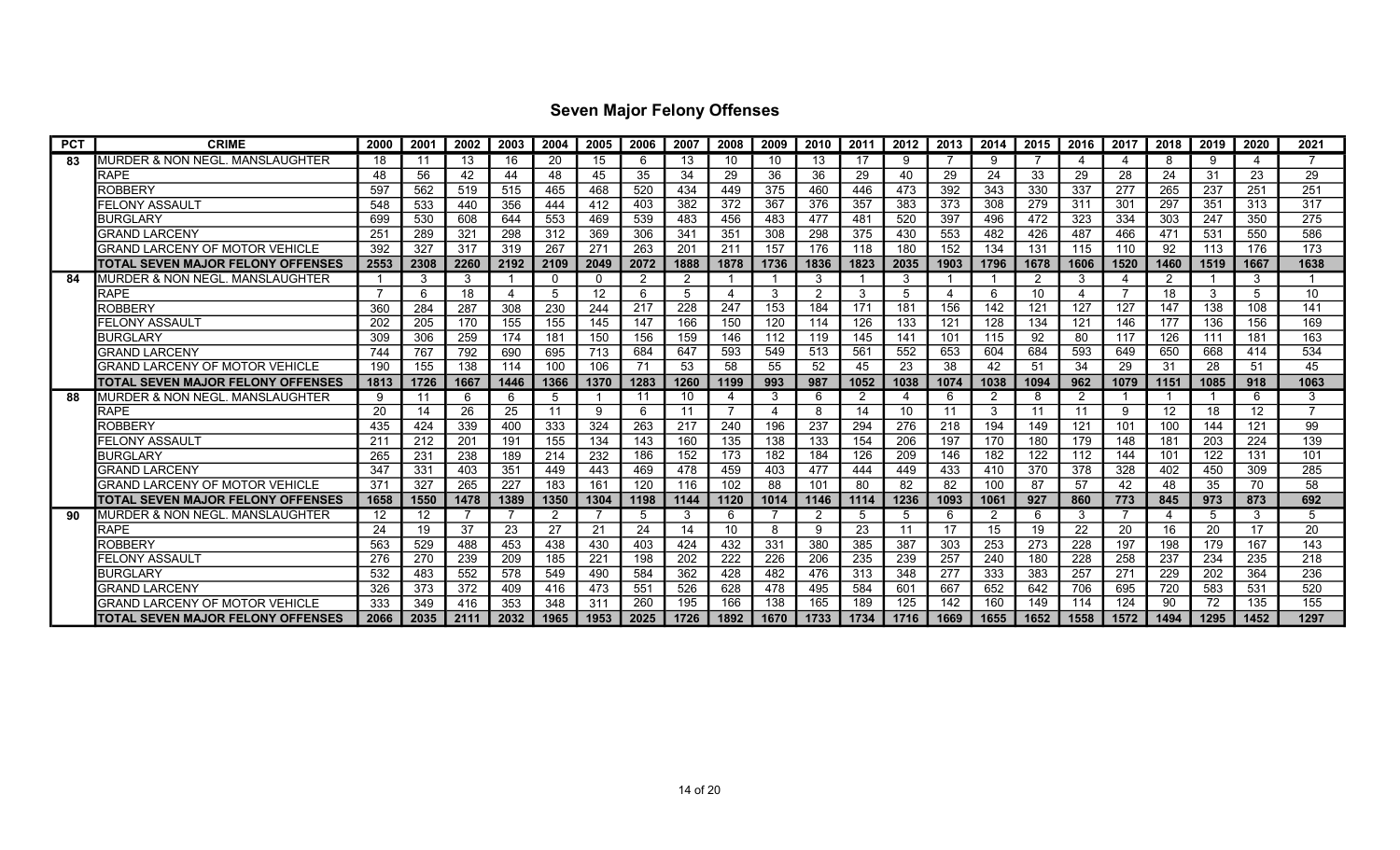| <b>PCT</b> | <b>CRIME</b>                             | 2000 | 2001           | 2002           | 2003         | 2004 | 2005 | 2006 | 2007 | 2008 | 2009          | 2010 | 2011 | 2012 | 2013 | 2014 | 2015 | 2016        | 2017 | 2018           | 2019 | 2020           | 2021              |
|------------|------------------------------------------|------|----------------|----------------|--------------|------|------|------|------|------|---------------|------|------|------|------|------|------|-------------|------|----------------|------|----------------|-------------------|
| 94         | MURDER & NON NEGL. MANSLAUGHTER          | 2    | 5              | 3              |              | 4    | - 0  |      |      |      |               | 0    |      | 0    |      |      | 2    |             | 2    |                | 2    | $\Omega$       | 0                 |
|            | <b>RAPE</b>                              | 5    | 6              | 6              | <sub>9</sub> | 8    | .5   | 3    | 6    | 3    | $\mathcal{P}$ | 2    | З    | 12   | 16   | 10   | 8    | 13          | 11   | 6              | 8    | 10             | $12 \overline{ }$ |
|            | <b>ROBBERY</b>                           | 211  | 195            | 172            | 159          | 154  | 162  | 148  | 158  | 131  | 119           | 132  | 128  | 134  | 117  | 93   | 76   | 86          | 85   | 63             | 68   | 71             | 83                |
|            | FELONY ASSAULT                           | 111  | 110            | 99             | 72           | 68   | 86   | 94   | 78   | 82   | 71            | 73   | 93   | 89   | 115  | 94   | 97   | 87          | 87   | 115            | 88   | 99             | 104               |
|            | <b>BURGLARY</b>                          | 250  | 229            | 254            | 327          | 318  | 275  | 240  | 265  | 229  | 221           | 243  | 157  | 213  | 190  | 241  | 221  | 171         | 134  | 141            | 106  | 247            | 233               |
|            | <b>GRAND LARCENY</b>                     | 167  | 179            | 165            | 190          | 192  | 260  | 256  | 276  | 314  | 307           | 308  | 317  | 411  | 493  | 481  | 488  | 515         | 416  | 535            | 429  | 441            | 448               |
|            | <b>GRAND LARCENY OF MOTOR VEHICLE</b>    | 258  | 262            | 296            | 266          | 246  | 209  | 210  | 132  | 145  | 122           | 147  | 114  | 91   | 111  | 113  | 120  | 84          | 66   | 62             | 97   | 143            | 104               |
|            | ITOTAL SEVEN MAJOR FELONY OFFENSES       | 1004 | 986            | 995            | 1028         | 990  | 997  | 952  | 915  | 905  | 845           | 905  | 813  | 950  | 1043 | 1033 | 1012 | 957         | 801  | 923            | 798  | 1011           | 984               |
| 100        | IMURDER & NON NEGL. MANSLAUGHTER         | 5    |                | $\overline{2}$ | 4            |      | -2   | 2    |      | 5    | 2             |      |      | 2    | 3    |      | 3    | $\mathbf 0$ |      | 2              | 2    | -5             |                   |
|            | <b>RAPE</b>                              | 9    | 10             | 11             | 10           | 5    |      | 14   | 6    | 7    | 5             |      |      |      | 3    |      | 10   | 5           | 9    | 5              | 16   | $\overline{5}$ | 12                |
|            | <b>ROBBERY</b>                           | 97   | 66             | 72             | 52           | 45   | 76   | 79   | 74   | 75   | 50            | 62   | 86   | 54   | 61   | 59   | 66   | 54          | 52   | 38             | 40   | 52             | 21                |
|            | FELONY ASSAULT                           | 110  | 94             | 82             | 88           | 73   | 68   | 65   | 84   | 87   | 93            | 79   | 130  | 133  | 147  | 136  | 128  | 121         | 143  | 121            | 144  | 153            | 111               |
|            | <b>BURGLARY</b>                          | 156  | 117            | 83             | 69           | 70   | 72   | 62   | 51   | 66   | 69            | 57   | 138  | 207  | 151  | 130  | 77   | 66          | 73   | 59             | 46   | 62             | 39                |
|            | <b>GRAND LARCENY</b>                     | 77   | 91             | 92             | -82          | 102  | 107  | 99   | 114  | 124  | 109           | 100  | 144  | 185  | 173  | 187  | 194  | 232         | 157  | 161            | 162  | 155            | 137               |
|            | GRAND LARCENY OF MOTOR VEHICLE           | 71   | 69             | 69             | 45           | 51   | 40   | 34   | 37   | 29   | 22            | 27   | 21   | 30   | 20   | 35   | 23   | 18          | 21   | 17             | 42   | 33             | 25                |
|            | ITOTAL SEVEN MAJOR FELONY OFFENSES       | 525  | 448            | 411            | 350          | 347  | 372  | 355  | 367  | 393  | 350           | 330  | 525  | 615  | 558  | 555  | 501  | 496         | 456  | 403            | 452  | 465            | 346               |
| 101        | IMURDER & NON NEGL. MANSLAUGHTER         | 9    | 6              | 6              | 12           | 9    | -6   |      | 4    | 10   | 8             | 6    |      |      | 3    | -5   | 5    | 2           | 3    | 6              | 2    | 10             | 11                |
|            | <b>RAPE</b>                              | 37   | 17             | 27             | 23           | 15   | 28   | 22   | 19   | 12   | 21            | 16   | 17   | 15   | 19   | 13   | 16   | 19          | 25   | 26             | 25   | 15             | 22                |
|            | <b>ROBBERY</b>                           | 329  | 247            | 172            | 213          | 140  | 132  | 166  | 145  | 154  | 129           | 121  | 128  | 143  | 148  | 145  | 169  | 154         | 127  | 151            | 118  | 98             | 105               |
|            | FELONY ASSAULT                           | 307  | 304            | 197            | 179          | 146  | 127  | 148  | 184  | 186  | 171           | 159  | 183  | 245  | 212  | 279  | 329  | 316         | 297  | 301            | 364  | 300            | 286               |
|            | <b>BURGLARY</b>                          | 277  | 214            | 166            | 113          | 89   | 83   | 84   | 110  | 110  | 113           | 136  | 132  | 237  | 227  | 152  | 151  | 141         | 95   | 98             | 112  | 84             | 71                |
|            | <b>GRAND LARCENY</b>                     | 210  | 192            | 158            | 126          | 136  | 144  | 149  | 170  | 154  | 150           | 99   | 117  | 197  | 182  | 197  | 221  | 229         | 253  | 250            | 204  | 161            | 166               |
|            | GRAND LARCENY OF MOTOR VEHICLE           | 249  | 159            | 150            | 91           | 83   | 93   | 65   | 68   | 62   | 67            | 78   | 46   | 55   | 61   | 73   | 36   | 51          | 27   | 31             | 39   | 48             | 46                |
|            | TOTAL SEVEN MAJOR FELONY OFFENSES        | 1418 | 1139           | 876            | 757          | 618  | 613  | 641  | 700  | 688  | 659           | 615  | 631  | 899  | 852  | 864  | 927  | 912         | 827  | 863            | 864  | 716            | 707               |
| 102        | MURDER & NON NEGL. MANSLAUGHTER          |      | $\overline{2}$ | 5              | 5            |      | -5   | 10   |      | 8    | 4             | 5    |      |      |      | 3    | 6    | 5           | 6    | $\overline{2}$ | 5    | 5              | 5                 |
|            | <b>RAPE</b>                              | 28   | 27             | 31             | 33           | 30   | 23   | 24   | 24   | 27   | 23            | 14   | 23   | 29   | 24   | 15   | 17   | 21          | 19   | 24             | 26   | 23             | 22                |
|            | ROBBERY                                  | 552  | 473            | 448            | 349          | 312  | 361  | 335  | 323  | 338  | 286           | 272  | 269  | 326  | 311  | 234  | 238  | 173         | 141  | 101            | 114  | 129            | 125               |
|            | FELONY ASSAULT                           | 368  | 327            | 289            | 254          | 207  | 196  | 228  | 233  | 212  | 241           | 239  | 260  | 260  | 327  | 240  | 302  | 274         | 176  | 184            | 187  | 248            | 264               |
|            | <b>BURGLARY</b>                          | 705  | 648            | 479            | 429          | 379  | 417  | 419  | 392  | 329  | 366           | 358  | 298  | 315  | 288  | 293  | 227  | 172         | 154  | 104            | 88   | 155            | 121               |
|            | <b>GRAND LARCENY</b>                     | 447  | 357            | 429            | 444          | 453  | 448  | 424  | 408  | 455  | 409           | 356  | 419  | 443  | 490  | 496  | 401  | 358         | 306  | 285            | 224  | 275            | 310               |
|            | GRAND LARCENY OF MOTOR VEHICLE           | 970  | 808            | 786            | 622          | 521  | 447  | 413  | 322  | 339  | 282           | 290  | 254  | 232  | 252  | 256  | 234  | 175         | 124  | 99             | 70   | 152            | 237               |
|            | <b>TOTAL SEVEN MAJOR FELONY OFFENSES</b> | 3077 | 2642           | 2467           | 2136         | 1903 | 1897 | 1853 | 1703 | 1708 | 1611          | 1534 | 1529 | 1612 | 1699 | 1537 | 1425 | 1178        | 926  | 799            | 714  | 987            | 1084              |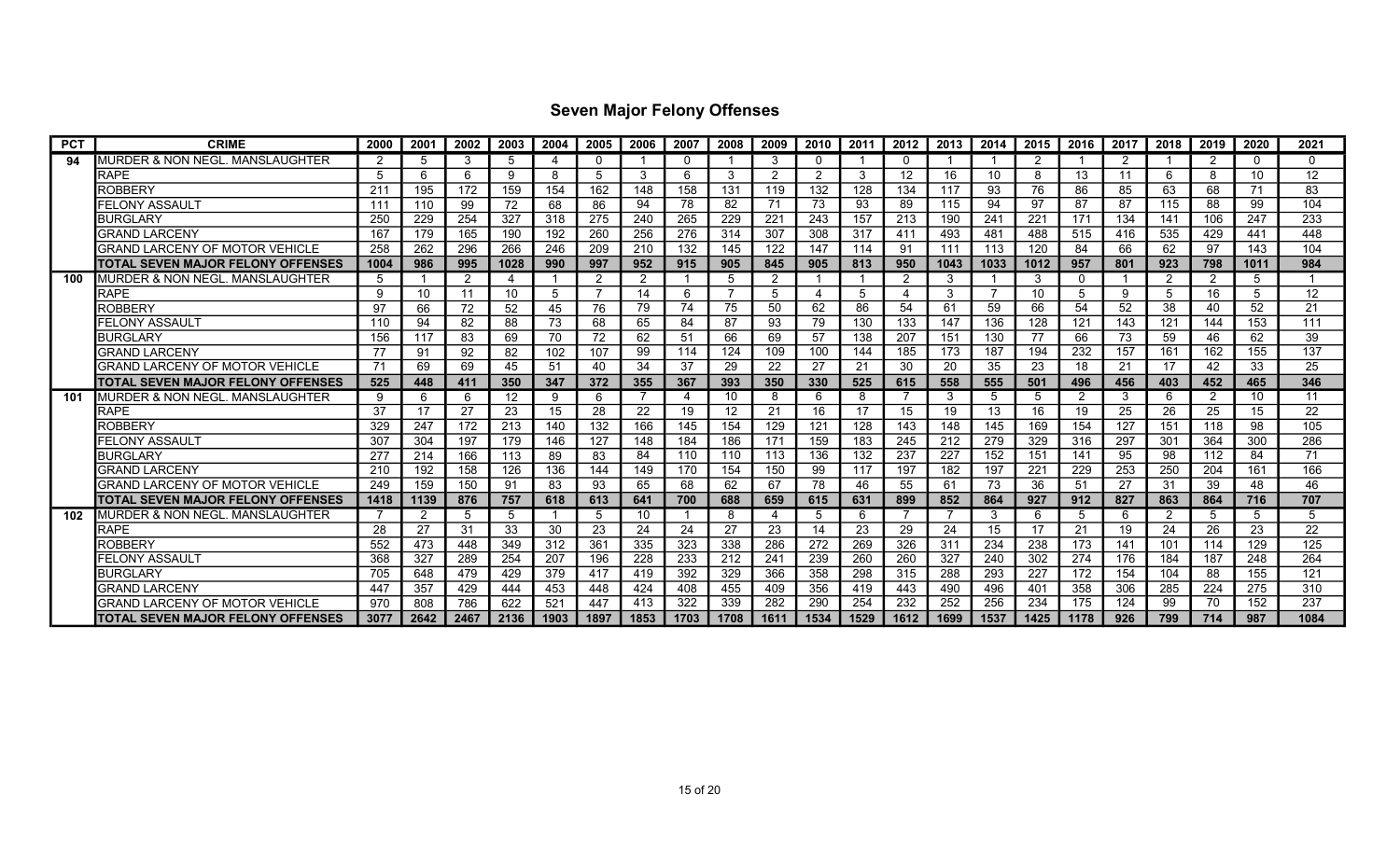| <b>PCT</b> | <b>CRIME</b>                          | 2000 | 2001     | 2002              | 2003            | 2004 | 2005 | 2006 | 2007 | 2008 | 2009 | 2010 | 2011 | 2012 | 2013 | 2014           | 2015 | 2016 | 2017 | 2018 | 2019           | 2020 | 2021 |
|------------|---------------------------------------|------|----------|-------------------|-----------------|------|------|------|------|------|------|------|------|------|------|----------------|------|------|------|------|----------------|------|------|
| 103        | MURDER & NON NEGL. MANSLAUGHTER       | 14   | -11      | 13                | 30              | 19   | -9   | 15   |      | 13   | -11  | 15   |      | 10   | 8    | 9              | 6    | 4    | 6    | 5    | 5              | 8    | 8    |
|            | <b>RAPE</b>                           | 31   | 36       | 40                | 48              | 49   | 44   | 38   | 27   | 32   | 32   | 21   | 37   | 34   | 37   | 20             | 28   | 29   | 30   | 31   | 26             | 20   | 21   |
|            | <b>ROBBERY</b>                        | 640  | 553      | 569               | 437             | 428  | 453  | 448  | 426  | 475  | 392  | 480  | 436  | 438  | 438  | 392            | 384  | 387  | 355  | 346  | 314            | 348  | 340  |
|            | FELONY ASSAULT                        | 493  | 415      | 369               | 335             | 279  | 312  | 302  | 293  | 326  | 385  | 342  | 357  | 378  | 369  | 458            | 444  | 414  | 386  | 408  | 448            | 447  | 521  |
|            | <b>BURGLARY</b>                       | 526  | 465      | 372               | 326             | 352  | 349  | 352  | 318  | 290  | 300  | 257  | 252  | 310  | 300  | 281            | 251  | 202  | 165  | 152  | 171            | 226  | 188  |
|            | <b>GRAND LARCENY</b>                  | 630  | 617      | 530               | 493             | 501  | 483  | 544  | 598  | 515  | 463  | 419  | 405  | 495  | 487  | 493            | 504  | 471  | 511  | 466  | 450            | 439  | 477  |
|            | <b>GRAND LARCENY OF MOTOR VEHICLE</b> | 571  | 488      | 413               | 431             | 384  | 330  | 257  | 230  | 201  | 178  | 169  | 204  | 175  | 172  | 144            | 110  | 98   | 80   | 79   | 102            | 170  | 150  |
|            | ITOTAL SEVEN MAJOR FELONY OFFENSES    | 2905 | 2585     | 2306              | 2100            | 2012 | 1980 | 1956 | 1900 | 1852 | 1761 | 1703 | 1702 | 1840 | 1811 | 1797           | 1727 | 1605 | 1533 | 1487 | 1516           | 1658 | 1705 |
| 104        | MURDER & NON NEGL. MANSLAUGHTER       | 6    | 5        | 3                 | 3               | 9    | -2   | 3    | 4    | 4    | 2    | 4    |      |      | 3    | 3              | 3    |      | 2    | -2   | $\overline{4}$ | 0    | റ    |
|            | <b>RAPE</b>                           | 14   | 15       | 20                | 15              | 22   | 23   | 29   | 11   | 17   | 13   | 21   | 14   | 15   | 15   | 18             | 19   | 21   | 16   | 17   | 28             | 14   | 19   |
|            | <b>ROBBERY</b>                        | 408  | 356      | 406               | 41 <sub>C</sub> | 323  | 309  | 309  | 297  | 301  | 279  | 263  | 262  | 279  | 256  | 180            | 174  | 179  | 144  | 140  | 189            | 182  | 142  |
|            | FELONY ASSAULT                        | 216  | 262      | 217               | 214             | 216  | 164  | 144  | 161  | 150  | 184  | 225  | 250  | 256  | 241  | 215            | 185  | 208  | 187  | 168  | 207            | 288  | 259  |
|            | <b>BURGLARY</b>                       | 905  | 768      | 785               | 732             | 572  | 514  | 525  | 458  | 389  | 450  | 448  | 401  | 390  | 339  | 292            | 267  | 303  | 263  | 214  | 180            | 323  | 245  |
|            | <b>GRAND LARCENY</b>                  | 449  | 542      | 620               | 551             | 592  | 555  | 514  | 430  | 533  | 500  | 431  | 543  | 529  | 572  | 575            | 529  | 545  | 523  | 531  | 607            | 599  | 592  |
|            | GRAND LARCENY OF MOTOR VEHICLE        | 1059 | 906      | 656               | 588             | 529  | 441  | 456  | 352  | 343  | 297  | 359  | 250  | 210  | 181  | 227            | 178  | 156  | 152  | 123  | 141            | 182  | 214  |
|            | ITOTAL SEVEN MAJOR FELONY OFFENSES    | 3057 | 2854     | 2707              | 2513            | 2263 | 2008 | 1980 | 1713 | 1737 | 1725 | 1751 | 1722 | 1680 | 1607 | 1510           | 1355 | 1413 | 1287 | 1195 | 1356           | 1588 | 1473 |
| 105        | MURDER & NON NEGL. MANSLAUGHTER       | 8    | 17       | 14                | 13              | 10   | -9   | 9    | 10   | 9    | 9    | 15   |      | 8    | 3    |                | 8    |      | 6    | 9    | 8              | 8    |      |
|            | <b>RAPE</b>                           | 32   | 38       | 37                | 38              | 35   | 54   | 41   | 37   | 32   | 32   | 19   | 27   | 34   | 18   | 23             | 37   | 17   | 21   | 24   | 30             | 36   | 43   |
|            | <b>ROBBERY</b>                        | 428  | 403      | 382               | 389             | 326  | 322  | 423  | 403  | 409  | 344  | 337  | 342  | 353  | 331  | 213            | 275  | 222  | 214  | 197  | 180            | 175  | 152  |
|            | FELONY ASSAULT                        | 317  | 327      | 325               | 281             | 317  | 280  | 254  | 277  | 248  | 237  | 270  | 278  | 290  | 313  | 353            | 359  | 336  | 392  | 405  | 365            | 428  | 402  |
|            | <b>BURGLARY</b>                       | 643  | 622      | 617               | 560             | 451  | 475  | 520  | 550  | 471  | 433  | 394  | 493  | 537  | 469  | 323            | 358  | 334  | 302  | 266  | 181            | 216  | 164  |
|            | <b>GRAND LARCENY</b>                  | 481  | 466      | 497               | 571             | 602  | 627  | 551  | 528  | 494  | 464  | 442  | 452  | 488  | 520  | 592            | 679  | 633  | 609  | 589  | 648            | 580  | 493  |
|            | GRAND LARCENY OF MOTOR VEHICLE        | 1046 | 918      | 758               | 739             | 595  | 483  | 424  | 339  | 344  | 362  | 383  | 421  | 320  | 263  | 232            | 232  | 204  | 161  | 164  | 212            | 289  | 170  |
|            | TOTAL SEVEN MAJOR FELONY OFFENSES     | 2955 | 2791     | 2630              | 2591            | 2336 | 2250 | 2222 | 2144 | 2007 | 1881 | 1860 | 2018 | 2030 | 1917 | 1743           | 1948 | 1747 | 1705 | 1654 | 1624           | 1732 | 1431 |
| 106        | MURDER & NON NEGL. MANSLAUGHTER       | 8    | $\Delta$ |                   | -2              | 10   | 8    | 3    | 3    | 8    | 4    | 5    |      | 2    | 6    | $\overline{2}$ | 3    | 9    | 6    | 6    | 5              | 3    | 5    |
|            | <b>RAPE</b>                           | 33   | 19       | $12 \overline{ }$ | -27             | 23   | 17   | 27   | 21   | 19   | 11   | 18   | 10   | 16   | 19   | 25             | 14   | 15   | 11   | 16   | 20             | 10   | 13   |
|            | ROBBERY                               | 472  | 353      | 283               | 235             | 290  | 322  | 394  | 320  | 348  | 245  | 261  | 267  | 312  | 328  | 272            | 264  | 211  | 214  | 183  | 138            | 179  | 203  |
|            | FELONY ASSAUL1                        | 285  | 241      | 193               | 147             | 166  | 176  | 176  | 201  | 148  | 166  | 152  | 221  | 192  | 253  | 239            | 216  | 228  | 233  | 246  | 273            | 282  | 339  |
|            | <b>BURGLARY</b>                       | 619  | 416      | 263               | 220             | 333  | 316  | 332  | 335  | 304  | 313  | 306  | 330  | 373  | 346  | 251            | 234  | 215  | 205  | 133  | 131            | 161  | 130  |
|            | <b>GRAND LARCENY</b>                  | 459  | 363      | 319               | 294             | 360  | 392  | 378  | 389  | 411  | 388  | 366  | 378  | 485  | 522  | 537            | 600  | 544  | 489  | 502  | 549            | 525  | 516  |
|            | <b>GRAND LARCENY OF MOTOR VEHICLE</b> | 982  | 783      | 612               | 465             | 422  | 396  | 386  | 315  | 314  | 272  | 324  | 283  | 220  | 191  | 237            | 248  | 123  | 113  | 97   | 109            | 192  | 216  |
|            | ITOTAL SEVEN MAJOR FELONY OFFENSES    | 2858 | 2179     | 1689              | 1390            | 1604 | 1627 | 1696 | 1584 | 1552 | 1399 | 1432 | 1493 | 1600 | 1665 | 1563           | 1579 | 1345 | 1271 | 1183 | 1225           | 1352 | 1422 |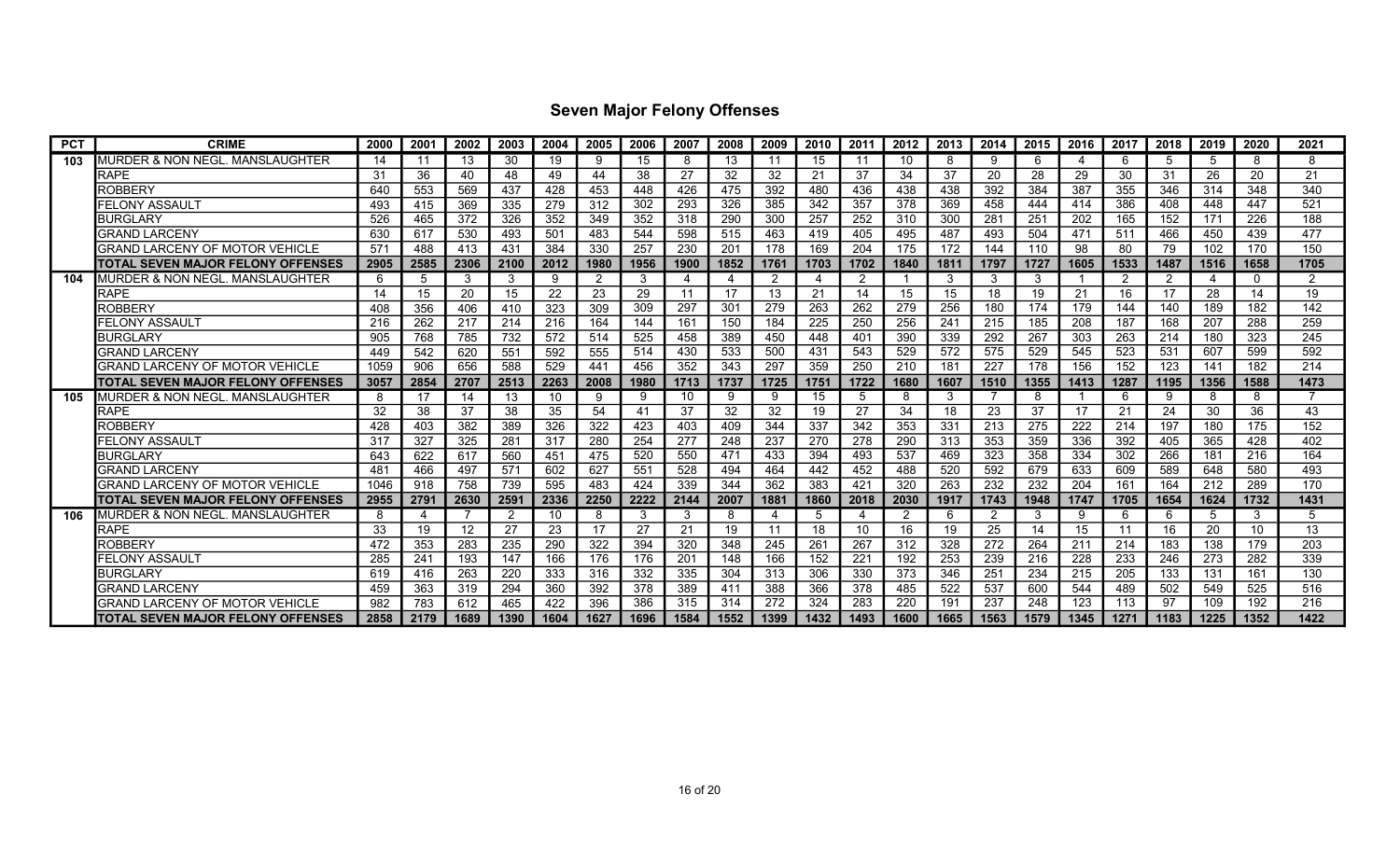| <b>PCT</b> | <b>CRIME</b>                             | 2000 | 2001 | 2002 | 2003 | 2004              | 2005 | 2006 | 2007           | 2008              | 2009 | 2010 | 2011 | 2012 | 2013 | 2014 | 2015 | 2016           | 2017 | 2018           | 2019 | 2020 | 2021 |
|------------|------------------------------------------|------|------|------|------|-------------------|------|------|----------------|-------------------|------|------|------|------|------|------|------|----------------|------|----------------|------|------|------|
| 107        | MURDER & NON NEGL. MANSLAUGHTER          | 3    | 4    |      | Δ    |                   |      | 3    | 3              | 4                 |      | 4    |      | 2    |      |      | 3    | 3              | 0    | -5             | 2    |      | 3    |
|            | <b>RAPE</b>                              | 18   | 19   | 14   | 15   | 22                | 23   | 19   | 17             | $12 \overline{ }$ | 12   | 14   | 13   | 10   |      | 24   | 8    | 19             | 22   | 23             | 28   | 20   | 20   |
|            | <b>ROBBERY</b>                           | 373  | 374  | 388  | 379  | 323               | 385  | 322  | 291            | 301               | 260  | 256  | 237  | 243  | 242  | 192  | 212  | 176            | 170  | 138            | 158  | 153  | 140  |
|            | FELONY ASSAULT                           | 205  | 164  | 150  | 146  | 163               | 123  | 121  | 100            | 92                | 90   | 96   | 123  | 132  | 138  | 118  | 112  | 106            | 138  | 131            | 179  | 134  | 155  |
|            | <b>BURGLARY</b>                          | 587  | 627  | 754  | 713  | 558               | 361  | 433  | 448            | 376               | 289  | 276  | 269  | 261  | 244  | 172  | 151  | 187            | 186  | 149            | 231  | 204  | 199  |
|            | GRAND LARCENY                            | 601  | 586  | 540  | 563  | 724               | 735  | 688  | 619            | 612               | 479  | 447  | 432  | 465  | 517  | 457  | 465  | 511            | 515  | 539            | 520  | 526  | 448  |
|            | GRAND LARCENY OF MOTOR VEHICLE           | 916  | 800  | 633  | 629  | 458               | 414  | 396  | 282            | 227               | 216  | 232  | 214  | 173  | 149  | 146  | 153  | 141            | 83   | 101            | 87   | 162  | 157  |
|            | TOTAL SEVEN MAJOR FELONY OFFENSES        | 2703 | 2574 | 2480 | 2449 | 2248              | 2048 | 1982 | 1760           | 1624              | 1349 | 1325 | 1291 | 1286 | 1298 | 1110 | 1104 | 1143           | 1114 | 1086           | 1205 | 1199 | 1122 |
| 108        | MURDER & NON NEGL. MANSLAUGHTER          | 2    | -3   | 8    | 3    | 2                 | -8   | 2    |                | 3                 | 3    | 2    | 2    | 4    |      | -2   | 2    | 3              | 0    | 2              | 2    | 2    | 2    |
|            | <b>RAPE</b>                              | 21   | 17   | 10   | 24   | $12 \overline{ }$ | 27   | 13   | 16             | 9                 | 12   | 17   | 11   | 16   | 15   | 15   | 17   | 16             | 11   | 12             | 20   | 11   | 15   |
|            | ROBBERY                                  | 423  | 307  | 351  | 275  | 271               | 239  | 178  | 206            | 211               | 163  | 195  | 155  | 191  | 160  | 157  | 120  | 103            | 100  | 90             | 100  | 115  | 126  |
|            | FELONY ASSAULT                           | 226  | 151  | 196  | 182  | 145               | 154  | 163  | 130            | 112               | 98   | 130  | 121  | 143  | 171  | 169  | 154  | 137            | 155  | 108            | 150  | 156  | 205  |
|            | <b>BURGLARY</b>                          | 758  | 549  | 625  | 582  | 489               | 399  | 398  | 331            | 295               | 264  | 256  | 291  | 244  | 244  | 229  | 204  | 149            | 146  | 109            | 96   | 191  | 178  |
|            | <b>GRAND LARCENY</b>                     | 562  | 580  | 659  | 587  | 594               | 501  | 515  | 498            | 516               | 488  | 456  | 506  | 463  | 572  | 563  | 459  | 538            | 502  | 490            | 572  | 424  | 515  |
|            | GRAND LARCENY OF MOTOR VEHICLE           | 771  | 711  | 541  | 571  | 489               | 367  | 315  | 261            | 211               | 190  | 198  | 181  | 136  | 166  | 143  | 149  | 117            | 89   | 114            | 88   | 167  | 182  |
|            | TOTAL SEVEN MAJOR FELONY OFFENSES        | 2763 | 2318 | 2390 | 2224 | 2002              | 1695 | 1584 | 1443           | 1357              | 1218 | 1254 | 1267 | 1197 | 1332 | 1278 | 1105 | 1063           | 1003 | 925            | 1028 | 1066 | 1223 |
| 109        | MURDER & NON NEGL. MANSLAUGHTER          | 12   | 5    | 6    | 4    | 12                | -3   | 6    | 6              | 4                 | 3    |      |      | 4    |      | 6    | 3    | -3             |      | 6              | 3    | 3    | 6    |
|            | <b>RAPE</b>                              | 25   | 23   | 17   | 20   | 17                | 34   | 20   | 18             | 17                | 13   | 17   | 19   | 11   | 31   | 21   | 21   | 15             | 22   | 30             | 37   | 30   | 16   |
|            | <b>ROBBERY</b>                           | 431  | 379  | 386  | 398  | 305               | 380  | 261  | 235            | 278               | 276  | 211  | 252  | 267  | 243  | 178  | 190  | 213            | 195  | 202            | 209  | 199  | 145  |
|            | FELONY ASSAULT                           | 356  | 306  | 320  | 278  | 274               | 222  | 208  | 250            | 215               | 211  | 217  | 239  | 262  | 286  | 263  | 236  | 258            | 252  | 219            | 295  | 259  | 203  |
|            | <b>BURGLARY</b>                          | 936  | 964  | 1086 | 867  | 568               | 482  | 466  | 544            | 452               | 417  | 486  | 397  | 438  | 471  | 464  | 324  | 319            | 276  | 324            | 343  | 441  | 384  |
|            | <b>GRAND LARCENY</b>                     | 1077 | 1158 | 1215 | 1313 | 1312              | 1101 | 1008 | 890            | 898               | 808  | 682  | 696  | 775  | 904  | 884  | 936  | 949            | 893  | 970            | 944  | 877  | 1161 |
|            | GRAND LARCENY OF MOTOR VEHICLE           | 1223 | 1079 | 992  | 750  | 660               | 480  | 479  | 313            | 379               | 290  | 290  | 288  | 214  | 210  | 221  | 164  | 160            | 138  | 126            | 91   | 159  | 198  |
|            | TOTAL SEVEN MAJOR FELONY OFFENSES        | 4060 | 3914 | 4022 | 3630 | 3148              | 2702 | 2448 | 2256           | 2243              | 2018 | 1910 | 1899 | 1971 | 2146 | 2037 | 1874 | 1917           | 1777 | 1877           | 1922 | 1968 | 2113 |
| 110        | MURDER & NON NEGL. MANSLAUGHTER          | 5    | -9   | 4    | 8    |                   | -8   | 6    | $\overline{4}$ | 3                 | 6    | 4    | 2    | 8    | 6    | 8    |      | $\overline{2}$ | 5    | $\overline{2}$ | 2    |      | 4    |
|            | <b>RAPE</b>                              | 31   | 46   | 39   | 39   | 39                | 44   | 44   | 44             | 34                | 32   | 28   | 22   | 25   | 32   | 28   | 26   | 30             | 25   | 43             | 34   | 29   | 40   |
|            | ROBBERY                                  | 645  | 616  | 574  | 571  | 497               | 487  | 439  | 400            | 391               | 332  | 360  | 332  | 351  | 341  | 282  | 276  | 260            | 307  | 263            | 273  | 270  | 257  |
|            | FELONY ASSAULT                           | 330  | 335  | 330  | 278  | 254               | 229  | 229  | 224            | 258               | 243  | 255  | 268  | 294  | 292  | 283  | 296  | 277            | 259  | 328            | 319  | 357  | 419  |
|            | <b>BURGLARY</b>                          | 591  | 480  | 636  | 542  | 535               | 508  | 441  | 434            | 334               | 316  | 293  | 316  | 315  | 279  | 332  | 213  | 227            | 194  | 136            | 125  | 196  | 183  |
|            | <b>GRAND LARCENY</b>                     | 544  | 635  | 617  | 657  | 708               | 751  | 759  | 738            | 772               | 626  | 552  | 551  | 667  | 692  | 571  | 585  | 684            | 531  | 666            | 617  | 484  | 1013 |
|            | GRAND LARCENY OF MOTOR VEHICLE           | 676  | 498  | 473  | 382  | 350               | 304  | 242  | 163            | 169               | 146  | 145  | 122  | 113  | 105  | 109  | 105  | 97             | 86   | 102            | 81   | 138  | 186  |
|            | <b>TOTAL SEVEN MAJOR FELONY OFFENSES</b> | 2822 | 2619 | 2673 | 2477 | 2390              | 2331 | 2160 | 2007           | 1961              | 1701 | 1637 | 1613 | 1773 | 1747 | 1613 | 1502 | 1577           | 1407 | 1540           | 1451 | 1481 | 2102 |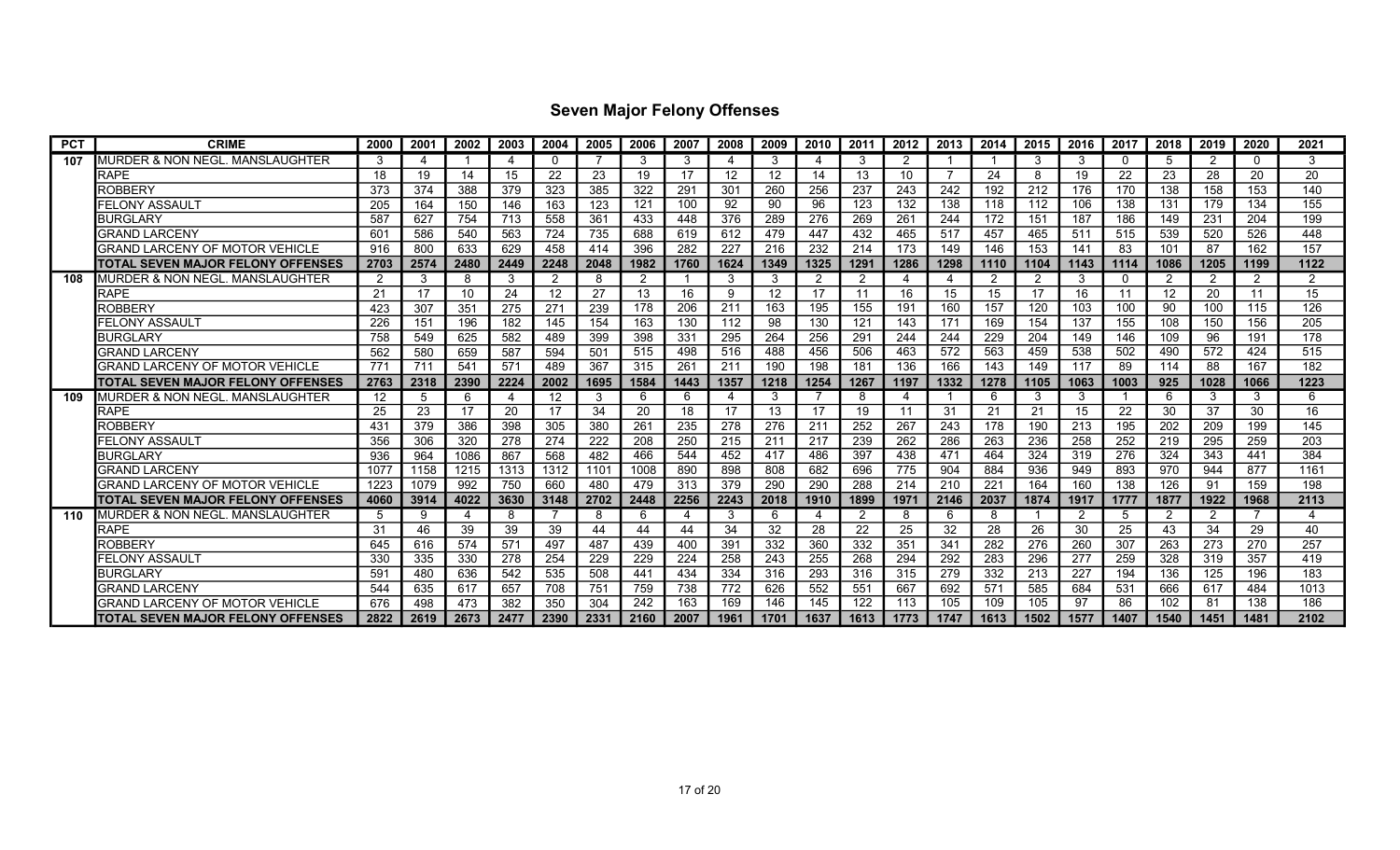| <b>PCT</b> | <b>CRIME</b>                              | 2000        | 2001     | 2002     | 2003     | 2004 | 2005           | 2006           | 2007 | 2008     | 2009 | 2010           | 2011 | 2012 | 2013     | 2014     | 2015 | 2016            | 2017     | 2018     | 2019           | 2020     | 2021         |
|------------|-------------------------------------------|-------------|----------|----------|----------|------|----------------|----------------|------|----------|------|----------------|------|------|----------|----------|------|-----------------|----------|----------|----------------|----------|--------------|
| 111        | MURDER & NON NEGL. MANSLAUGHTER           | Δ           |          | $\Omega$ |          |      | $\Omega$       | 0              |      | $\Omega$ |      | $\Omega$       |      |      | $\Omega$ | $\Omega$ |      | 2               |          | $\Omega$ |                |          | $\Omega$     |
|            | <b>RAPE</b>                               | 5           | 3        | 6        |          | 9    |                | $\overline{4}$ | 8    | -1       |      | 6              | 6    | 6    | 3        |          | 6    | $\overline{4}$  | 3        |          | $\overline{7}$ | 3        |              |
|            | <b>ROBBERY</b>                            | 141         | 156      | 101      | 99       | 106  | 121            | 136            | 82   | 97       | 87   | 81             | 79.  | 73   | 73       | 44       | 55   | 46              | 39       | 35       | 25             | 25       | 29           |
|            | FELONY ASSAULT                            | 96          | 62       | 51       | 92       | 83   | $-51$          | -51            | 56   | 43       | 41   | 52             | 48   | 63   | 65       | 66       | 58   | 72              | 58       | 74       | 80             | 77       | 79           |
|            | <b>BURGLARY</b>                           | 424         | 338      | 478      | 502      | 381  | 281            | 382            | 317  | 284      | 242  | 252            | 204  | 244  | 232      | 219      | 198  | 179             | 167      | 163      | 193            | 239      | 266          |
|            | <b>GRAND LARCENY</b>                      | 326         | 345      | 396      | 499      | 506  | 506            | 451            | 386  | 446      | 394  | 365            | 384  | 395  | 457      | 454      | 408  | 488             | 416      | 361      | 389            | 358      | 408          |
|            | <b>GRAND LARCENY OF MOTOR VEHICLE</b>     | 618         | 635      | 475      | 317      | 280  | 216            | 172            | 155  | 162      | 169  | 135            | 107  | 97   | 79       | 97       | 72   | 62              | 59       | 37       | 47             | 79       | 71           |
|            | ITOTAL SEVEN MAJOR FELONY OFFENSES        | 1614        | 1540     | 1507     | 1515     | 1366 | 1176           | 1196           | 1005 | 1033     | 938  | 891            | 830  | 879  | 909      | 881      | 797  | 853             | 743      | 677      | 742            | 782      | 860          |
| 112        | <b>I</b> MURDER & NON NEGL. MANSLAUGHTER  | $\mathbf 0$ | $\Omega$ |          | $\Omega$ | 4    | $\overline{2}$ | 0              | 3    | -1       | 2    |                | 2    | 0    | 0        | 0        |      | - 1             | $\Omega$ | 0        | $\Omega$       | $\Omega$ | <sup>0</sup> |
|            | <b>RAPE</b>                               | 8           | 3        | 6        |          | 8    | 11             | 8              | 6    | 3        | 6    | $\overline{4}$ | 11   | -7   | 5        |          | 6    | 8               |          | 18       | 16             | 8        | 10           |
|            | <b>ROBBERY</b>                            | 230         | 217      | 174      | 177      | 198  | 198            | 203            | 114  | 139      | 116  | 119            | 105  | 102  | 76       | 57       | 44   | 50              | 40       | 41       | 40             | 54       | 60           |
|            | FELONY ASSAULT                            | 103         | 93       | 75       | 59       | 64   | 75             | 62             | 54   | 74       | 65   | 59             | 62   | 84   | 59       | 60       | 58   | 52              | 55       | 53       | 62             | 52       | 66           |
|            | <b>BURGLARY</b>                           | 453         | 364      | 374      | 300      | 397  | 226            | 221            | 267  | 186      | 177  | 135            | 150  | 143  | 173      | 114      | 114  | 81              | 91       | 69       | 51             | 127      | 94           |
|            | <b>GRAND LARCENY</b>                      | 563         | 656      | 725      | 644      | 731  | 785            | 675            | 575  | 522      | 408  | 376            | 492  | 495  | 470      | 412      | 349  | 373             | 386      | 403      | 331            | 295      | 377          |
|            | <b>GRAND LARCENY OF MOTOR VEHICLE</b>     | 685         | 638      | 474      | 284      | 273  | 276            | 226            | 163  | 141      | 97   | 101            | 103  | 80   | 60       | 102      | 89   | 51              | 43       | 37       | 36             | 68       | 69           |
|            | <b>ITOTAL SEVEN MAJOR FELONY OFFENSES</b> | 2042        | 1971     | 1829     | 1465     | 1675 | 1573           | 1395           | 1182 | 1066     | 871  | 795            | 925  | 911  | 843      | 752      | 661  | 616             | 622      | 621      | 536            | 604      | 676          |
| 113        | MURDER & NON NEGL. MANSLAUGHTER           | 12          | 10       | 14       | 17       | 17   | 13             | 6              | 13   | 15       | 12   | 19             | 17   | 16   |          | -9       | 9    | 9               | 9        | 5        | 15             | 8        | 13           |
|            | <b>RAPE</b>                               | 59          | 53       | 46       | 41       | 50   | 44             | 31             | 36   | 36       | 29   | 25             | 29   | 29   | 18       | 18       | 18   | 23              | 25       | 28       | 30             | 34       | 23           |
|            | <b>ROBBERY</b>                            | 398         | 359      | 334      | 313      | 336  | 310            | 392            | 454  | 402      | 368  | 369            | 416  | 354  | 376      | 259      | 232  | 192             | 190      | 156      | 156            | 149      | 161          |
|            | FELONY ASSAULT                            | 432         | 394      | 305      | 272      | 314  | 294            | 323            | 332  | 334      | 327  | 352            | 482  | 488  | 459      | 464      | 398  | 425             | 386      | 383      | 385            | 390      | 388          |
|            | <b>BURGLARY</b>                           | 528         | 465      | 387      | 309      | 318  | 356            | 387            | 413  | 445      | 325  | 421            | 494  | 450  | 396      | 334      | 256  | 198             | 128      | 153      | 156            | 160      | 128          |
|            | <b>GRAND LARCENY</b>                      | $117^{3}$   | 859      | 651      | 675      | 723  | 737            | 707            | 706  | 725      | 671  | 688            | 687  | 761  | 637      | 570      | 543  | 474             | 411      | 414      | 423            | 391      | 367          |
|            | GRAND LARCENY OF MOTOR VEHICLE            | 782         | 526      | 557      | 467      | 407  | 404            | 334            | 318  | 326      | 261  | 264            | 241  | 269  | 162      | 220      | 139  | 98              | 131      | 138      | 135            | 196      | 203          |
|            | ITOTAL SEVEN MAJOR FELONY OFFENSES        | 3382        | 2666     | 2294     | 2094     | 2165 | 2158           | 2180           | 2272 | 2283     | 1993 | 2138           | 2366 | 2367 | 2055     | 1874     | 1595 | 1419            | 1280     | 1277     | 1300           | 1328     | 1283         |
| 114        | MURDER & NON NEGL. MANSLAUGHTER           | 13          | 5        | 5        | -8       | 8    | 8              | 8              | 5    | 4        |      | 9              |      | 6    |          | -2       | 6    | 2               | 3        | 10       | 2              |          | 10           |
|            | <b>RAPE</b>                               | 25          | 34       | 35       | 35       | 40   | 38             | 41             | 19   | 21       | 22   | 16             | 26   | 41   | 29       | 23       | 19   | 31              | 29       | 42       | 34             | 22       | 36           |
|            | ROBBERY                                   | 612         | 590      | 535      | 487      | 472  | 436            | 450            | 321  | 334      | 313  | 332            | 331  | 321  | 247      | 262      | 224  | 212             | 211      | 193      | 184            | 191      | 205          |
|            | FELONY ASSAULT                            | 363         | 382      | 370      | 302      | 302  | 294            | 263            | 305  | 254      | 269  | 283            | 347  | 354  | 308      | 282      | 323  | 319             | 347      | 356      | 364            | 357      | 406          |
|            | <b>BURGLARY</b>                           | 950         | 872      | 752      | 600      | 551  | 539            | 429            | 448  | 525      | 466  | 482            | 466  | 473  | 383      | 447      | 312  | 251             | 215      | 171      | 196            | 273      | 228          |
|            | <b>GRAND LARCENY</b>                      | 716         | 772      | 746      | 764      | 927  | 962            | 908            | 933  | 770      | 745  | 642            | 647  | 696  | 709      | 708      | 696  | 813             | 683      | 787      | 782            | 698      | 756          |
|            | GRAND LARCENY OF MOTOR VEHICLE            | 1059        | 873      | 848      | 555      | 599  | 489            | 403            | 327  | 341      | 228  | 263            | 188  | 193  | 205      | 188      | 187  | 19 <sup>′</sup> | 105      | 132      | 136            | 245      | 240          |
|            | <b>TOTAL SEVEN MAJOR FELONY OFFENSES</b>  | 3738        | 3528     | 3291     | 2751     | 2899 | 2766           | 2502           | 2358 | 2249     | 2047 | 2027           | 2010 | 2084 | 1885     | 1912     | 1767 | 1819            | 1593     | 1691     | 1698           | 1793     | 1881         |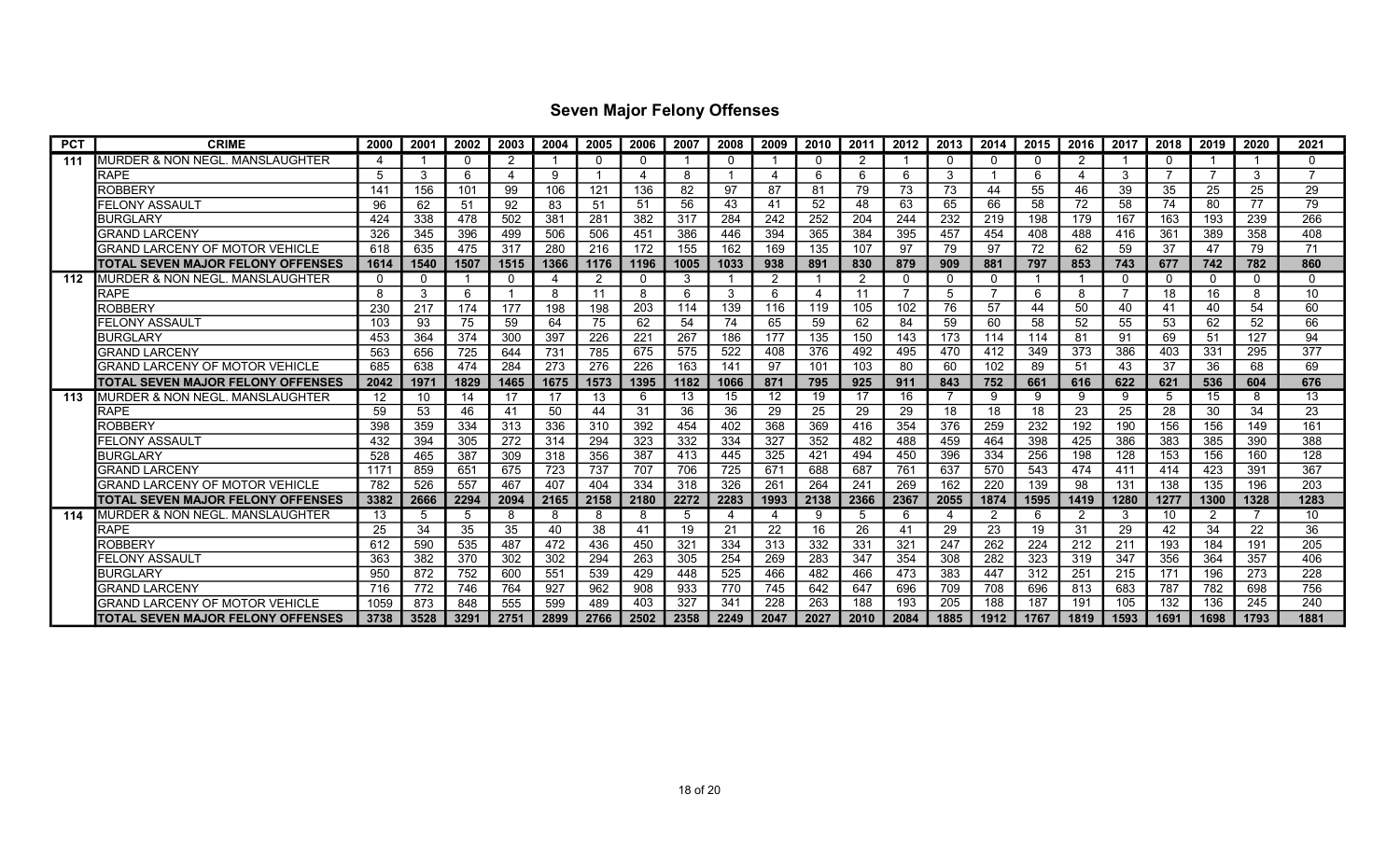| <b>PCT</b> | <b>CRIME</b>                             | 2000 | 2001 | 2002 | 2003     | 2004 | 2005 | 2006 | 2007            | 2008 | 2009 | 2010 | 2011 | 2012           | 2013           | 2014                     | 2015 | 2016     | 2017 | 2018     | 2019 | 2020 | 2021 |
|------------|------------------------------------------|------|------|------|----------|------|------|------|-----------------|------|------|------|------|----------------|----------------|--------------------------|------|----------|------|----------|------|------|------|
| 115        | MURDER & NON NEGL. MANSLAUGHTER          | 5    | Δ    | 9    |          | .5   | 3    | 5    | 5               | 4    | 8    | 3    |      | 5              | 3              | 6                        |      | $\Omega$ |      | 3        | 11   | -11  | 6    |
|            | RAPE                                     | 30   | 26   | 34   | 37       | 40   | 58   | 38   | 36              | 37   | 34   | 33   | 41   | 41             | 35             | 31                       | 33   | 40       | 32   | 41       | 42   | 29   | 31   |
|            | <b>ROBBERY</b>                           | 544  | 442  | 519  | 395      | 447  | 426  | 425  | 341             | 379  | 347  | 345  | 347  | 338            | 358            | 338                      | 339  | 349      | 344  | 248      | 246  | 219  | 250  |
|            | FELONY ASSAULT                           | 341  | 318  | 308  | 259      | 276  | 284  | 301  | 261             | 284  | 329  | 325  | 360  | 329            | 341            | 352                      | 368  | 380      | 356  | 368      | 344  | 311  | 385  |
|            | <b>BURGLARY</b>                          | 505  | 506  | 559  | 517      | 492  | 503  | 427  | 408             | 371  | 298  | 296  | 322  | 337            | 306            | 338                      | 235  | 246      | 254  | 195      | 125  | 167  | 151  |
|            | <b>GRAND LARCENY</b>                     | 918  | 892  | 837  | 725      | 650  | 604  | 665  | 623             | 580  | 522  | 517  | 574  | 546            | 592            | 663                      | 679  | 693      | 675  | 653      | 520  | 526  | 910  |
|            | GRAND LARCENY OF MOTOR VEHICLE           | 678  | 628  | 564  | 427      | 429  | 375  | 308  | 27 <sup>1</sup> | 258  | 236  | 241  | 191  | 173            | 125            | 160                      | 140  | 177      | 156  | 149      | 128  | 204  | 210  |
|            | TOTAL SEVEN MAJOR FELONY OFFENSES        | 3021 | 2816 | 2830 | 2367     | 2339 | 2253 | 2169 | 1945            | 1913 | 1774 | 1760 | 1839 | 1769           | 1760           | 1888                     | 1795 | 1885     | 1818 | 1657     | 1416 | 1467 | 1943 |
| 120        | MURDER & NON NEGL. MANSLAUGHTER          | 20   |      | 9    | 8        | 6    | 9    | 16   |                 | 13   | 12   | 13   | 12   |                |                |                          | 11   | -6       | 5    | 10       | 3    | 12   | 8    |
|            | <b>RAPE</b>                              | 41   | 30   | 31   | 31       | 31   | 43   | 40   | 37              | 50   | 44   | 43   | 42   | 39             | 31             | 29                       | 21   | 20       | 32   | 34       | 23   | 24   | 22   |
|            | ROBBERY                                  | 311  | 267  | 265  | 263      | 250  | 290  | 323  | 299             | 319  | 256  | 282  | 247  | 289            | 318            | 196                      | 227  | 200      | 139  | 147      | 94   | 103  | 85   |
|            | FELONY ASSAULT                           | 435  | 445  | 391  | 274      | 379  | 345  | 302  | 316             | 295  | 298  | 295  | 382  | 477            | 415            | 266                      | 261  | 302      | 312  | 274      | 282  | 238  | 269  |
|            | <b>BURGLARY</b>                          | 620  | 569  | 568  | 465      | 442  | 438  | 369  | 373             | 349  | 306  | 306  | 370  | 401            | 280            | 205                      | 187  | 164      | 154  | 152      | 91   | 105  | 61   |
|            | <b>GRAND LARCENY</b>                     | 444  | 402  | 384  | 454      | 431  | 459  | 425  | 456             | 457  | 375  | 416  | 408  | 494            | 459            | 389                      | 361  | 345      | 331  | 304      | 286  | 260  | 276  |
|            | GRAND LARCENY OF MOTOR VEHICLE           | 476  | 328  | 320  | 243      | 246  | 228  | 247  | 218             | 209  | 214  | 192  | 169  | 166            | 94             | 73                       | 79   | 94       | 88   | 61       | 59   | 73   | 78   |
|            | TOTAL SEVEN MAJOR FELONY OFFENSES        | 2347 | 2048 | 1968 | 1738     | 1785 | 1812 | 1722 | 1706            | 1692 | 1505 | 1547 | 1630 | 1873           | 1601           | 1165                     | 1147 | 1131     | 1061 | 982      | 838  | 815  | 799  |
| 121        | MURDER & NON NEGL. MANSLAUGHTER          |      |      |      |          |      |      |      |                 |      |      |      |      |                |                | 4                        |      | -9       | 5    | $\Omega$ | 2    |      | 3    |
|            | <b>RAPE</b>                              |      |      |      |          |      |      |      |                 |      |      |      |      |                | 9              | 12                       | 13   | 19       | 11   | 26       | 17   | 16   | 19   |
|            | ROBBERY                                  |      |      |      |          |      |      |      |                 |      |      |      |      |                | 99             | 151                      | 138  | 120      | 111  | 123      | 81   | 79   | 66   |
|            | FELONY ASSAULT                           |      |      |      |          |      |      |      |                 |      |      |      |      |                | 97             | 225                      | 248  | 190      | 190  | 165      | 194  | 190  | 173  |
|            | <b>BURGLARY</b>                          |      |      |      |          |      |      |      |                 |      |      |      |      |                | 99             | 134                      | 166  | 137      | 112  | 95       | 94   | 91   | 77   |
|            | <b>GRAND LARCENY</b>                     |      |      |      |          |      |      |      |                 |      |      |      |      |                | 215            | 393                      | 430  | 397      | 355  | 338      | 318  | 304  | 343  |
|            | GRAND LARCENY OF MOTOR VEHICLE           |      |      |      |          |      |      |      |                 |      |      |      |      |                | 28             | 60                       | 74   | 63       | 76   | 45       | 56   | 55   | 57   |
|            | <b>TOTAL SEVEN MAJOR FELONY OFFENSES</b> |      |      |      |          |      |      |      |                 |      |      |      |      |                | 548            | 979                      | 1069 | 935      | 860  | 792      | 762  | 742  | 738  |
| 122        | MURDER & NON NEGL. MANSLAUGHTER          | 3    | 4    | 3    | $\Omega$ |      | 5    | 2    | 3               |      | 3    | 2    | 2    | $\overline{2}$ | $\overline{2}$ | -3                       | 2    | -4       | 3    | $\Omega$ | 6    |      | 3    |
|            | <b>RAPE</b>                              | 19   | 6    | 18   | 16       | 10   | 14   | 14   | 8               | 11   | 9    | 18   | 11   | 17             | 12             | $\overline{\mathcal{A}}$ | 3    | 6        | 6    | 12       | 10   |      |      |
|            | ROBBERY                                  | 126  | 75   | 81   | 86       | 128  | 128  | 103  | 131             | 115  | 108  | 116  | 112  | 126            | 82             | 57                       | 62   | 82       | 62   | 43       | 40   | 49   | 44   |
|            | <b>FELONY ASSAULT</b>                    | 157  | 141  | 137  | 113      | 137  | 127  | 90   | 89              | 95   | 114  | 141  | 127  | 148            | 102            | 108                      | 121  | 116      | 100  | 109      | 81   | 110  | 124  |
|            | <b>BURGLARY</b>                          | 292  | 242  | 306  | 222      | 258  | 248  | 194  | 293             | 289  | 233  | 203  | 259  | 254            | 215            | 185                      | 134  | 141      | 103  | 89       | 64   | 92   | 69   |
|            | <b>GRAND LARCENY</b>                     | 428  | 434  | 423  | 527      | 565  | 532  | 535  | 513             | 570  | 454  | 410  | 381  | 454            | 404            | 306                      | 305  | 321      | 269  | 315      | 272  | 235  | 333  |
|            | GRAND LARCENY OF MOTOR VEHICLE           | 667  | 532  | 386  | 288      | 257  | 230  | 265  | 222             | 170  | 158  | 118  | 115  | 107            | 62             | 57                       | 44   | 66       | 47   | 47       | 38   | 72   | 83   |
|            | <b>TOTAL SEVEN MAJOR FELONY OFFENSES</b> | 1692 | 1434 | 1354 | 1252     | 1356 | 1284 | 1203 | 1259            | 1257 | 1079 | 1008 | 1007 | 1108           | 879            | 720                      | 671  | 736      | 590  | 615      | 511  | 566  | 662  |